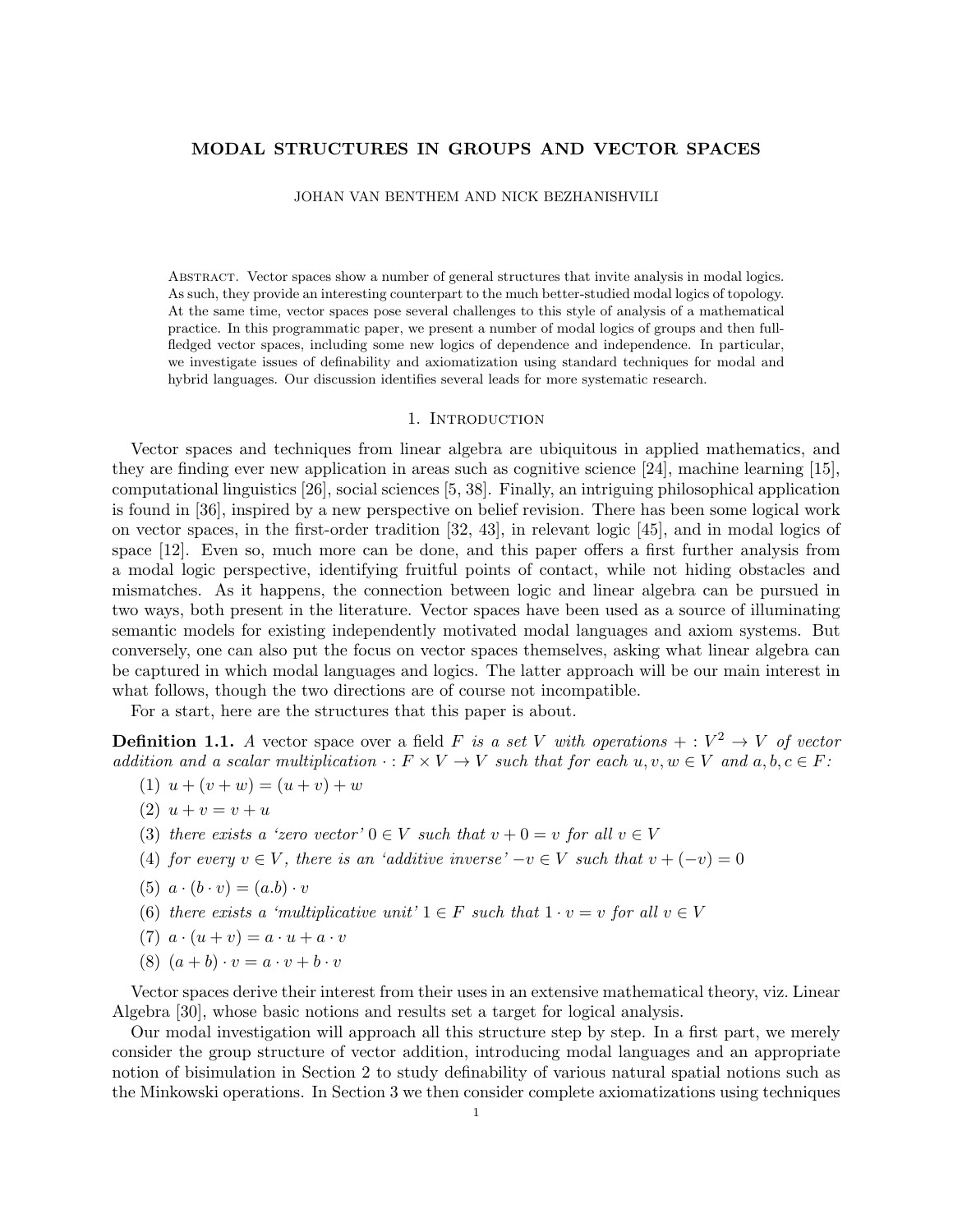from hybrid logic. Finally, in Section 4 we introduce a new logic of linear closure in groups in terms of neighborhood semantics and show its completeness. Next, we move on to the richer structure of vector spaces. In a second part, our focus moves to the additional structure of the field coefficients for vectors, studied at the basic level of dependence and independence. In Section 5, we present a new modal logic for dependence which takes on board the crucial principle of Steinitz Exchange, and we bring out connections with an alternative approach taking independence as a primitive, including connections with Matroid Theory. We also clarify some interesting analogies and differences with current dependence logics. Finally, the third part of this paper offers explicit modal logics for field structure in Section 6, while Section 7 explores further ways in which modal logics can bring out crucial structures inside and in between vector spaces, such as the use of linear transformations and matrices. These are the main lines: the paper also has further points and observations that will appear along the way. Our concluding Section 8 summarizes our intention: not one of providing an alternative syntax for writing up what works perfectly well in Linear Algebra, or for redoing the foundational insights already obtained using first-order formalisms in model theory, but one of providing a 'second opinion' in modal frameworks. We believe that our results show the potential of an abstract modal style of thinking about vector spaces, which suggests new analogies and lines to pursue, and we illustrate this with a few concrete examples.

Related Work. Our approach is indebted to several existing lines of logical work. We will mentioned as they arise in our presentation, such as the semantics of relevant logic [45], categorial logic [14], complex algebra [33, 29], or dependence logics [46, 6]. In particular, the "Handbook of Spatial Logics" [1] contains a number of chapters on modal theories of space that are congenial to the present study, in particular, [12] on modal logics for topology (with an excursion to vector spaces and their 'arrow logic'), and [4] on modal logics for geometries. A recent relevant interface is the use of substructural categorial logics with vector space semantics in bringing to light logical structures in distributional semantics for linguistic corpora [37, 44]. A yet more recent approach is that of [36], which encodes the axioms of vector spaces in a non-classical propositional logic with names for real numbers, and then goes on to explore many further structures in linear algebra, such as inner products. Leitgeb's logic is decidable through an embedding in Tarski's decidable firstorder theory of the reals with addition and multiplication. This connection with classical first-order model theory is not a coincidence, and vector spaces have also been studied in several formats in that area, e.g., [32, 43].

#### 2. A modal logic for group structure

For convenience, we recall the definition of a group.

**Definition 2.1.** A group is a structure  $(G, +, -, 0)$  where  $+$  is a binary operation on G and  $-$  is a unary operation on G and  $0 \in G$  is a constant (0-ary operation) such that for all  $a, b, c \in G$ :

- (1)  $a + (b + c) = (a + b) + c;$
- (2)  $a + 0 = 0 + a = a$ ;
- (3)  $a + (-a) = (-a) + a = 0.$

A group G is commutative if for each  $a, b \in G$ :  $a + b = b + a$ .

2.1. Language and semantics. Our main tool is a modal language for arbitrary groups, but in keeping with our main theme, the examples we have in mind come from vector spaces.

**Definition 2.2.** Let Prop be the set of propositional variables, Nom the set of nominals and 0 a hybrid constant. The modal group language MGL is generated by the following grammar:

$$
\varphi := \perp |p|i| \neg \varphi | \varphi \wedge \varphi | \mathsf{E}\varphi | \langle -\rangle \varphi | \langle +\rangle (\varphi,\varphi) | 0,
$$

where  $p \in \text{Prop}, i \in \text{Nom}.$  We will also employ defined modalities  $\bigcup \varphi = \neg \text{E} \neg \varphi$  and  $\big[\big] \neg \big[\varphi, \varphi\big] = \neg \varphi$  $\neg\langle +\rangle(\neg\varphi, \neg\varphi)$ . Henceforth,  $\varphi \oplus \psi$  will be shorthand for  $\langle +\rangle(\varphi, \psi)$  for ease in reading formulas.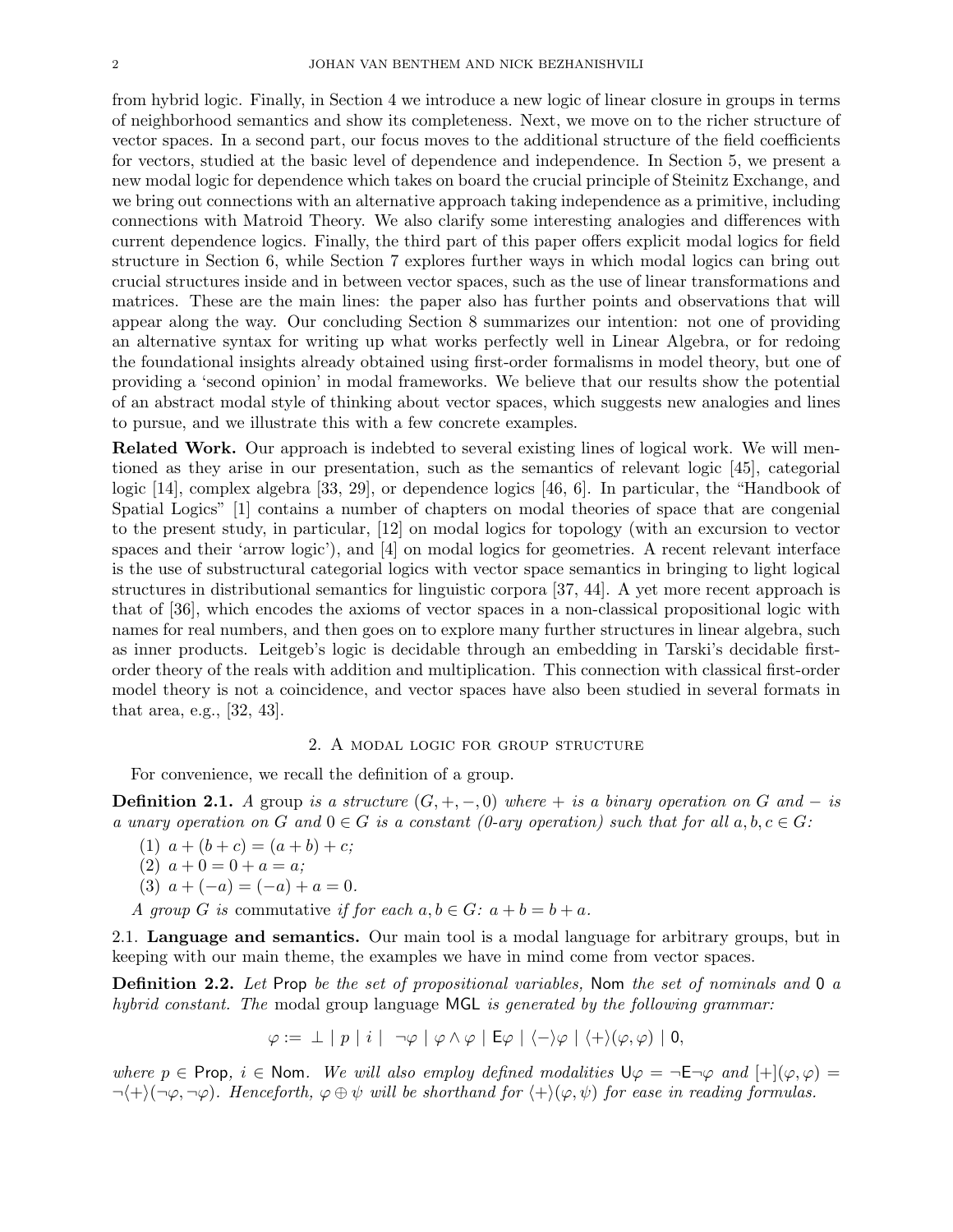A word of explanation. A 'pure' modal language for groups would just use proposition letters and our modalities, where formulas denote sets of objects, in line with algebraic logic approaches, [47]. The additional nominals allow us to also talk about single objects, using tools of hybrid logic, [3], which sits in between modal logic and first-order logic. Our reasons for choosing this formalism are two-fold: it seems needed for some of the results that we wish to have, but also: it fits with practice in linear algebra, where basic arguments involve reference to specific vectors.

**Definition 2.3.** A group model is a tuple  $(S, +, V)$ , with a commutative group  $(S, +, -, 0)$  and a valuation map V : Prop  $\cup$  Nom  $\rightarrow \mathcal{P}(S)$  s.t.  $|V(i)| = 1$  and  $V(0) = \{0\}$  is the unit of the group.

We use the standard relational semantics on group models, with a well-known clause for binary modalities, [16]. Formulas  $\varphi$  of our language describe properties of group elements (vectors, in our special case of interest) according to the following truth definition:

**Definition 2.4.** Let  $\mathfrak{M} = (S, +, V)$  be a group model,  $s \in S$ :

 $\mathfrak{M}, s \models \bot$  never  $\mathfrak{M}, s \models i \text{ iff } s \in V(i)$  $\mathfrak{M}, s \models p \text{ iff } s \in V(p)$  $\mathfrak{M}, s \models \varphi \lor \psi \text{ iff } \mathfrak{M}, s \models \varphi \text{ or } \mathfrak{M}, s \models \psi$  $\mathfrak{M}, s \models \neg \varphi \text{ iff not } \mathfrak{M}, s \models \varphi$  $\mathfrak{M}, s \models \mathsf{E}\varphi \quad \text{iff} \quad \mathfrak{M}, t \models \varphi, \text{ for some } t \in G$  $\mathfrak{M}, s \models 0 \quad \text{iff} \quad s \in V(0)$  $\mathfrak{M}, s \models \varphi \oplus \psi \text{ iff } \exists s_1, s_2 \text{ s.t. } \mathfrak{M}, s_1 \models \varphi, \mathfrak{M}, s_2 \models \psi \text{ and } s = s_1 + s_2$  $\mathfrak{M}, s \models \langle -\rangle \varphi \text{ iff } \mathfrak{M}, -s \models \varphi$ 

The meaning of our defined modalities follows from these explanations. For instance,  $[+] (\varphi, \psi)$ says at point s that for each pair t, u with  $s = t + u$ , either  $t \models \varphi$  or  $u \models \psi$ .

**Remark 2.5** (Binary operations). In standard unary modal languages, a modality  $\langle f \rangle \varphi$  for a function is true at a point s if the function value  $f(s)$  makes  $\varphi$  true. However, this does not lift to binary operations, and the above truth condition for  $oplus$  works in the *reverse* direction: the current s stands for the function value, and the 'ternary successors'  $s_1, s_2$  for two arguments. We could have taken the same reverse line for the inverse modality  $\langle -\rangle\varphi$ , but we have followed standard practice there as the difference does not matter, given the idempotence of the inverse operation in groups.

We say that a subset of a group model  $\mathfrak{M}$  is *definable* if it is the denotation of some formula. Here are some illustrations of what our language can define concretely. Note the difference in flavor with standard examples in modal relational semantics.

Example 2.6 (Finding the definable sets). (a) Consider the group model based on the integers  $(\mathbb{Z}, +, -, 0)$  with  $V(p) = \{1\}$ , and no nominals interpreted. Each set  $\{z\}$  for a positive integer z is definable, by 'summing' p z times. Moreover, using the modality  $-$ , all singletons  $\{-z\}$  are definable. Using disjunctions and negation, then, every finite and every cofinite subset of  $\mathbb Z$  is definable. The crucial final observation is that we get no more definable sets, since this collection is closed under the operations  $0, -, +$  defined above and hence forms the subalgebra of the powerset generated by  $V(p)$ . For instance, it is easy to see that the set of all sums of numbers from two cofinite sets is itself cofinite, and so on. (b) A similar analysis works for the two-dimensional model  $(\mathbb{Z} \times \mathbb{Z}, +, -, 0)$  with the valuation  $V(p) = \{(0, 1)\}\,$ ,  $V(q) = \{(1, 0)\}\,$ . (c) However, if our initial denotations have some special invariance properties, then these may constrain what is definable. For an illustration, assume now that  $V(p) = \{(0, 1), (1, 0)\}\.$  We can define all finite and cofinite sets that are reflective in the sense of being closed under the map sending points  $(x, y)$  to their reflections  $(y, x)$  along the diagonal  $x = y$ . The key here is an inductive proof that all modally definable sets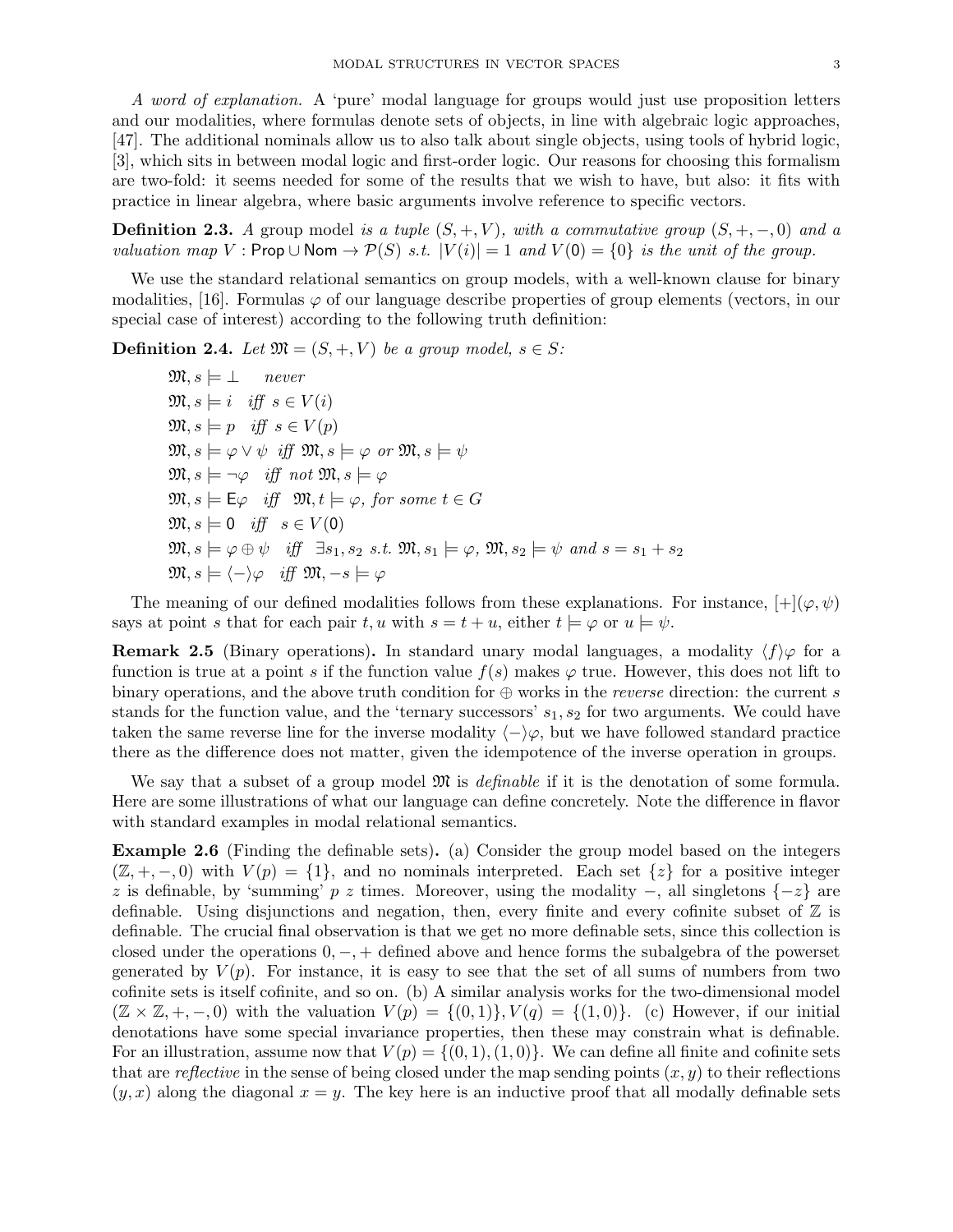are reflective as this property is preserved under our operations.<sup>1</sup> (d) Similar illustrations work just as well for dense spaces like  $\mathbb{Q}$  or  $\mathbb{Q} \times \mathbb{Q}$ , and examples will be found below.

2.2. Definable notions and links to other logics. In addition to definability in specific models, there is generic definability across models. Our language contains many notions of interest.

Global modalities. Here is a first natural connection between group structure and modal logic. The global existence modality of our language can in fact be defined in group models M.

**Fact 2.7.** E $\varphi \leftrightarrow \varphi \oplus \top$  is valid in group models.

*Proof.* First let  $s \models \varphi \oplus \top$ . Then there are points v, u s.t.  $w = v + u$  and  $v \models \varphi$ . In particular, there is a point where  $\varphi$  is true, and so  $E\varphi$  is true at s. Conversely, let  $s \models E\varphi$ . Then  $\varphi$  is true at some point t, and we use the fact that in any group:  $s = t + (-t + s)$  to see that  $s \models \varphi \oplus \top$ .

Even so, we will keep the global modalities in our language as they make principles easier to grasp, and rewriting them according to the preceding equivalence leads to obscure formulations.

Minkowski operations. Our second illustration is from the area of Mathematical Morphology [17], where the following two operations are used to describe shapes and operations on shapes in vector spaces for image processing. However, the notions involved are quite general.

**Definition 2.8.** The Minkowski operations on subsets of groups are addition  $A+B = \{x+y \mid x \in$ A and  $y \in B$  and subtraction  $A - B = \{x \mid \text{for all } y \in B : x + y \in A\}.$ 

Obviously, the corresponding modal operator for Minkowski addition is our vector sum modality. But Minkowski subtraction is definable just as well.

**Fact 2.9.** Minkowski subtraction  $A - B$  is definable by the modal formula  $\neg((-)B \oplus \neg A)$ .

Proof. Applied to a group element s the modal formula says that s cannot be written as a sum of a  $t \in \neg A$  and  $-u$  with  $u \in B$ . But transforming this sum  $s = t + -u$  into the equivalent form  $t = s + u$ , the condition says that, if we add any B-point to s, the result must be in A.

Versatile modal logic. The key to the preceding fact is that a decomposition of a vector s into two vectors  $s = t + u$  can be described equivalently in terms of decomposing the vectors t or u.

**Remark 2.10.** The preceding feature makes our modal language versatile in the sense of [41]. If we think of the ternary decomposition relation  $Rx yz$  as interpreting the modality  $\langle + \rangle$ , then the binary modalities for its two associated relations

$$
R' y x z := Ry x z, \quad R'' z x y := Rx y z
$$

are definable in our language. In particular, our modal language for groups supports shifts in perspective when describing ternary spatial patterns involving vector addition.

Substructural implication. From another perspective, Minkowski subtraction  $A - B$  behaves like a logical *implication*  $B \Rightarrow A$  that distinguishes different occurrences of the same formula, [2], Typically, in our models,  $\varphi \Rightarrow \psi$  is not equivalent with  $\varphi \Rightarrow (\varphi \Rightarrow \psi)$ . This is like the implication of relevant or categorial logic, and indeed, vector space models were introduced early on in [45] for modeling relevant implication. In its barest form, its occurrence-based character makes Minkowski subtraction a substructural implication in the categorial commutative Lambek Calculus, [35, 8], with Minkowski sum as the product conjunction.

For details of all this, the reader may consult the Handbook chapter [12], which also presents links with *Arrow Logic*, an abstract modal logic of arrows or 'transitions' which generalizes relational algebra and logics of graphs and vectors. We summarize the preceding as follows.

<sup>&</sup>lt;sup>1</sup>E.g., closure for sums is shown as follows. Let  $(x_1, y_1) \in A$ ,  $(x_2, y_2) \in B$  and consider  $(x_1 + x_2, y_1 + y_2) \in A \oplus B$ . Reflecting this gives  $(y_1 + y_2, x_1 + x_2) = (y_1, x_1) + (y_2, x_2)$ : a sum of two reflections which are in A, B by assumption.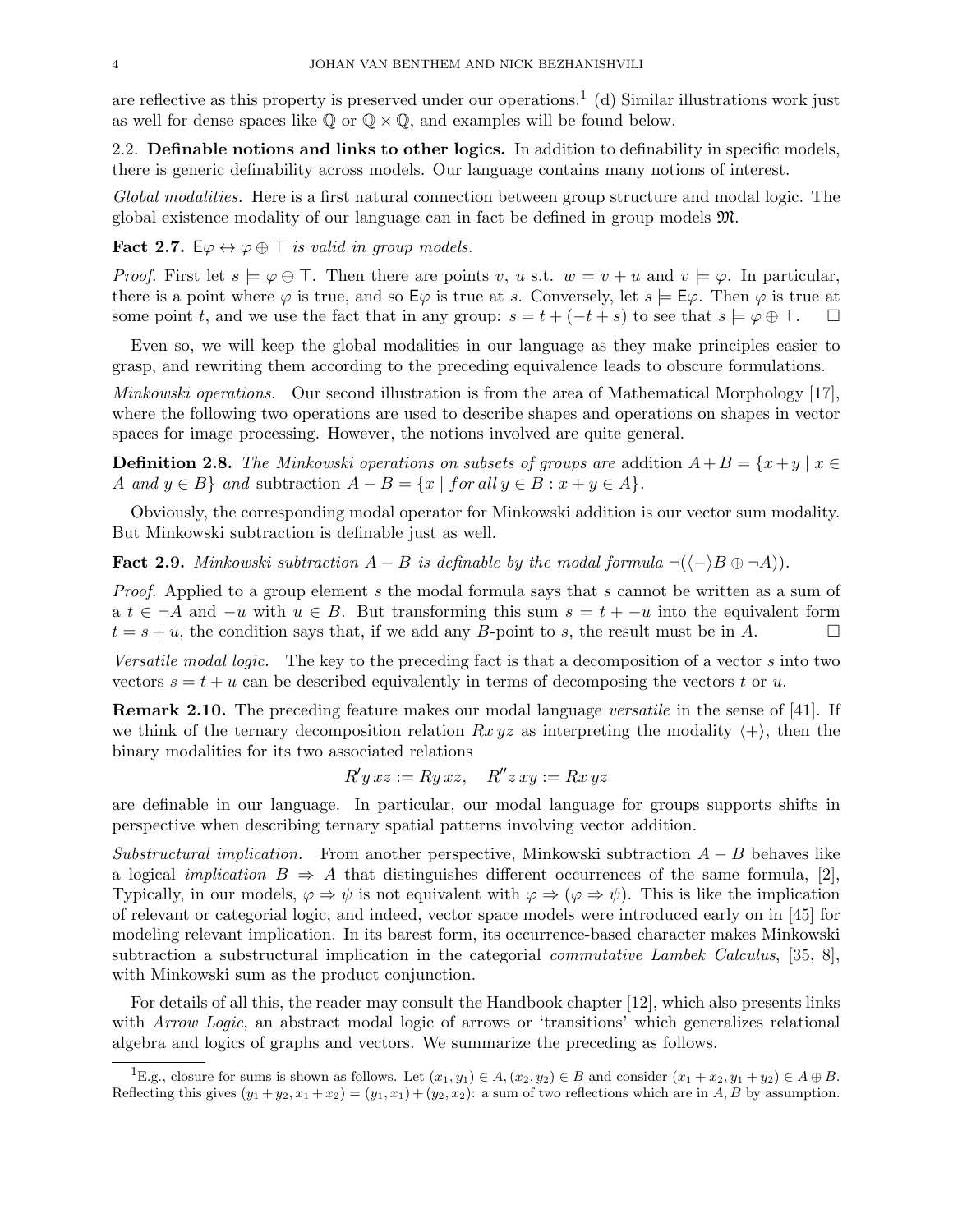Fact 2.11. On group models, our modal language defines the Minkowski operations, versatile composition modalities, the operations of the commutative Lambek Calculus and basic Arrow Logic.

Thus, the modal base logic of additive groups sits at a crossroads of themes in logic.<sup>2</sup>

2.3. Bisimulations and  $p$ -morphisms. As is common in modal logics, definability can be analyzed in terms of a structural invariance, which in the present case can be seen as a more permissive form of the basic invariance under linear transformations in Linear Algebra.

**Definition 2.12.** (Bisimulation) Let  $\mathfrak{M} = (G, +, -, 0, V)$ ,  $\mathfrak{M}' = (G', +', -', 0', V')$  be group models. A binary relation  $\mathsf{Z} \subseteq G \times G'$  is a bisimulation if for every  $w \in G$  and  $w' \in G'$  with  $w\mathsf{Z} w'$ :

- (1)  $w \in V(p)$  iff  $w' \in V'(p)$ ,  $p \in$  Prop
- (2)  $w \in V(i)$  iff  $w' \in V'(i)$ ,  $i \in \text{Nom}$ , and also 0Z0'
- (3)  $w = u + v$  implies there are  $u', v' \in G'$  such that  $uZu', vZv'$  and  $w' = u' + v'$
- (4)  $w' = u' + v'$  implies there are  $u, v \in G$  such that  $uZu'$ ,  $vZv'$  and  $w = u + v$
- $(5) -wZ w'$
- (6)  $\forall v \exists v'$  such that  $vZv'$  and  $\forall v' \exists v$  such that  $vZv'$ .

We say that  $w$  and  $w'$  are bismilar if they are linked by some bisimulation.

Remark 2.13. The crucial back-and-forth clauses in this notion are just a special case of general modal bisimulations on models with a ternary accessibility relation, [16]. They would also work if we view  $s = t + u$  as an abstract ternary relation Rs, tu that need not be functional. In what follows, we will also refer to this second more abstract version. While both of these versions are straightforward, some concrete instances in groups or vector spaces are worth displaying.

Example 2.14 (A finite bisimulation contraction). Instead of the earlier examples with integers, we now consider the dense order  $\mathbb Q$  of the rationals. Consider the model  $\mathfrak{M} = (\mathbb Q \times \mathbb Q, +, -, 0)$  with  $V(p) = \{(a, b) \in \mathbb{Q} \times \mathbb{Q} : a, b \ge 0\}.$  It is easy to see, by the preceding definition and the symmetry in this model w.r.t. the diagonal, that two points  $(a, b)$  and  $(a', b')$  are bisimilar in this model if

- $a = b = a' = b' = 0$ , the equivalence class A,
- $a, b, a', b' \geq 0$  and  $(a, b) \neq (0, 0) \neq (a', b')$ , the equivalence class B,
- $a, b, a', b' \leq 0$  and  $(a, b) \neq (0, 0) \neq (a', b')$ , the equivalence class C,
- $a < 0, b > 0$  or  $a > 0, b < 0$ , otherwise, the equivalence class D.



FIGURE 1.  $\mathbb{Q} \times \mathbb{Q}$  and its bisimulation classes

<sup>&</sup>lt;sup>2</sup>We will discuss later whether the above definitions also faithfully embed the relevant logical systems.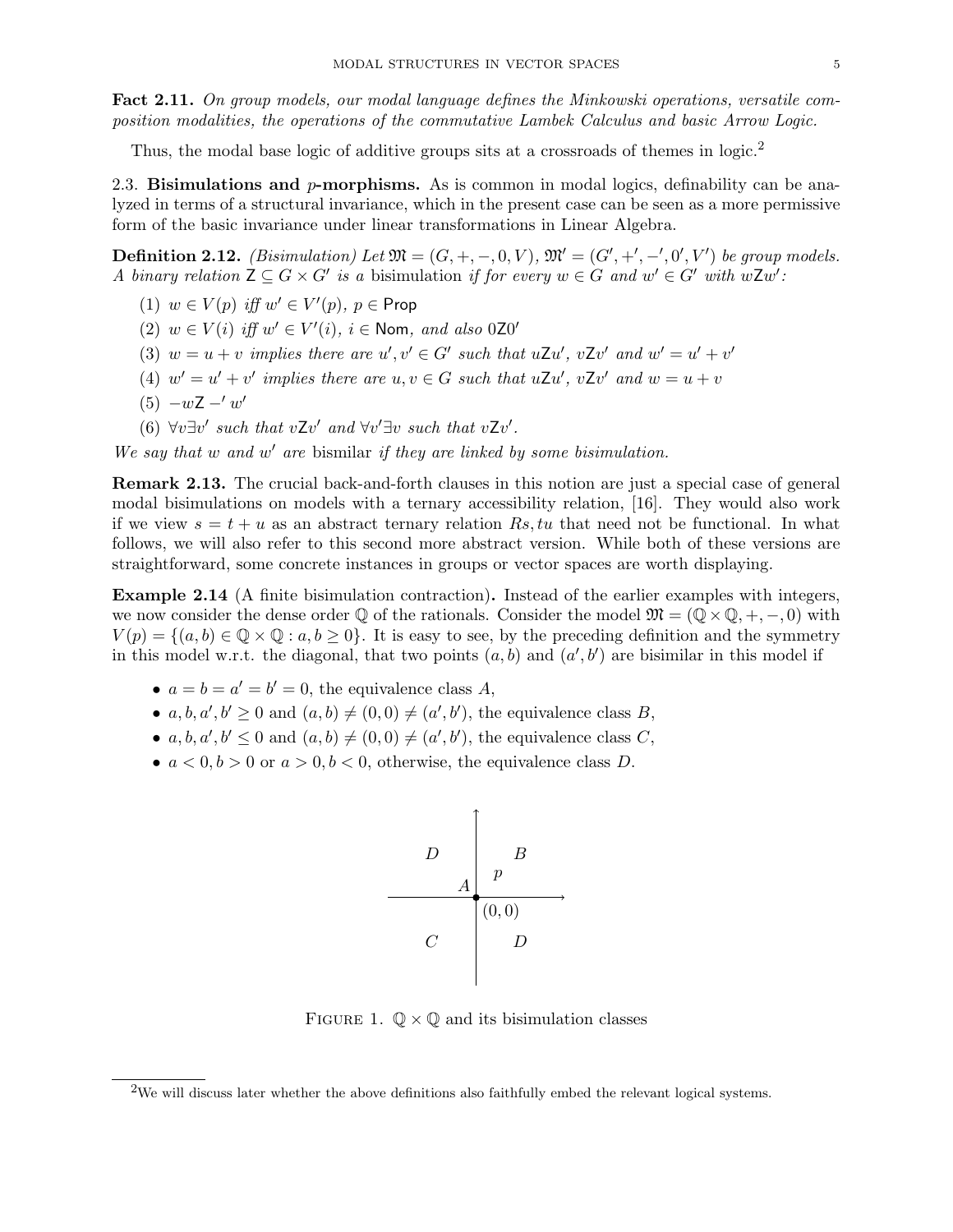Contracting these four regions to single points, we obtain the bisimulation contraction of the preceding model, with a ternary relation  $Rs, tu$  for the binary modality which holds when there exist  $x = y + z$  in the model  $\mathfrak{M}$  where x gets mapped to s, y to t and z to u. This is enough to guarantee the required back-and-forth clauses. We just list some of the most informative triples in this relation:  $R(A, C, B), R(A, D, D), R(D, D, D), R(D, C, D), R(D, B, D), R(D, B, C), R(C, C, D), R(C, C, A),$  $R(C, D, A)$ , and similarly for ternary decompositions of A. Typically, we do not have:  $R(A, B, B)$ ,  $R(A, C, C), R(A, B, D), R(D, A, B)$ , and likewise, the other regions lack some decompositions.

Note that the contraction is no longer a group model, since the preceding ternary relation is not the graph of a function  $+ : e.g., D, D$  produce both A and D.

What we see here is the abstraction of a modal perspective. Vector models can be bisimilar to, sometimes much simpler, abstract models that contain the same modal information but that are no longer inside the usual realm of Linear Algebra. One can see this as a drawback, or as a virtue of abstraction: giving us new structures that highlight basic content of a modal nature.

Note also that bisimulation as defined here does not just preserve structure of a group or vector space: it also preserves what may be called *patterns* of atomic propositions in these groups or spaces. These patterns are usually essential in applications: e.g., 'shapes' in Mathematical Morphology' are named subsets of vector spaces. However, modal logic can also focus on the pure underlying structure, characterizing properties that only refer to the group or vector structure.<sup>3</sup> Our next example illustrates the difference, and leads up to some further notions.

Example 2.15 (Invariance and nondefinability of dimension). This time, we consider a bisimulation between two group models, viz.  $(\mathbb{Q} \times \mathbb{Q}, +, -, 0)$  and  $(\mathbb{Q}, +, -, 0)$ , where the valuation is ignored. The projection map sending  $(x, y)$  to  $(x, 0)$  is a bisimulation in the above sense. Going from  $(\mathbb{Q} \times \mathbb{Q}, +, -, 0)$  to  $(\mathbb{Q}, +, -, 0)$ , the 'forth' clause is obvious from the definition of the projection map. In the opposite direction, for the 'back' clause, let  $(x, 0) = (x_1, 0) + (x_2, 0)$ . Then there clearly exist  $(x_1, y_1), (x_2, y_2)$  such that  $(x_1, y_1) + (x_2, y_2) = (x, y)$ , and the projections of these two vectors are  $(x_1, 0), (x_2, 0)$  as required. In a sense to be made precise now, this example shows in particular that the notion of dimension is not definable in our modal language.

Dimension is not a 'pattern property' in the above sense, but a structural property of vector spaces. In that case, another well-known notion of definability from modal logic makes sense. Let us call a formula  $\varphi$  true in a *frame*, that is, a model without a valuation function, if  $\varphi$  is true at all points under all valuations. This second-order notion differs in significant ways from truth on models, cf. the textbook [16]. Now we can ask whether dimension is frame-definable, something left open by its undefinability on models.<sup>4</sup> But the preceding example also refutes frame-definability. The reason is that the projection map is a function of the following sort.

**Definition 2.16.** A map f between group models is a p-morphism if

- (1)  $f(v + v') = f(v) + f(v')$  and  $f(-v) = -f(v)$
- (2) If  $f(v) = v'_1 + v'_2$  then there are  $v_1$ ,  $v_2$  with  $v = v_1 + v_2$ ,  $f(v_1) = v'_1$  and  $f(v_2) = v'_2$ .<sup>5</sup>

Modal p-morphisms look close to the familiar mathematical notion of a group homomorphism. In fact, on group models, they are just the surjective homomorphisms.

**Fact 2.17.** Given Condition (1), Condition (2) for a p-morphism is equivalent to surjectivity of f.

<sup>3</sup>What follows reflects the two sides of semantic analysis in standard modal logic, where bisimulation compares annotated graphs and first-order truth in models, but modal frame correspondence concentrates on capturng pure properties of accessibility relations in terms of second-order truth in frames.

 ${}^{4}$ For a standard modal analogue, compare the undefinability of functionality for an accessibility relation on models: we can duplicate function values modulo bisimulation, with the frame definability by the formula  $\Diamond \top \land (\Diamond p \rightarrow \Box p)$ .

<sup>&</sup>lt;sup>5</sup>We leave out some clauses for dealing with nominals that are not relevant here.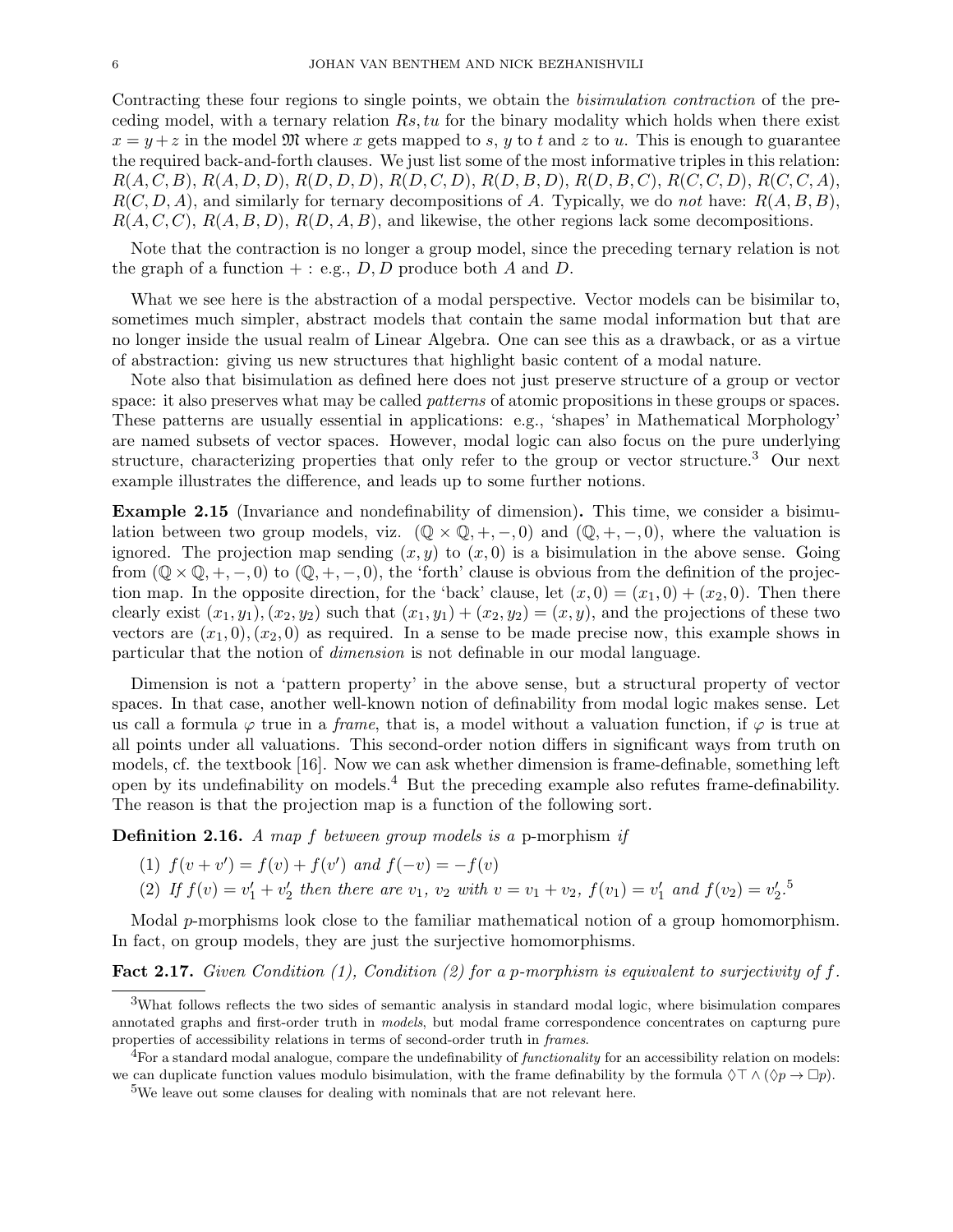*Proof.* (a) Let f satisfy Condition (2). For any y in the codomain, we can write  $f(x) = y + (f(x)-y)$ . Therefore, there is a v such that  $f(v) = y$ . (b) Conversely, if  $f(x) = y + z$ , then, by surjectivity, choose  $y', z'$  s.t.  $f(y') = y$  and  $f(z') = z$ . Now,  $x = y' + (z' + (x - y' - z'))$ , and by (1) it follows that  $f(z' + (x - y' - z')) = z + (fx - y - z) = z + 0 = z.$ 

2.4. Invariance and definability. Here is how the notions of invariance introduced here relate to the expressive power of our modal language. The proofs of the following facts use well-known standard arguments from modal logic, [16, Sec. 2.2].

Fact 2.18. Bisimilar points in two models satisfy the same modal formulas.

**Fact 2.19.** Let  $f: G \to G'$  be a p-morphism from a group  $G_1$  onto group  $G_2$ . Then every modal formula true in the frame  $G_1$  is also true in the frame  $G_2$ .

The latter fact was our reason for saying that dimension cannot even be frame-defined on groups.<sup>6</sup>

Remark 2.20 (Further bisimulation topics.). There are also known converse results to the preceding facts. One that is easy to prove by general modal techniques, (see, e.g., [16, Sec. 2.2]), is this. For any two points  $w, v$  in two *finite* models that satisfy the same modal formulas, there exists a bisimulation between the models connecting  $w$  to  $v$ . There are much stronger results of this sort in standard modal logic, but instead of pursuing these, we point at a feature of groups that might lead to new results without counterparts in standard modal logic. Suppose we have sets of generators  $G_1, G_2$  for the groups in two group models  $\mathfrak{M}_1, \mathfrak{M}_2$ , and a total relation Z between  $G_1, G_2$ . Is there an automatic extension to a bisimulation on the whole models? To illustrate this, consider  $\mathbb{Z}_3 = \{0, 1, 2\}$  and  $\mathbb{Z}_5 = \{0', 1', 2', 3', 4'\}$ . For a start, we must have a match  $0Z0'$ , where this link for a nominal is unique. Let  $Z = \{(0, 0'), (1, 1')\}$ . We now follow the clauses for a bisimulation to place further links as required. First, since  $1Z1'$  and  $1 = 2 + 2$  and  $1' = 3' + 3'$  we must have  $2Z3'$ [there are no other ways of writing 1' as a sum  $x + x$ .] Now using the clause for inverses, we must also put  $2, 4', 1, 2'$ . However, this is not a bisimulation yet. Consider the link  $1, 1'$  and the fact that  $1' = 2' + 4'$ . To witness this in  $\mathbb{Z}_3$ , the only candidate is  $1 = 2 + 2$ , and therefore, we must put 2, 2 0 . Continuing in the way, we see that the smallest bisimulation between our models has all links between non-unit elements.<sup>7</sup> The procedure in this example can be turned into an algorithm for a bisimulation extension of a given relation between generators whose detail we omit here.

Our final topic is a digression on the role of the chosen modal language in our definability results. The following assertion is easy to prove.

Fact 2.21. Functionality of the group operation  $+$  is defined on frames by the modal formula  $((n \wedge \mathsf{E}m) \rightarrow \mathsf{E}(m \oplus n)) \wedge (\mathsf{E}(n \wedge m \oplus k) \rightarrow \mathsf{U}(m \oplus k \rightarrow n)).$ 

Note that this formula uses nominals, and in truth on frames, we quantify over all possible objects as denotations for these. The role of nominals is essential here, and this was one of our reasons for including them in our language from the start. The next fact already follows from Example 2.14. However, we find the new example in the proof informative about the more abstract models that our language supports.

## **Fact 2.22.** Functionality of  $+$  is not expressible in the modal language without nominals.

*Proof.* Let N and N' be two isomorphic copies of the natural numbers. Let  $\mathfrak{M} = \mathbb{N} \cup \mathbb{N}' \cup \{\alpha\}$ . We define a binary function  $+$  by setting

$$
x + y = \begin{cases} n', & \text{if } x = n \text{ and } y = n + 1, \\ \alpha, & \text{otherwise.} \end{cases}
$$

<sup>&</sup>lt;sup>6</sup>The surjectivity of p-morphisms relates to the earlier fact that the universal modality is definable in group models.

<sup>&</sup>lt;sup>7</sup>We leave the matter of finding more interesting bisimulation extensions to the reader.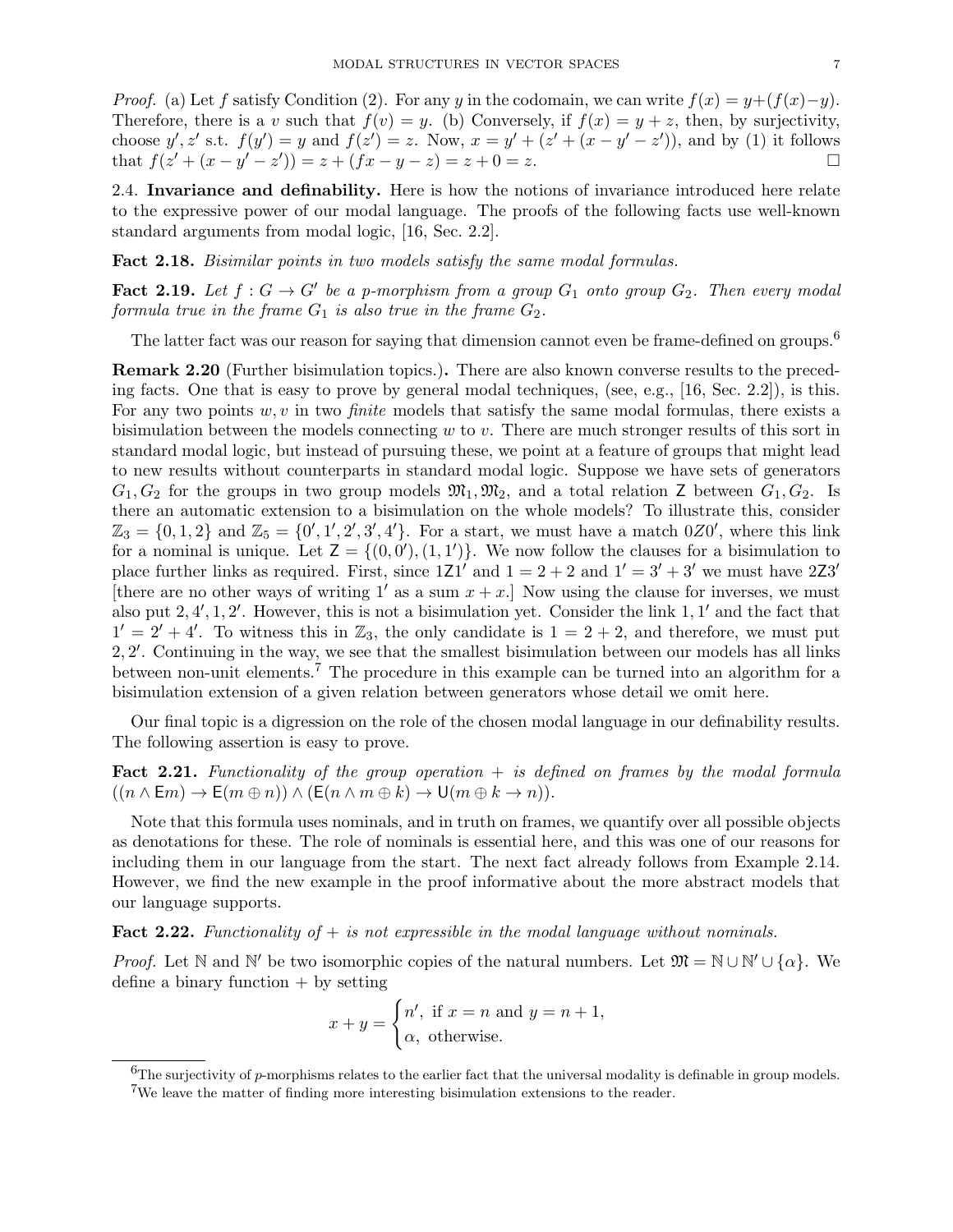We also set  $0 = \alpha$  and  $-x = x$  for each  $x \in X$ . In the figure for this model included below, if  $x = y + z$ , then we draw lines from y and z to x.



FIGURE 2. The model  $\mathfrak{M}$ 

Next we define a model  $\mathfrak{N} = \{a, b, c, d, \beta\}$ . We let R be a ternary relation on Y such that  $R = \{(a, c, d), (b, c, d)\} \cup \{(\beta, x, y) : x, y \in Y\}$ . We also set  $0 = \beta$  and  $-y = y$  for each  $y \in Y$ . Again see the figure below for a concrete depiction of this model.



FIGURE 3. The model  $\mathfrak{N}$ 

Next, we define a map  $f : \mathfrak{M} \to \mathfrak{N}$  by setting

$$
f(x) = \begin{cases} c, & \text{if } x \in \mathbb{N} \text{ is odd,} \\ d, & \text{if } x \in \mathbb{N} \text{ is even,} \\ a, & \text{if } x \in \mathbb{N'} \text{ is odd,} \\ b, & \text{if } x \in \mathbb{N'} \text{ is even,} \\ \beta, & \text{otherwise} \end{cases}
$$

It is easy to check that f is a p-morphism for our modal language (but note the absence of nominals except for the name of the zero vector). Now the model  $\mathfrak{M}$  is functional for  $+$  while R is not a functional relation on  $\mathfrak{N}$ . If functionality of ternary relations were modally definable then, as p-morphisms preserve frame truth of formulas, we would have a contradiction.  $\Box$ 

#### 3. Modal validities, axiom system and completeness

Our next topic is determining the valid principles of reasoning in our formalism. What the modal language with nominals captures in thinking about groups is reasoning of two kinds: about objects (group elements, vectors) and sets of objects (which stand for the earlier-mentioned 'patterns'). Accordingly, our proof system will have two components: (a) purely modal principles expressing basic reasoning about sets, and (b) hybrid logic principles allowing us to use nominals as names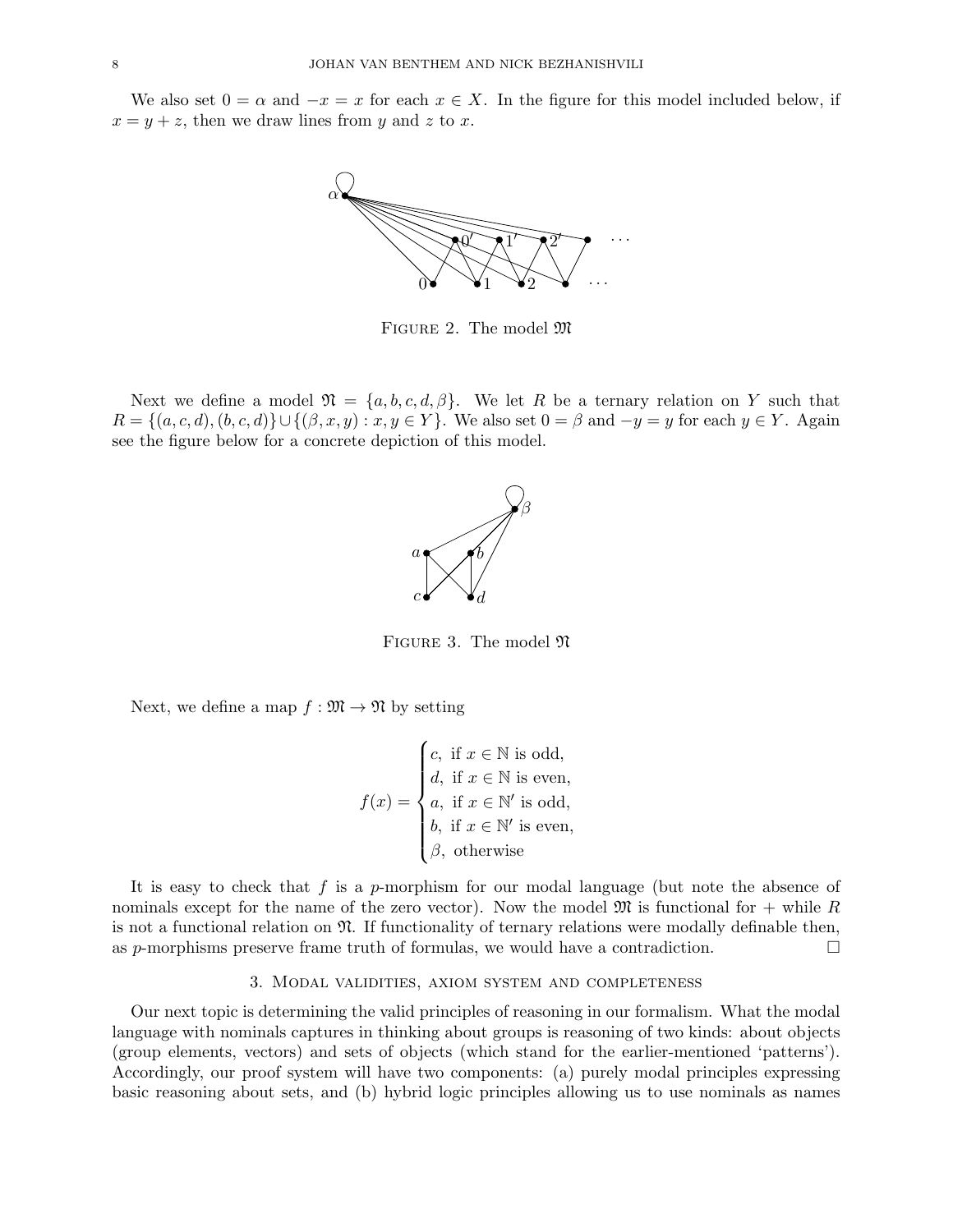of specific objects, like individual constants in first-order logic, and then formalize the simple equational-style first-order arguments we have employed before. One can see this as serving two purposes: in reasoning about objects, we stay close to mathematical practice in Linear Algebra, but in adding the modal set principles, we extend the scope of the patterns that we can describe and identify interesting laws that are not specific to objects.

We will describe this system of validities in several steps. First we present a proof system that mixes principles that use nominals and principles in a standard modal format. We illustrate how this system works, and what can be derived. Next we prove completeness, based on known results in hybrid logic, noting that an even more austere (though somewhat less informative) nominal version would also be complete. Next, we return to the presence of more general modal laws in the system and how these can be made explicit. This connects to the field of 'Complex Algebra', as will be explained in the text. The outcome will be an interesting balance between reasoning about points and about sets, and we end with some discussion of further issues and open problems.<sup>8</sup>

#### 3.1. A proof system.

**Definition 3.1.** The Modal Logic of Commutative Groups LCG has the following axioms:

- (1) All tautologies of classical propositional logic
- (2)  $(\varphi \vee \psi) \oplus \chi \leftrightarrow (\varphi \oplus \chi) \vee (\psi \oplus \chi)$

$$
(3) \langle - \rangle (\varphi \vee \psi) \leftrightarrow \langle - \rangle \varphi \vee \langle - \rangle \psi
$$

- (4)  $\varphi \to \mathsf{E}\varphi$
- (5) EE $\varphi \to E\varphi$
- (6)  $\varphi \to \mathsf{UE}\varphi$
- (7)  $\varphi \oplus \psi \rightarrow E\varphi$
- (8)  $\langle -\rangle\varphi \rightarrow E\varphi$
- $(9) Ei<sup>9</sup>$
- (10)  $E(\varphi \wedge i) \rightarrow U(i \rightarrow \varphi)$
- $(11)$   $\langle \rangle \neg \varphi \leftrightarrow \neg \langle \rangle \varphi$
- (12)  $(\varphi \wedge \mathsf{E}\psi) \rightarrow \mathsf{E}(\varphi \oplus \psi)$
- (13)  $(\varphi \wedge m \oplus n) \rightarrow \mathsf{U}(m \oplus n \rightarrow \varphi)$
- $(14) \varphi \oplus (\psi \oplus \chi) \leftrightarrow (\varphi \oplus \psi) \oplus \chi$
- (15)  $\varphi \oplus \psi \leftrightarrow \psi \oplus \varphi$
- $(16) \varphi \oplus 0 \leftrightarrow \varphi$
- $(17)$   $i \oplus \langle -\rangle i \leftrightarrow 0$

The rules of inference for LCG are

Modus Ponens, Replacement of Provable Equivalents, and Substitution in the following form: arbitrary formulas can be substituted for formula variables  $\varphi$ , while for nominals, we can only substitute nominal terms formed from nominals using the functional modalities  $\langle - \rangle$ , ⊕.

Moreover, we have the following rules governing (and entangling) nominals and modalities:

<sup>&</sup>lt;sup>8</sup>Much of what we find in this section is not confined to just groups, but we will not pursue generalizations.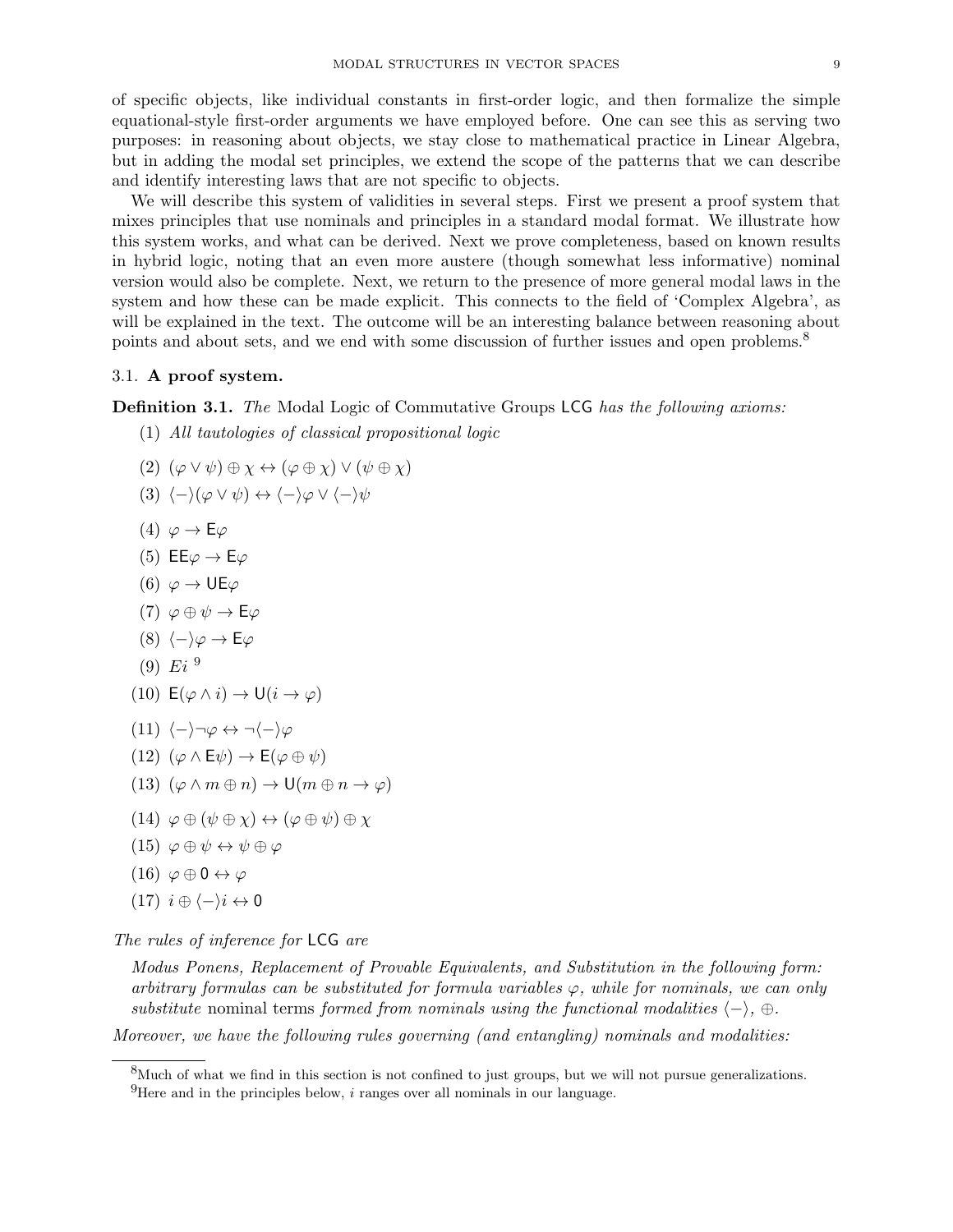*Necessitation Rules:*  $\frac{\neg \varphi, \neg \psi}{\vdash \neg (\varphi \oplus \psi)}, \frac{\neg \varphi}{\neg \langle - \rangle}$  $\frac{\neg \varphi}{\neg \langle - \rangle \varphi}, \frac{\neg \varphi}{\neg \mathsf{E} \varphi}$  $\neg \mathsf{E}\varphi$ 

Naming Rule:  $\frac{j \rightarrow \theta}{\theta}$  and

Witness Rules:  $\frac{E(j \wedge \varphi) \to \theta}{E\varphi \to \theta}$ ,  $\frac{\langle -\rangle(j \wedge \varphi) \to \theta}{\langle -\rangle \varphi \to \theta}$  $\frac{\partial(\overline{j}\wedge\varphi)\rightarrow\theta}{\langle-\rangle\varphi\rightarrow\theta},\;\frac{(j\oplus k\wedge\mathsf{E}(j\wedge\varphi)\wedge\mathsf{E}(k\wedge\psi))\rightarrow\theta}{(\varphi\oplus\psi)\rightarrow\theta}$  $\frac{\partial f}{\partial \varphi \oplus \psi}$   $\rightarrow \theta$ .

In the Naming and Witness rules, j, k are nominals distinct from i that do not occur in  $\varphi$ ,  $\psi$  or  $\theta$ .

The first axioms in this system are standard for normal existential modalities, next comes the basic hybrid machinery with global modalities and nominals, then principles fixing the functional structure for inverse and addition, and finally some specific axioms that essentially transcribe the definition of commutative groups. The derivation rules are standard, and they allow us, in particular, to carry out elementary equational reasoning about groups.<sup>10</sup> Moreover, the very powerful Naming and Witness rules allow us to reason with nominals in the style of individual constants in first-order logic, and through their analysis of our existential modalities, lift nominal principles to general modal ones.<sup>11</sup> All this will become clearer with the examples to follow.

With these explanations in place, here is a soundness result.

Theorem 3.2. All theorems of the system LCG are valid on group models.

Proof. The preceding explanations should largely suffice. For instance, Axiom (12) says that if we have  $\varphi$  true at any point x and  $\psi$  at a point y, then there exists a point, namely  $x+y$  where  $\varphi \oplus \psi$  is true. In fact, this axiom enforces precisely that addition is defined on any two points. In addition, Axiom (13) then says that these function values are unique. As another example, the Witness Rule for the ⊕ modality, read contrapositively, says the following. If we have  $\mathbb{Q}_i(\varphi \oplus \psi) \wedge \neg \theta$  true at any point x in any model, we can add fresh names for a witnessing pair y, z s.t.  $x = y + z$ ,  $y \models \varphi$ ,  $z \models \psi$ and make the antecedent of the premise conditional true, while keeping  $\theta$  false. This mirrors exactly how introducing witnesses for existential quantifiers works in proof systems for first-order logic.  $\Box$ 

Remark 3.3. Given the earlier-mentioned Sahlqvist form of all our axioms, it is also easy to run a standard frame correspondence argument, and show that truth in a frame of the above principles taken together forces the frames underlying our models to be commutative groups.

More concrete information about the system LCG requires a look at a few formal derivations.

**Example 3.4.** The formula  $i \to (E(i \wedge \varphi) \leftrightarrow \varphi)$  is provable. First,  $i \wedge \varphi$  implies  $E(i \wedge \varphi)$  by Axiom (4). Vice versa,  $E(i \wedge \varphi)$  implies  $U(i \to \varphi)$  by Axiom (10), and together with i, this implies  $\varphi$ .

**Example 3.5** (Surjectivity of addition). The formula  $\top \oplus \top$  says that each point is a sum of two points. This is provable from Axiom (16) by instantiating  $\varphi$  to obtain  $\top \to (\top \oplus 0)$ , and then applying the upward monotonicity of  $\oplus$  [a standard consequence of Axiom (2) – suitably modified by Axiom (15)] to the occurrence of 0 triggered by the propositionally provable implication  $0 \rightarrow \top$ .

**Example 3.6** (Definition of the existential modality). The equivalence  $E\varphi \leftrightarrow \varphi \oplus \top$  stated at the start of this paper can be proved as follows. From right to left, using Axiom (7),  $\varphi \oplus \top$  immediately implies  $E\varphi$ . From left to right, using nominals, we first represent the earlier argument for Fact 2.7 in our proof system. (a)  $i \rightarrow j \oplus \top$  is provable as follows for any two nominals we will not state all the obvious uses of LCG principles being used here]: i implies  $i \oplus 0$ , which implies  $i \oplus (j \oplus \langle -\rangle j)$ , which implies  $j \oplus (i \oplus \langle -\rangle j)$ , which implies  $j \oplus \top$ . (b) Then we also get, as in the preceding example, that  $(i \wedge E(j \wedge \varphi)) \rightarrow \varphi \oplus \top$ , or rearranged in propositional logic:  $(E(j \wedge \varphi)) \rightarrow (i \rightarrow \varphi \oplus \top)$ . (c)

 $10$ One might object that this is mere notational transcription of something already understood in other terms, and indeed, some uses of hybrid logic have that character. But as we will see below, our system will then allow us to do something more, namely, investigate the interaction of this base component with new general modal principles.

 $11$ Notice also that all our axioms have modal Sahlqvist form, which simplifies completeness arguments, [16, 3].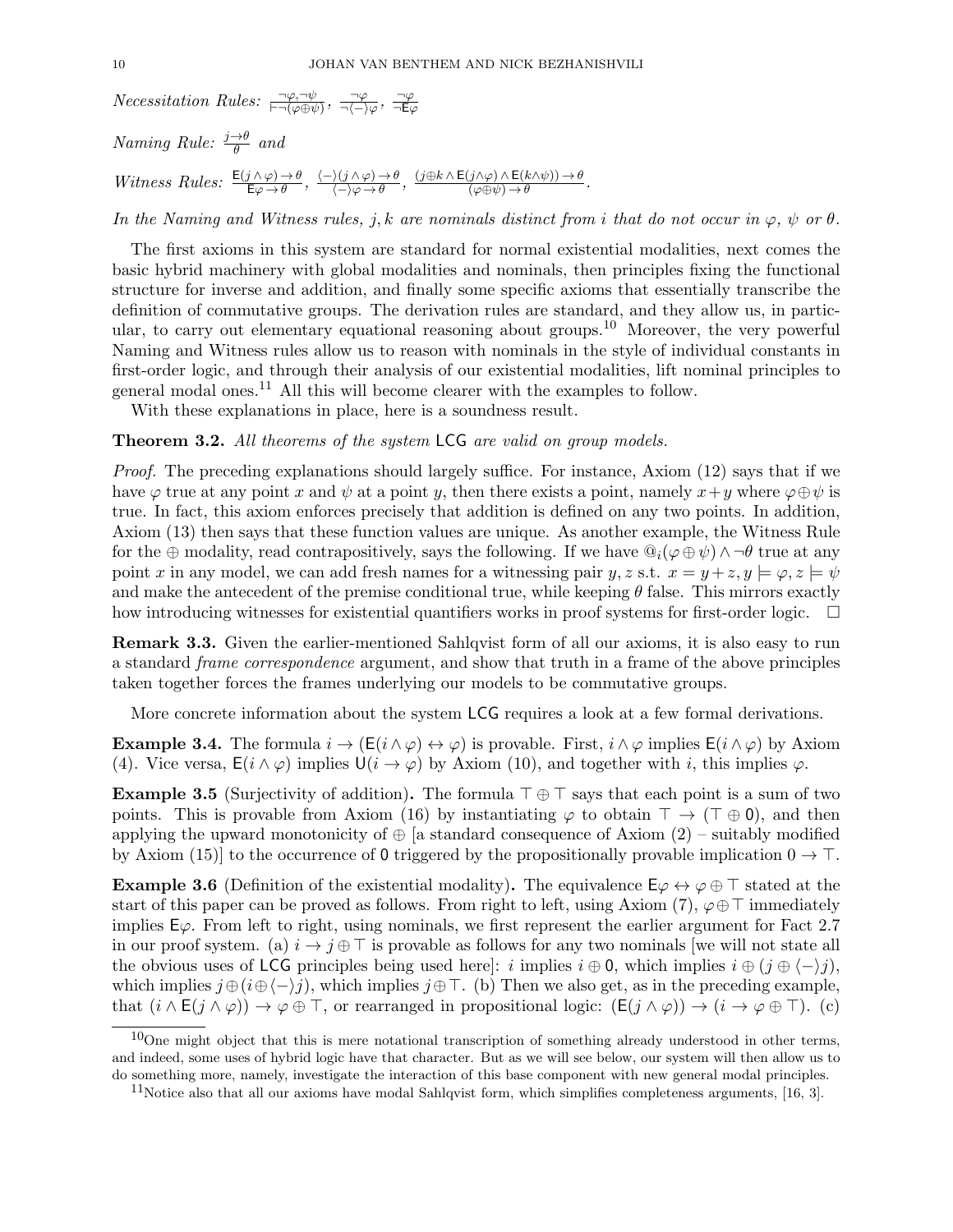Now we use the first Witness Rule to conclude  $\mathsf{E}\varphi \to (i \to \varphi \oplus \top)$ , and rearranging once more, we get  $i \to (\mathsf{E} \varphi \to \varphi \oplus \top)$ . (d) Finally, we apply the Naming Rule to obtain the desired  $\mathsf{E} \varphi \to \varphi \oplus \top$ .

Finally, we discuss how the system lifts basic facts derivable in the elementary equational logic of groups to modal 'pattern validities'.

Example 3.7 (Exporting equational validities to LCG). As is well-known, the group axioms imply that inverse is idempotent. We now sketch how this is represented in our proof system via nominals, and next, lift its outcome to a modal validity. In equational logic, one can reason like this:

$$
x + -x = 0, (x + -x) + -x = 0 + -x, x + (-x - -x) = -x,
$$
  

$$
x + 0 = -x, x = -x
$$

This same reasoning can be represented as a proof of the nominal validity

$$
n \leftrightarrow \langle - \rangle \langle - \rangle n
$$

where we use the associativity axiom plus Replacement of Equivalents plus the Substitiution Rue for nominal terms in LCG. Next, using the Naming and Witnessing rules as above, we lift this to arbitrary formulas. For instance, we can first prove the following implications using nominals as witnesses for the two iterated inversion modalities:

 $(n \wedge \langle -\rangle k \wedge E(k \wedge \langle -\rangle l) \wedge E(l \wedge \varphi)) \rightarrow (n \wedge \langle -\rangle \langle -\rangle l \wedge E(l \wedge \varphi))$  [using suitable axioms]  $\rightarrow$   $(n \wedge l) \wedge E(l \wedge \varphi)$  [using the already derived idempotence for nominals]  $\rightarrow \varphi$ 

Now two applications of the Witness rule derive  $\langle - \rangle \langle - \rangle \varphi \rightarrow \varphi$ . For deriving the converse direction, one can appeal to the principle just proved with  $\neg \varphi$  instead of  $\varphi$  and then use the functionality axiom plus propositional contraposition. Finally, combining these two results, we have proved a modal principle that might have looked like an axiom needed in defining the proof system LCG:

$$
\varphi \leftrightarrow \langle - \rangle \langle - \rangle \varphi
$$

The reader may want to apply similar formal proof techniques to derive the following modal version of one more basic equational law for groups:

$$
\langle - \rangle (\varphi \oplus \psi) \leftrightarrow (\langle - \rangle \varphi \oplus \langle - \rangle \psi)
$$

More can be said about the styles of reasoning available in our proof system, and we will return to this in the final part of this section. But for now, we turn to an important meta-property.

#### 3.2. Completeness.

#### Theorem 3.8. LCG is complete with respect to models over commutative groups.

Proof. We can largely use the standard canonical model argument for hybrid logic with global modalities and nominals, cf. [16, 3], to which we refer for details. We merely outline the main steps of the construction and some key assertions. As usual, one proves the completeness theorem by showing that any consistent set is satisfied at some point in some model.

One first constructs a family of maximally consistent sets [as in standard modal completeness arguments] with some crucial further features built in by adding successive layers of new nominals as witnesses to the initial language, on the analogy of the Henkin witness construction in the completeness proof for first-order logic.<sup>12</sup> The result is a family of maximally consistent sets Γ, where each consistent set occurs in at least one maximally consistent one, but with the following

<sup>&</sup>lt;sup>12</sup>Here is where our Naming and Witness rules are crucial, in showing that suitable fresh names can be added consistently, just like the corresponding rules for the existential quantifier in the proof for first-order logic.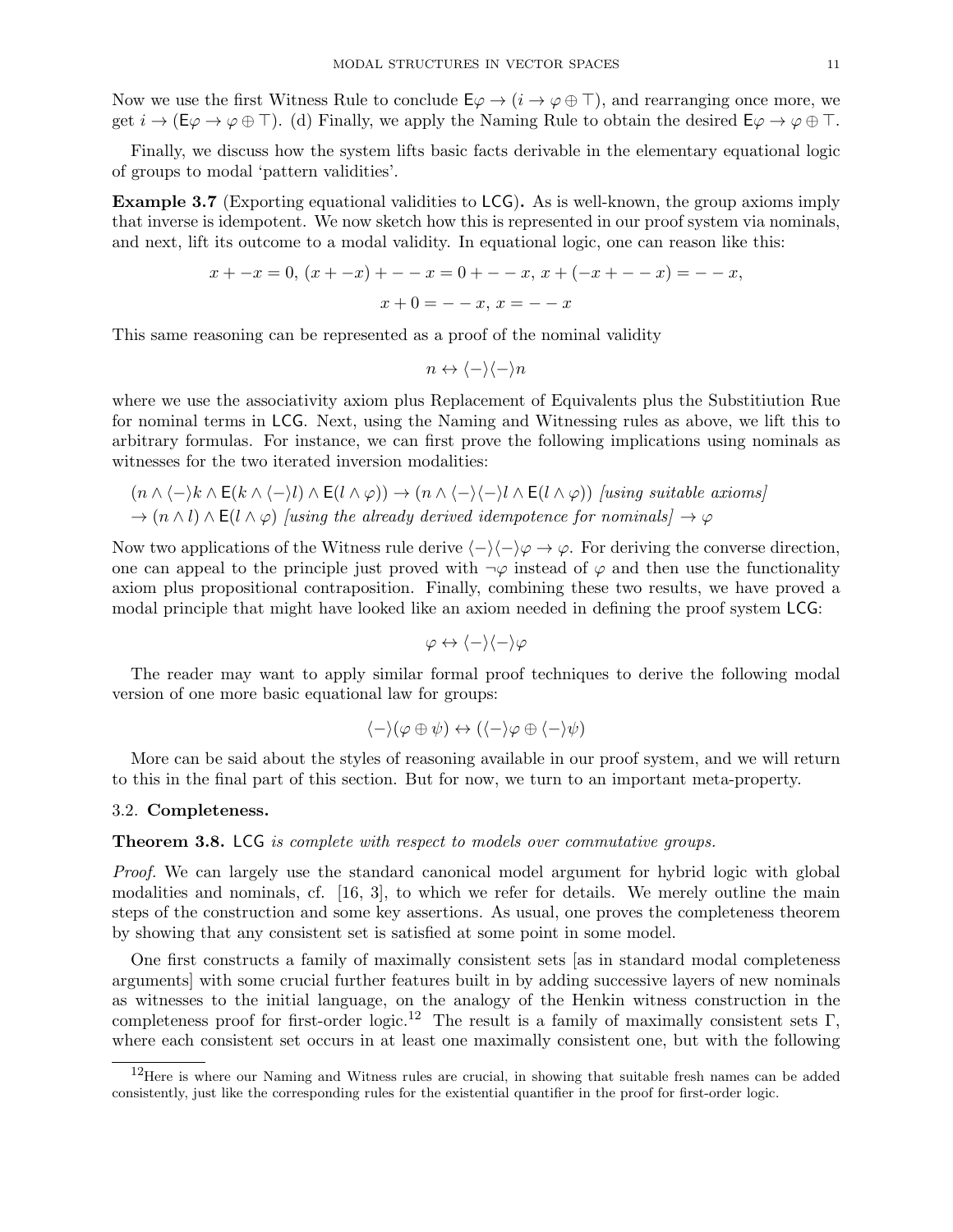special properties. Each maximally consistent set is *named*: it contains a unique nominal, and these sets are also *witnessing* in the following sense:  $13$ 

- If  $E(n \wedge E\varphi) \in \Gamma$ , then, for some nominal i not occurring in  $n \wedge \varphi$ :  $E_n \wedge E(i \wedge \varphi) \in \Gamma$
- If  $E(n \wedge \langle -\rangle \varphi) \in \Gamma$  then, for some fresh nominal i:  $E(n \wedge \langle -\rangle i) \wedge E(i \wedge \varphi) \in \Gamma$
- If  $\mathsf{E}(n \wedge \varphi \oplus \psi) \in \Gamma$ , then for fresh nominals  $i, j: \mathsf{E}(n \wedge i \oplus j) \wedge \mathsf{E}(i \wedge \varphi) \wedge \mathsf{E}(j \wedge \psi) \in \Gamma$

Now we define some relations on this universe. First we have an interpretation for the propositional constant 0 since we had E0 in all our sets. Next, we define the usual accessibility relations for the existential modalities E and  $\langle - \rangle$ . For instance, we set

 $\Sigma R_{\mathsf{E}}\Delta$  if for every formula  $\alpha \in \Delta : \mathsf{E}\alpha \in \Sigma$ .

Given our axioms for E, this is an equivalence relation. Moreover, by the axioms  $(7)$ ,  $(8)$ , all relations for inverse and later on also for addition cannot cross between such equivalence classes. Also in a standard manner, Axiom (11) enforces that the relation for inverse is a function, which is even idempotent thanks to Axiom (17).

For what follows we fix one particular maximally consistent set  $\Sigma^{\bullet}$  containing the consistent set we want a model for. This set contains all the information that we need, and hence we shall often refer to it as the guidebook. We restrict attention to all maximally consistent sets reachable from  $\Sigma^{\bullet}$  in the relation  $R_{\mathsf{E}}$ : this standard move ensures that the global existential modality will get its correct interpretation. Recall that each maximally consistent set here contains a unique nominal. Now we define a ternary relation on these sets represented by their nominals by setting

$$
R_{\oplus}(n, i, j) \text{ if } \mathsf{E}(n \wedge i \oplus j) \in \Sigma^{\bullet}
$$

All this amounts to the definition of a model whose points are the nominals for our maximally consistent sets, with zero and the inverse function defined as above, and so far, a ternary relation for addition. However, using the presence of the Axioms  $(12)$ ,  $(13)$  in the system LCG, we can show that this ternary relation is in fact  $\text{functional}^{14}$ .

Now Axioms (14)–(17) enforce immediately via a standard argument that the functions defined here satisfy the conditions for a group. Thus, we have defined a group model  $\mathfrak{M}$ .

It remains to show the usual Truth Lemma in a suitable form: truth in the model thus defined is in harmony with the syntactic content of its sets. The following result is easily shown by induction, making use of the Boolean decomposition properties of maximally consistent sets plus the special witnessing properties for our existential modalities put in place above.

**Fact 3.9.** For all formulas  $\varphi$  and all points n in  $\mathfrak{M}$ , the following are equivalent:

(a) 
$$
\mathfrak{M}, n \models \varphi, \quad (b) \mathsf{E}(n \wedge \varphi) \in \Sigma^{\bullet}.
$$

This concludes our outline of the proof that each LCG-consistent set is satisfiable in a group model, and hence of the completeness theorem for our proof system.

<sup>&</sup>lt;sup>13</sup>In the hybrid literature, the conditions that follow are usually stated in terms of the  $@i\varphi$  operator defined as  $E(i \wedge \varphi)$  – but we have chosen to stick with nominals and the global modalities for greater ease in our setting.

<sup>&</sup>lt;sup>14</sup>As an illustration, we show how Axiom (13) yields partial functionality of the relation  $R_{\oplus}$ . Let  $\Gamma_1, \Gamma_2, \Delta_1, \Delta_2$ be maximally consistent sets named by  $n_1, n_2, i, j$ , respectively. We then have by definition that  $\mathsf{E}(n_1 \wedge j \oplus k)$  and  $E(n_2 \wedge j \oplus k)$  are both in  $\Sigma^{\bullet}$ . But then, using Axiom (13) and the deductive closure of maximally consistent sets, we get that  $\mathsf{E}(i_1 \wedge i_2) \in \Sigma^{\bullet}$ . But this implies that  $n_1, n_2$  must name the same set.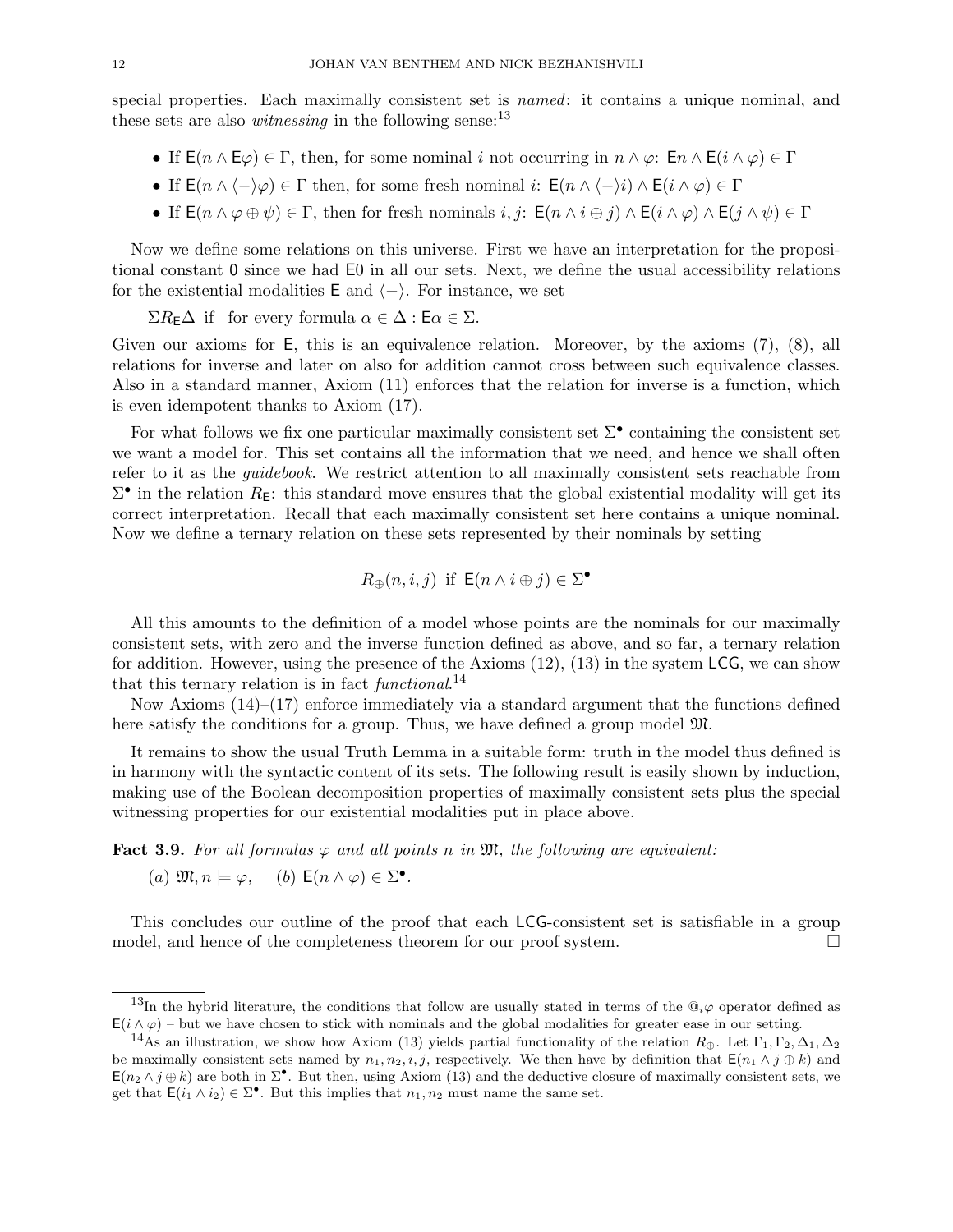The above proof largely follows a standard completeness argument in the area of hybrid logic.<sup>15</sup> In fact, inspecting its details, we can see the following.

**Fact 3.10.** LCG is also complete if we replace Axioms  $(14)$ – $(16)$  by their nominal versions.

This reflects a standard result in hybrid logic that classes of frames defined by universal firstorder axioms are axiomatizable using pure nominal axioms [3]. We have chosen to define our proof system with a mixture of nominal and modal principles to better bring out its content, and in what follows, we make some further observations about this balance.

3.3. Point and set principles in the modal logic of groups. We conclude this section with some further comments on how to understand the proof system LCG. If the only aim were to represent first-order equational reasoning about groups, it would have sufficed to use only nominals, and essentially transcribe the group axioms. But as we have said earlier, the modal part of the language extends the analysis from objects to sets and allows us to reason about what we called 'patterns'. In particular, what we see then is that some validities at the nominal level are valid more generally for arbitrary formulas, standing for subsets of our models. For instance,  $n \oplus 0 \leftrightarrow n$ is valid, but so is  $\varphi \oplus \mathbf{0} \leftrightarrow \varphi$ , which is why we put the latter version as an axiom.

Here is an illustration of the proof techniques involved here. We give some detail to display the various formal moves available in our proof system.<sup>16</sup>

Example 3.11 (The modal associativity law). Suppose we only have the associativity law for nominals, i.e.,  $n \oplus (k \oplus n) \leftrightarrow (n \oplus k) \oplus m$ . Then Axiom  $(14) \varphi \oplus (\psi \oplus \chi) \leftrightarrow (\varphi \oplus \psi) \oplus \chi$  in its full generality can still be derived. We only consider the direction from left to right, and analyze what principles with nominals added would suffice by the Witness Rule for the  $oplus$  modality. First it suffices to show (a)  $(k \oplus l \wedge E(k \wedge \varphi) \wedge E(l \wedge \psi \oplus \chi)) \rightarrow (\varphi \oplus \psi) \oplus \chi$  for some fresh nominals  $k, l$ . (b) Next we rearrange this to the task of proving the propositionally equivalent  $E(l \wedge \psi \oplus \chi) \rightarrow ((k \oplus l \wedge E(k \wedge \varphi)) \rightarrow (\varphi \oplus \psi) \oplus \chi)$ . (c) Next, we use the easily shown fact [by the axioms for the global modality] that LCG can prove an implication of the form  $E\alpha \to \beta$  iff it can prove  $\alpha \to \mathsf{U}\beta$ . This reduces the preceding task to proving  $(l\wedge \psi \oplus \chi) \to \mathsf{U}((k\oplus l\wedge \mathsf{E}(k\wedge \varphi)) \to (\varphi \oplus \psi) \oplus \chi)$ , or equivalently  $\psi \oplus \chi \to (l \to \mathsf{U}((k \oplus l \wedge \mathsf{E}(k \wedge \varphi)) \to (\varphi \oplus \psi) \oplus \chi))$ . (d) By the Winess Rule once more, it suffices to derive  $(m\oplus n\wedge E(m\wedge\psi)\wedge E(n\wedge\chi)) \to (l \to U((k\oplus l\wedge E(k\wedge\varphi)) \to (\varphi\oplus\psi)\oplus\chi)$ , with fresh nominals  $m, n$ , or equivalently  $(l \wedge m \oplus n \wedge E(m \wedge \psi) \wedge E(n \wedge \chi)) \rightarrow U((k \oplus l \wedge E(k \wedge \varphi)) \rightarrow (\varphi \oplus \psi) \oplus \chi)$ . What remains is a provability task with complete naming of all points involved, and the crux is then to note that  $l \wedge m \oplus n$  implies that  $U(l \to m \oplus n)$ , so we can replace the subformula  $k \oplus l$  in the entecedent of the consequent by  $k \oplus (m \oplus n)$ . Then we appeal to our assumed nominal version of Associativity to replace this by  $(k \oplus m) \oplus n$ , and using further principles in LCG for nominals, we put the formulas  $\varphi, \psi, \chi$  back in place to obtain the desired modal formula  $(\varphi \oplus \psi) \oplus \chi$ .

Behind this example lies a general issue of lifting laws for algebras to set versions.

Remark 3.12 (Complex algebra). The theory of complex algebras studies set liftings of standard algebraic structures. A standard example is the set-lifting of standard Boolean algebras  $(B, \wedge, \vee, \neg, 0)$ .

<sup>&</sup>lt;sup>15</sup>We have followed a style of presentation which makes the model constructed for a given consistent set of formulas resemble the canonical models used in modal logic. However, there are some crucial differences too. At heart, hybrid completeness proofs are closer to the less canonical construction in the Henkin-style completeness proof for first-order logic. First, our taking a generated submodel to enforce the standard interpretation of the global modalities amounts to choosing one particular maximally consistent set of globally true formulas, and second, all the information that we need is really already contained in the single guidebook  $\Sigma^{\bullet}$ , as is clear in the Truth Lemma. From a first-order point of view, the main technical point of a completeness proof like ours is that the usual Henkin argument can be carried out in a much weaker sublanguage by choosing axioms and rules appropriate to that restricted setting.

 $16$ Of course, by the completeness theorem for the purely nominal version of the group axioms, such formal derivations must exist. However, a completeness proof seldom gives direct information for specific cases, and a constructive demonstration may add an epsilon of certainty for many readers, and perhaps even authors themselves.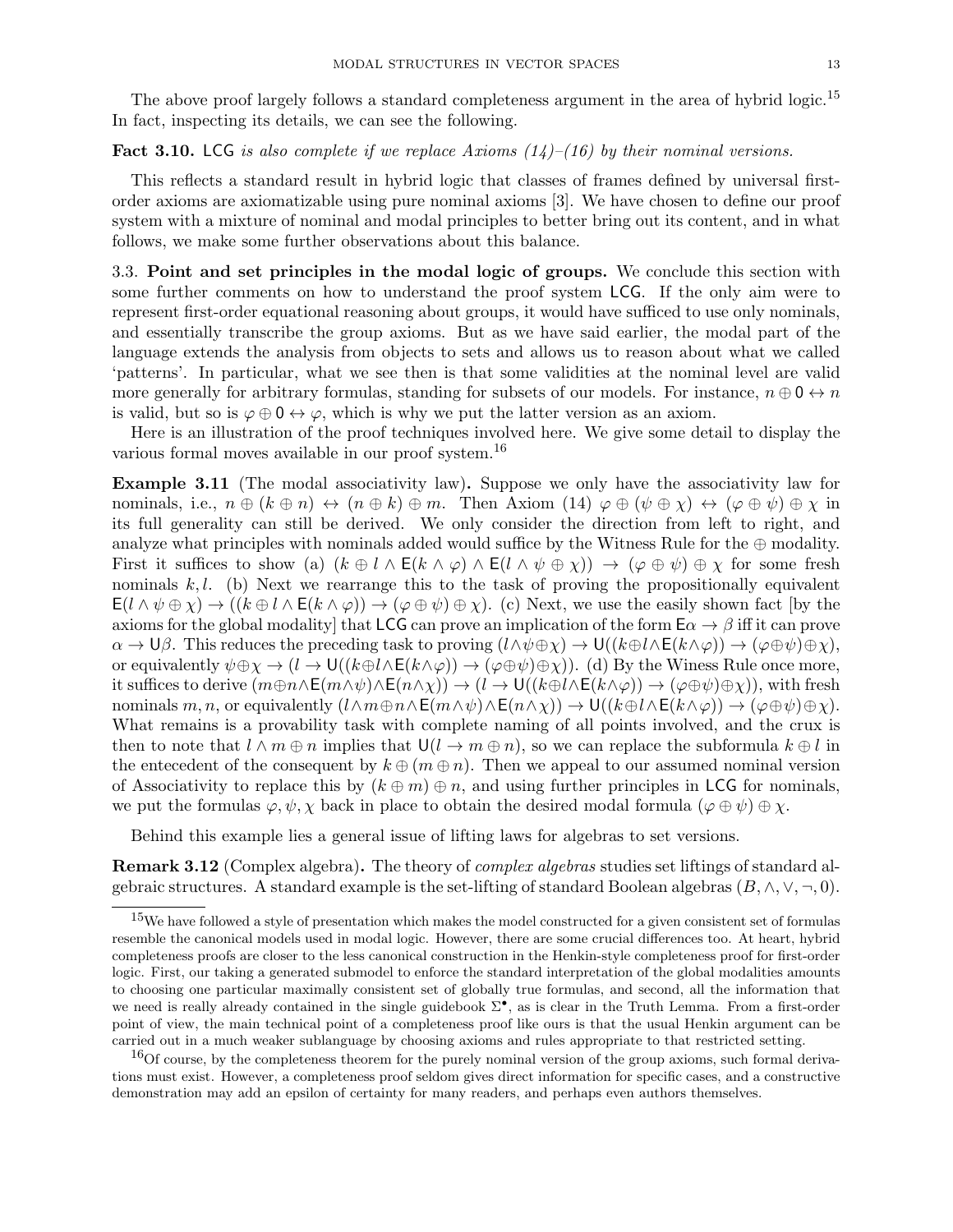Define the complex algebra  $(\mathcal{P}(B), \wedge, \vee, \neg, \{0\})$ , where we set (a)  $A \wedge B = \{a \wedge b : a \in A, b \in B\}$ , (b)  $A \vee B = \{a \vee b : a \in A, b \in B\}$ , and  $(c) \neg A = \{\neg a : a \in A\}$ . The result is a new richer kind of algebra where the lifted conjunction and disjunction show similarities with our product modality, [11]. Complex algebras can be defined over any algebraic structure, and we refer to [28, 19] for applications and more details of their theory. One old question in the area is when valid equations for the underlying algebras transfer to the set-lifted versions of their operations. Gautam's Theorem [25] shows that this is rare: happening only when each variable occurs at most once on each side of the equation. This is precisely the sort of phenomenon we have noticed in the above.

The preceding examples in this section of modal lifting of nominal principles worked because all axioms involved had Gautam form. If we do not have such a form, then there may still be workarounds. The lifting need not be literal from equations to corresponding modal equivalences, but could also have other formats, as in the following illustration.

**Example 3.13** (Group inverses). We expressed the basic law  $v + (-v) = 0$  as follows in our logic, using nominals:  $i \oplus \langle -\rangle i \leftrightarrow 0$ . This cannot be lifted to sets in a direct manner, since  $\varphi \oplus \langle -\rangle \varphi \leftrightarrow 0$ is clearly not a valid formula if  $\varphi$  denotes more than one object. However, there is a formula in our language that does the same job without nominals [except for the special case of the constant nominal 0 for the zero vector, which we viewed as a unary modality in the signature]. On the frames underlying our models, the following formula

$$
E\varphi \to E((\varphi \oplus \langle - \rangle \varphi) \wedge 0)
$$

is easily seen to enforce the basic law of inverses we started with.

Again there is a background in Complex Algebra here, where axiomatizations in other non-literal formats have been proposed. In particular, [33] give a general game-based technique for turning equational axiomatizations for classes of algebras into axiomatizations of the theory of their complex algebras. Such results may also apply here, though we do not just have the complex algebra by itself, but also the standard Booleans in our language, and only want to use a minimal auxiliary hybrid apparatus of global modalities and nominals.

Remark 3.14 (A congenial modal approach). Closer to our setting is the approach in [29] whose authors axiomatize the complex algebra of Boolean algebras [with the standard Booleans thrown in, now as standard modal operations at the set level] using a modal logic based on a difference modality saying that a formula is true at some point different from the current one. Amongst other things, this device allows for defining truth in single points, while also facilitating the formulation of a family of new derivation rules that ensure completeness. A particularly interesting feature of the approach in [29] is that the difference modality is definable via the standard Boolean connectives of classical logic plus the modal operator  $\langle \rightarrow \rangle$  obtained by lifting the Boolean implication  $\rightarrow$ . The authors suggest that this approach is also available for groups, since a difference modality can be defined there as well.<sup>17</sup> A comparison of this alternative style of axiomatization with ours in terms of nominals and global modalities seems of interest, but we will not pursue this here.

Much more can be said about the preceding topic. For a model-theoretic perspective, Gautam equations translate into formulas where the proposition letters or formula variables for the algebraic variables are in distributive position, which allows for taking them out by single existential quantifiers.<sup>18</sup> Form a proof-theoretic perspective, our earlier examples illustrate why equations in Gautam form allow for set lifting, and indeed, it can be shown that every such lifting is available in LCG. More general questions arise here, but they are beyond the scope of this paper.

<sup>&</sup>lt;sup>17</sup>Indeed, the formula  $\varphi \oplus \neg 0$  in our language defines the difference modality. If it is true for a point s, then  $s = y + u$  with  $t \models \varphi$  and  $u \neq 0$ , and hence, by the group axioms, it follows that  $s \neq t$ .

<sup>&</sup>lt;sup>18</sup>There are analogies here with the correspondence analysis of existential quantifiers in the antecedent of Sahlqvisttype axioms, [16, Ch. 3], which get replaced by prefix quantifiers over individual worlds.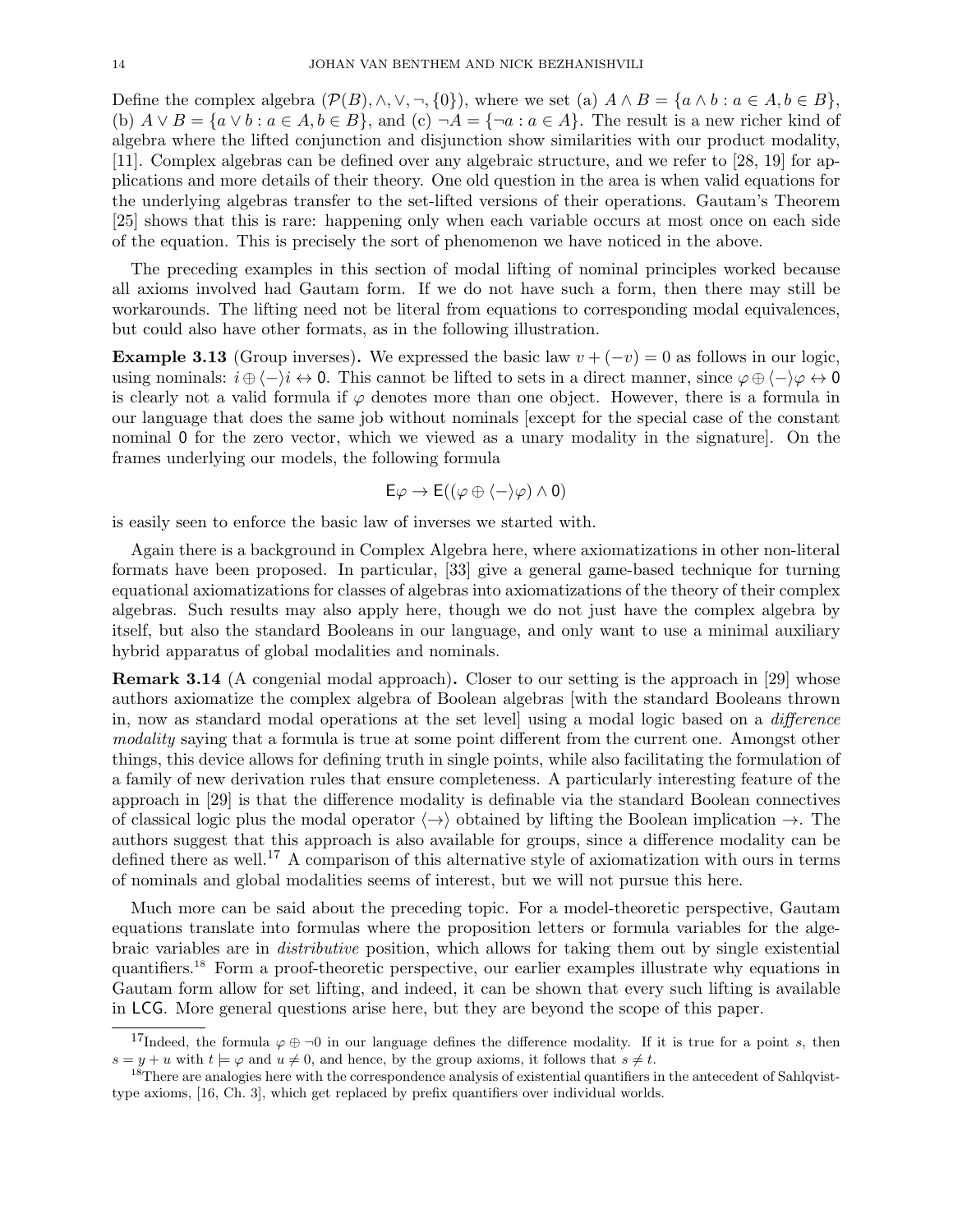However, one can also drop this all-or-nothing perspective, and rather ask which mixed principles with nominals as needed and formula variables wherever possible are derivable. This may start from a purely nominal principle and test for  $\varphi$ -type generalizations of some nominals, Or vice versa, we can start with an invalid purely modal principle, and ask which replacements of formula variables by nominals might lead to validity. Here is a concrete illustration where this makes good sense, which goes back to an earlier section about notions definable in our basic modal language.

Example 3.15 (Proving facts about categorical implication). Nominals are natural in studying vector spaces, though they are not always needed. A case in point is Mathematical Morphology, where some laws for shapes only need our basic modal logic without nominals, whereas others need more. Consider the following principle for Minkowski subtraction, aka categorical implication:

$$
(\psi \Rightarrow (\varphi \oplus \alpha)) \Leftrightarrow ((\psi \Rightarrow \varphi) \oplus \alpha)
$$

From right to left, this principle is derivable using Associativity for  $\oplus$  plus the following law for implication:  $(\alpha \oplus \beta) \Rightarrow \gamma \rightarrow (\beta \Rightarrow (\alpha \Rightarrow \gamma))$ . It is easily seen that the latter implication principle is derivable from our general modal axioms under the translation given in Section 2.

In the opposite direction, our initial principle is not valid on vector spaces, witness the following counter-example which also shows how our implications work semantically. Consider the vector space of the integers over the two-element field (many other structures would do), and let  $\varphi$  denote the set  $\{1,2\}$ ,  $\psi$  the set  $\{2,3\}$ , and  $\alpha$  the set  $\{1,3\}$ . Then  $\varphi \Rightarrow \psi$  denotes  $\{1\}$ ,  $\psi \oplus \alpha$  denotes  ${3, 4, 5, 6}$ ,  $\varphi \Rightarrow (\psi \oplus \alpha)$  denotes  ${2, 3, 4}$ , while  $(\varphi \Rightarrow \psi) \oplus \alpha$  denotes the set  ${2, 4}$ .<sup>19</sup>

However, now consider the following variant of the above principle:

$$
(\psi \Rightarrow (\varphi \oplus n)) \Leftrightarrow ((\psi \Rightarrow \varphi) \oplus n)
$$

This principle is valid on vector spaces. We only show the non-trivial direction. Let  $x$  satisfy the formula  $\psi \Rightarrow (\varphi \oplus n)$ , and write x as the sum  $(x - n) + n$ . Now, let y be any vector satisfying  $\psi$ : then  $(x - n) + y = (x + y) - n$  where by the assumption,  $x + y$  satisfies  $\varphi \oplus n$ . But then  $(x + y) - n$ and hence also  $(x - n) + y$  satisfies  $\varphi$ , and therefore  $x - n$  satisfies  $\psi \Rightarrow \varphi$ . Now the decomposition  $x = (x - n) + n$  shows that x also satisfies  $(\psi \Rightarrow \varphi) \oplus n$ .

The preceding semantic argument can be reproduced in our formal proof system by making use of the rules for nominals. But our main point here is a different one. In the categorial implicational connection, of course, we want as many generally valid principles as we can get in terms of formula variables. But beyond these, there is a serious mathematical interest in principles whose validity require a certain modicum of reference to objects.<sup>20</sup>

We conclude with a problem left open by our mixed style of proof analysis. Given the firstorderness of the group axioms, it can be seen that the purely modal valid principles in our language, with no occurrences of nominals, are a computably enumerable set. What would be a complete pure modal axiomatization for this subsystem?

 $19$ These calculations amount to a *generalized arithmetic* with fixed and 'loose' numbers. We have specific numbers  $k$ , but also variables X whose value we only know as a set of numbers. Then the above valid principle says that the standard arithmetical equality  $(y + k) - x = (y - x) + k$  lifts to the still valid generalized equality  $(Y + k) - X =$  $(Y - X) + k$ , but that  $(Y + Z) - X = (Y - X) + Z$  would no longer be valid. Of course, this is just one instance of what can and cannot be preserved in moving from sharp numbers to also include fuzzier numbers  $X, Y$ , etc.

<sup>&</sup>lt;sup>20</sup>Our analysis has shown that our basic modal logic of groups can embed Minkowski-style or substructural categorial logics of product conjunction and implication. What we have not shown is whether this embedding is faithful. For instance, whether the commutative Lambek Calculus is complete for vector space semantics, or perhaps even for standard Euclidean vector spaces, appears to have been an open problem since 2000.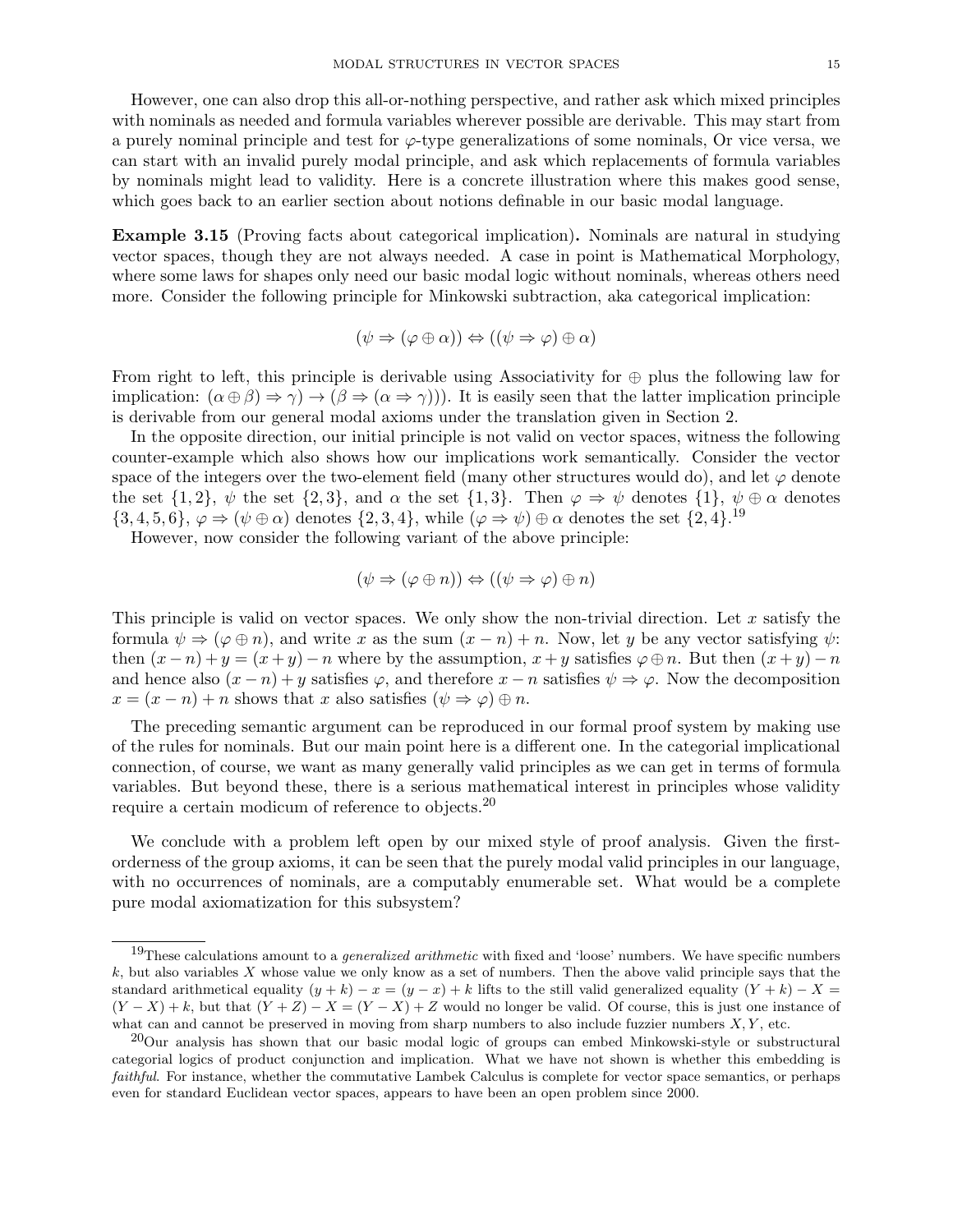#### 4. Modal logic of linear closure

An important notion in groups is closure of subsets to *subgroups* that are closed under taking group sums and inverses, with linear subspaces of vector spaces as an important example.<sup>21</sup>

4.1. Language and definability. This suggests adding a new modality to our language.

**Definition 4.1.**  $\mathfrak{M}, s \models C\varphi$  iff s is obtained from the set  $\{t \mid \mathfrak{M}, t \models \varphi\}$  by finitely many consecutive uses of the binary operation  $+$ , the unary operation  $-$  and the nullary operation 0.

Note that  $C\varphi$  is not an ordinary modality, in that it does not distribute over either conjunctions or disjunctions, as is clear from the behavior of closure in groups or vector spaces. Accordingly, our analysis in this section will use ideas from neighborhood semantics for modal logic, [42].

Remark 4.2 (Further definable notions). The following notion of stepwise closure with explicit arguments is already definable in our modal base language:

 $\mathfrak{M}, v \models D^+(\varphi_1, \dots \varphi_n)$  iff v is a sum of n points  $v_1, \dots v_n$  where  $v_i$  satisfies  $\varphi_i$ .

We can also introduce an abstract dependence notion  $Dep_{\varphi}\psi$  as  $U(\psi \to C\varphi)$ , saying that each point satisfying  $\psi$  is a sum of points satisfying  $\varphi$ . This induces natural validities such as the following:

 $Dep_{\varphi}\psi \wedge Dep_{\xi}\eta \rightarrow Dep_{\varphi\vee\xi}(\psi \oplus \eta), \quad Dep_{\varphi\vee\xi}\psi \leftrightarrow D_{\varphi \oplus \xi}\psi^{-22}$ 

Perhaps the best way of understanding what makes the closure modality tick involves a wellknown modal fixed-point logic, [18].

Fact 4.3. C $\varphi$  is definable in the  $\mu$ -calculus extension of our basic modal language.

The relevant definition is as the following smallest fixed-point:

$$
\mu p. (0 \vee \varphi \vee \langle - \rangle p \vee (p \oplus p))
$$

Given the invariance of  $\mu$ -calculi for the same bisimulations as their underlying basic modal logics, it follows that  $C\varphi$  is invariant for our earlier bisimulations of group models. However, we will not pursue this model-theoretic perspective here.

As for valid principles of reasoning with the closure modality, the preceding  $\mu$ -calculus-style definition suggests the following two principles:

- $(0 \vee \varphi \vee \langle -\rangle C\varphi \vee C\varphi \oplus C\varphi) \rightarrow C\varphi$
- if  $0 \to \alpha, \varphi \to \alpha, \langle -\rangle \alpha \to \alpha$  and  $\alpha \oplus \alpha \to \alpha$  are valid, then so is  $C\varphi \to \alpha$ .<sup>23</sup>

4.2. Dependence as a neighborhood modality. One can view  $C\varphi$  as a monotonic neighborhood modality, describing points that are related to the set of points  $\{t \mid \mathfrak{M}, t \models \varphi\}$ . One can generalize this to an abstract neighborhood relation  $NsX$  with the upward monotonic truth definition

$$
\mathfrak{M}, s \models \mathsf{C}\varphi \quad \text{iff} \quad \exists X \forall x \in X : \mathfrak{M}, x \models \varphi
$$

This framework allows for an abstract modal frame correspondence analysis, [7, 16], of the content of natural principles governing the closure modality on group models. The following assertions rely on the earlier notion of frame truth for modal formulas.

<sup>&</sup>lt;sup>21</sup>One can also think of closure as a form of dependence: everything in the closure of a set X is uniquely determined by the objects in  $X$ , and hence depends on  $X$ . This perspective will be pursued in the next section.

 $22$ Such valid principles will all be derivable in our later proof system.

 $^{23}$ This implication between validities also holds when replacing validity by global truth in a model, and it can then be formulated as one valid formula using the universal modality.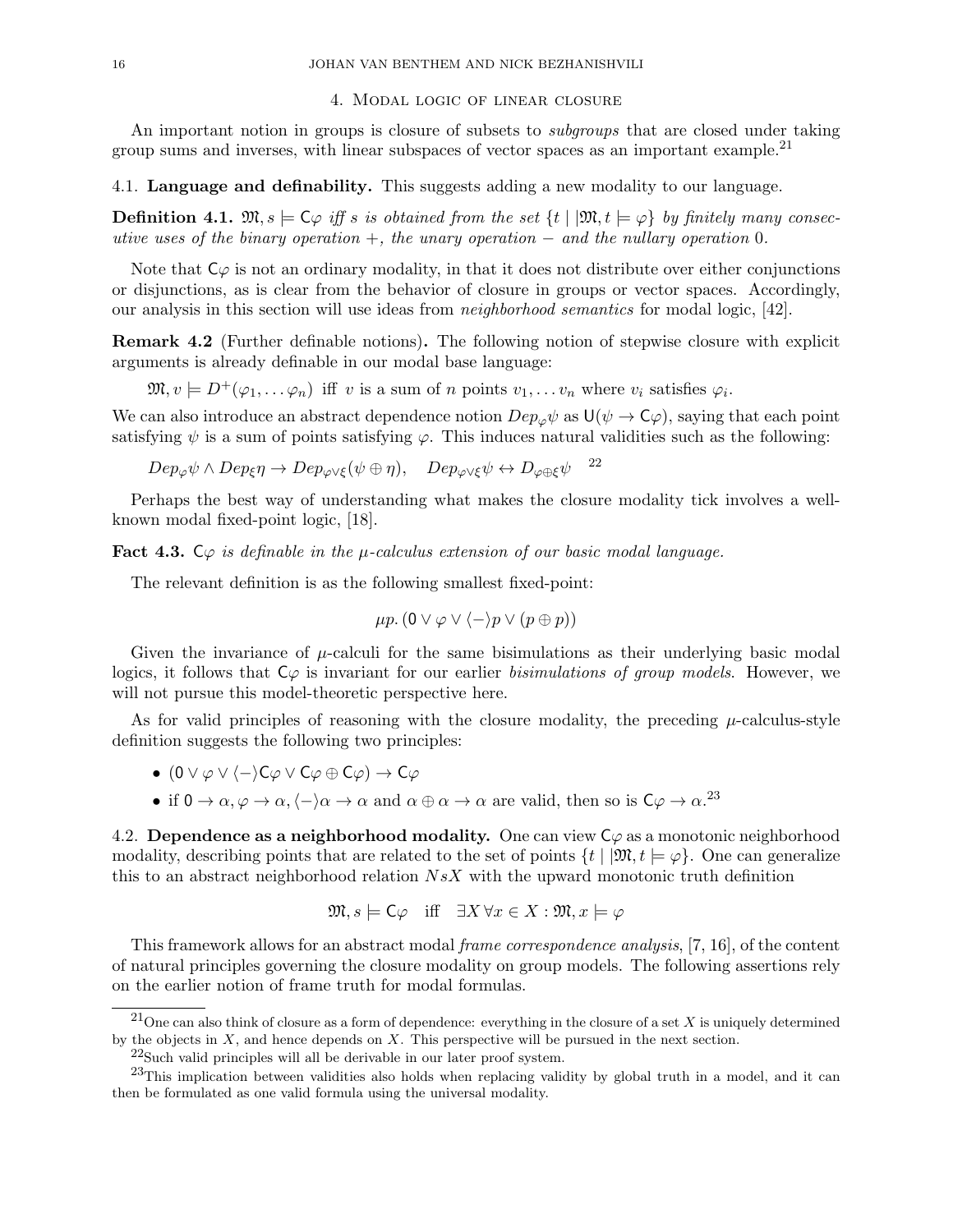Fact 4.4. The following frame correspondences hold for the fixed-point principles governing the dependence modality in abstract neighborhood frames:

| $p \rightarrow \mathsf{C}p$                           | defines | $\forall x : \, Nx\{x\}$                    |
|-------------------------------------------------------|---------|---------------------------------------------|
| $\bullet$ 0 $\rightarrow$ Cp                          | defines | $\forall x : Nx \emptyset \text{ iff } x=0$ |
| $\bullet \ \langle - \rangle$ C $p \rightarrow$ C $p$ | defines | $\forall x, Y : NxY \text{ iff } N_{-x}Y$   |

- $\mathsf{C}p \oplus \mathsf{C}p \rightarrow \mathsf{C}p$  defines  $\forall x, y, z, U, V : \text{if } Rx, yz \text{ and } NyU \text{ and } NzV, \text{ then } NxU \cup V$
- The fixed-point rule, with premises read as global truth at all points in a model, enforces that the neighborhood relation is contained in the finite closure in the definition of  $C\varphi$ .

Proof. These facts follow by straightforward modal correspondence arguments. For instance, the LGC-axioms for inverse enforce in standard Sahlqvist style, [16, Ch. 3], that inverse is an idempotent function. Then, clearly, whatever valuation we choose for p on a given frame,  $\langle -\rangle$ Cp  $\rightarrow$  Cp is going to be true when the stated condition holds, given our neighborhood-style truth definition for the modality C. Vice versa, if  $\langle -\rangle$ C $p \to Cp$  is true for all valuations on a frame, and we have  $N - x, Y$ , then setting  $V(p) = Y$  makes the antecedent  $\langle -\rangle$ Cp true at x, whence we also have the consequent  $C_p$  true at x, which implies that  $Nx, Y$ . The sum axiom can be analyzed in the same Sahlqvist style, though here, the reader may find it easier to use the equivalent version  $C\varphi \oplus C\psi \to C(\varphi \vee \psi)$ without repetitions of  $p$  in the antecedent. Finally, the proof for the last step is again a Sahlqviststyle argument, but in this case, without a first-order definition for the minimal valuation. This can be done just like the way [10] shows that the Induction Axiom of propositional dynamic logic PDL enforces that the accessibility relation for the modality  $\Box^*$  is the reflexive transitive closure of the original accessibility relation R for the basic modality  $\Box$ .

4.3. Axiomatization and completeness. While the modality  $C\varphi$  does not distribute over conjunction or disjunction, it is obviously upward monotonic:  $C\varphi \to C(\varphi \lor \psi)$  is valid. In combination with our earlier observations about validities, this suggests the following proof system.

Definition 4.5. The proof system MCL consists of the following components:

- (a) The earlier complete modal logic of group models, including the basic principles of hybrid logic for the universal modality and the nominals.
- (b) The minimal monotonic neighborhood logic for the unary modality C.
- (c) The following two principles for smallest fixed-points:
	- $(0 \vee \varphi \vee \langle -\rangle C\varphi \vee C\varphi \oplus C\varphi) \rightarrow C\varphi$
	- if  $\vdash$  0  $\rightarrow \alpha, \varphi \rightarrow \alpha, \langle -\rangle \alpha \rightarrow \alpha$  and  $\alpha \oplus \alpha \rightarrow \alpha$ , then  $\vdash$  C $\varphi \rightarrow \alpha$ .

Here are some provable formulas showing how the system works.

Example 4.6 (Formally derivable closure principles).

- The formula  $C\varphi \oplus C\psi \to C(\varphi \vee \psi)$  is provable using upward monotonicity in both arguments to  $\varphi \vee \psi$  and then applying the fixed-point axiom.
- The formula  $0 \leftrightarrow C\perp$  is provable. From left to right, the fixed-point axiom gives  $0 \to C\varphi$ for any formula  $\varphi$ . From right to left, use a straightforward instance of the induction rule, noting that 0 satisfies all the premises.
- The formula  $C\mathcal{L}\varphi \to \mathcal{L}\varphi$  expressing that the linear closure operator C is idempotent is valid in our semantics, and can be derived by taking both  $\varphi$  and  $\alpha$  in the proof rule to be  $\mathsf{C}\varphi$ .

Soundness of the above proof system is immediate by the given intuitive explanations.

The completeness result that follows now is the best we have been able to obtain so far. It refers to the earlier-mentioned 'abstract group models' where, instead of a function  $x = y + z$ , we have a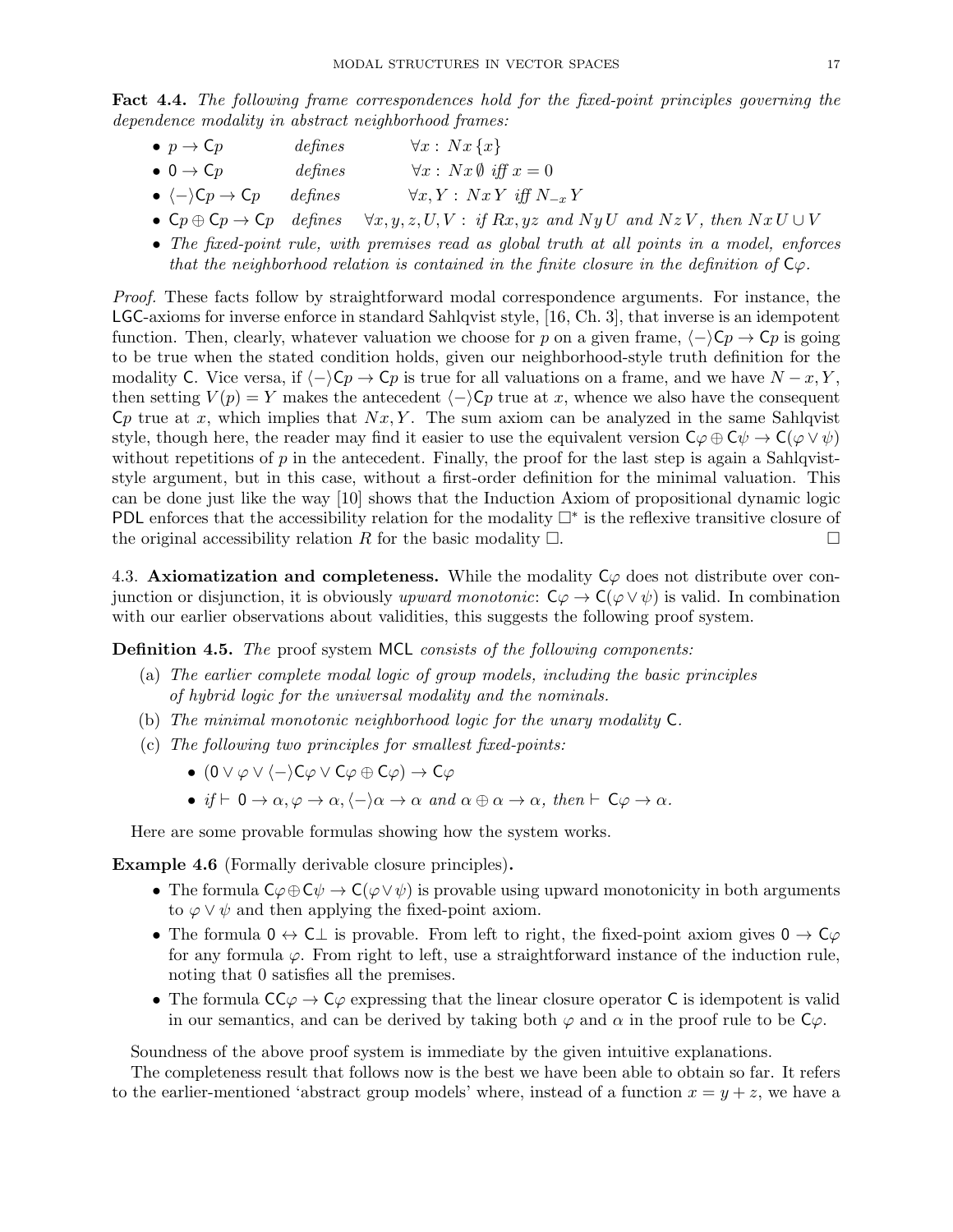not necessarily functional ternary relation  $Rx, yz$  satisfying the axioms of the system. We include the result all the same since the proof does present several features of interest.  $^{24}$ 

**Theorem 4.7.** The above proof calculus MCL is complete for our modal base language extended with  $C\varphi$  over abstract group models.

Proof. We proceed as in the well-known completeness proof for propositional dynamic logic, (see e.g., [16, Sec. 4.8]), but thinking in the reverse direction for the function values as happens in our basic semantics, and using a neighborhood semantic base for the closure modality.

Consider any formula  $\varphi$  that is consistent in our logic, where consistency is defined as usual with respect to the above proof system: we show that  $\varphi$  is satisfiable in an abstract group model.

First fix a finite set F of relevant formulas as in the Fisher-Ladner filtration for PDL.  $F$  contains  $\varphi$ , and is closed under (a) subformulas, (b) single negations, and (c) if  $\mathsf{C}\varphi$  is in F, then so are  $\langle -\rangle\varphi$ ,  $C\varphi \oplus C\varphi$ .<sup>25</sup> This will be our language in what follows.

Now we construct the *finite Henkin model*  $\mathfrak{M}$  whose points are all maximally consistent sets of formulas in the finite set  $F$ , endowed with the following structure. The 0 point is the unique maximally consistent set containing the nominal 0. Group inverses are treated as follows, using the axioms for the inversion modality in our proof system.

**Fact 4.8.** The stipulation inv( $\Sigma$ ) = { $\varphi \mid \langle - \rangle \varphi \in \Sigma$ } defines a function.

Finally, the ternary relation RΓ,  $\Delta\Sigma$  is defined as follows:

 $conj(\Gamma) \wedge (conj(\Delta) \oplus conj(\Sigma))$  is consistent

where *conj* denotes the conjunction of all formulas in the set argument.

Next, we show a Truth Lemma for maximally consistent sets and relevant formulas:

Fact 4.9. A formula  $\varphi$  belongs to a set  $\Gamma$  iff  $\varphi$  is true at  $\Gamma$  in the finite Henkin model  $\mathfrak{M}$ .

*Proof.* The induction is straightforward for atoms, Booleans, and modalities  $\varphi \oplus \psi$  by the usual modal completeness argument in a filtration format. The crucial case is that for  $C_{\varphi}$ .

(a) Suppose  $C\varphi$  belongs to the set  $\Gamma$ . Consider the set  $\mathfrak D$  that contains all maximally consistent sets containing  $\varphi$ , plus all sets that can be obtained, successively, by iterating: binary combination and unary inverse as defined above, as well as adding the unique set for the nominal denoting zero. The family  $\mathfrak D$  is finite, given that our Henkin model is finite, and hence it can be described by one formula  $\delta$ , the disjunction of all conjunctions for its member sets. This formula  $\delta$  satisfies the conditions of the fixed-point proof rule [by some simple arguments about consistent sets], so we have  $C\varphi \to \delta$  provable, and hence  $\Gamma$  is consistent with  $\delta$ , and therefore,  $\Gamma$  must be in the family  $\mathfrak D$  described. Finally, given the inductive hypothesis, membership and truth for  $\varphi$  coincide for all maximally consistent sets, and it follows that  $C\varphi$  is true at Γ in the finite Henkin model  $\mathfrak{M}$ .

(b) Conversely, let  $\Gamma$  make  $C\varphi$  true in  $\mathfrak{M}$ . Then  $\Gamma$  belongs to the finite family  $\mathfrak D$  described above, where we again use the inductive hypothesis for  $\varphi$  to identify sets where  $\varphi$  is true with sets containing this formula. Now, we prove by induction on the depth of the decomposition for Γ that  $\varphi \in \Gamma$ , by a repeated appeal to the fixed-point axiom plus properties of our closure. The base cases are obvious, we just consider the sum modality. Suppose  $\Gamma$  is a sum of  $\Gamma_1, \Gamma_2$  in  $\mathfrak{D}$ with decompositions of lower depth. By the inductive hypothesis,  $C\varphi$  belongs to both  $\Gamma_1, \Gamma_2$ . Now  $C\varphi \oplus C\varphi$  belongs to the initial set F by one of our closure conditions, and using the definition of the ternary sum modality, it follows that  $C\varphi \oplus C\varphi$  is consistent with  $\Gamma$  and thus belongs to it. But then by the fixed-point axiom, the formula  $C\varphi$  is consistent with  $\Gamma$  too, and hence belongs to it.

<sup>&</sup>lt;sup>24</sup>The argument to follow is in essence the one first given for 'Dynamic Arrow Logic' in [9].

 ${}^{25}$ That a set with these closure conditions can stay finite follows by a standard argument.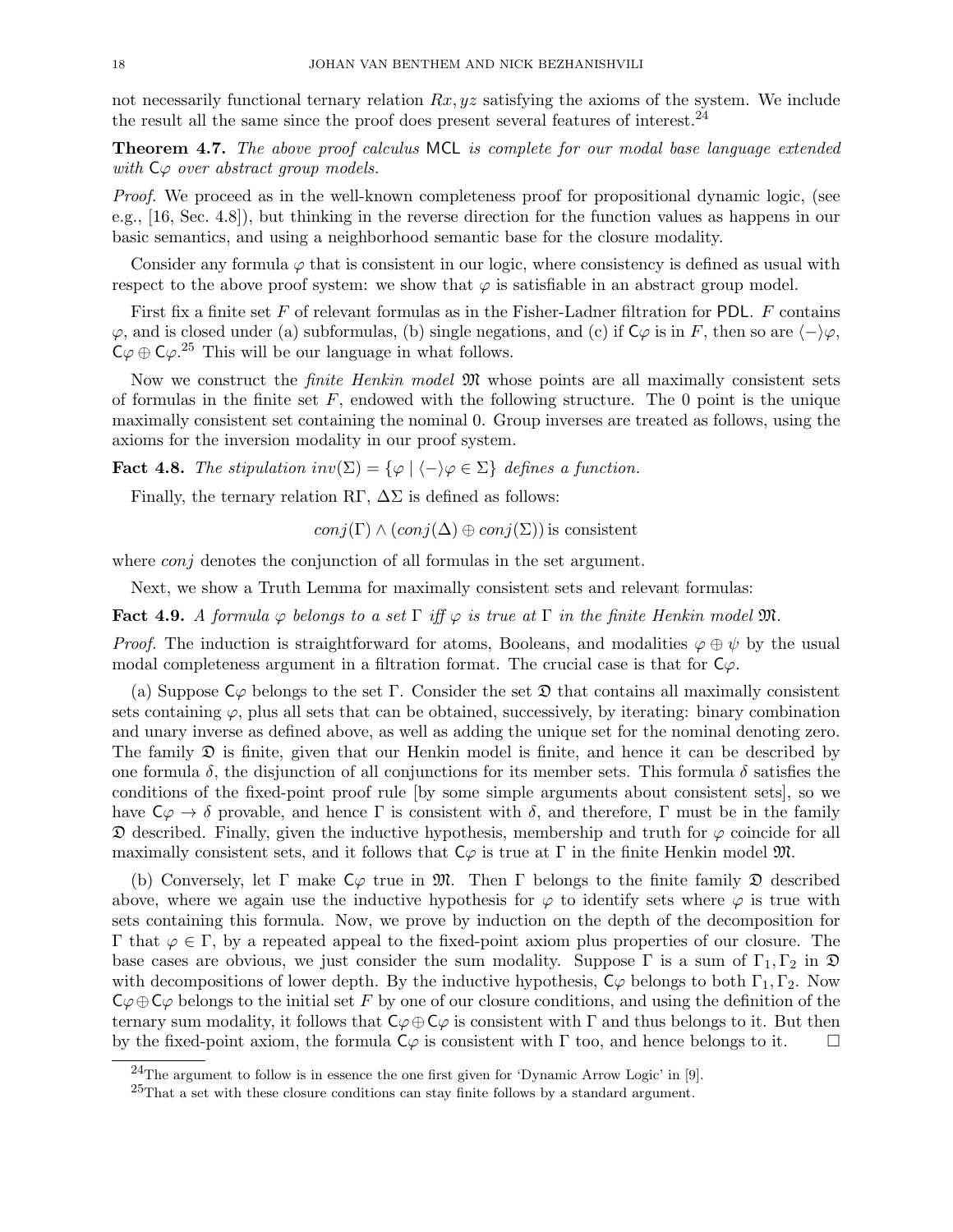The global existential modality and nominals do not pose a problem in this completeness argument. A maximally consistent set with a relevant nominal in the finite language is unique.  $\Box$ 

**Remark 4.10** (Comparison with PDL). As we stated,  $C\varphi$  is not a normal modality: it only satisfies monotonicity. Given the strong analogies of the above proof with the completeness proof for the normal iteration modality  $\Box^*\varphi$  in PDL, the lack of appeal to distribution may seem surprising. But as it happens, monotonicity is the only active principle in the latter case, too: distribution over conjunction is not used in that well-known proof, being *derivable*. We now proceed to show this perhaps not so well-known fact. For better comparison with the existential flavor of  $C\varphi$ , we show distribution over disjunctions for the existential iteration modality  $\Diamond^*\varphi$ : distribution for the base modality  $\Diamond$  suffices plus the fixed-point principles for the inductive definition  $\mu p \cdot (\varphi \vee \Diamond p)$ .

- (a) We have directly from the PDL fixed-point axiom that  $(\varphi \lor \psi) \to (\Diamond^* \varphi \lor \Diamond^* \psi)$ .
- (b) Also,  $\Diamond(\Diamond^*\varphi \vee \Diamond^*\psi)$  implies  $\Diamond\Diamond^*\varphi \vee \Diamond\Diamond^*\psi$  by distribution for the base modality, and this again implies  $\Diamond^*\varphi \vee \Diamond^*\psi$  by the fixed-point axiom.
- (c) Applying the PDL fixed-point rule to (a) and (b) yields  $\Diamond^*(\varphi \lor \psi) \to (\Diamond^*\varphi \lor \Diamond^*\psi)$ .

This example provides an interesting instance of how adding mathematical principles such as induction can boost the propositional modal base logic one started from.

Perhaps the major question left open by the preceding result is how to achieve completeness of modal closure logic for genuine group models where  $+$  is a *function*.<sup>26</sup> We have not been able to adjust our filtration method to achieve this feature, and must leave this as an open problem.

#### 5. Dependence and independence in vector spaces

We now move from group structure to the richer structure of vector spaces. In that setting, linear dependence is a basic notion, making it an obvious target for qualitative analysis in our style. At the same time, dependence is a topic of growing importance in the broader logical literature [46]. In particular, [6] have initiated a modal approach to dependence and explored some first connections with Linear Algebra. In this section, we take this modal line further, bringing in independence as well. However, toward the end we identify a simple but important conceptual difference between our logics and those in the cited literature. Our treatment will focus on dependence and independence per se, an integration with our earlier complete logics is possible, but will not be undertaken here.

5.1. Linear dependence of vectors and Steinitz Exchange. Linear closure as studied earlier is analogous to dependence in vector spaces: a vector x depends on a set of vectors X if  $x$  is in the linear closure of  $X$ . Yet despite this analogy, we are still missing some crucial features since linear combinations of vectors also use coefficients from a field that is part of the vector space. The difference shows up formally in new valid principles.

## **Example 5.1.** The law of *Steinitz Exchange* says that, for finite sets of vectors  $X$ ,

If vector z depends on  $X \cup \{y\}$ , then either z depends on X or y depends on  $X \cup \{z\}$ .

Steinitz Exchange is the crucial property underlying the elementary theory of dependence and dimension in vector spaces, [20]. Its validity, though simple to see, depends essentially on the field properties in vector spaces. If z is a linear combination of the form  $c_1.x_1 + \cdots + c_k.x_k + d.y$ , then there are two cases. Either  $d = 0$  and z depends on X alone, or  $d \neq 0$ , and we can divide the equality by d to obtain, after suitably transposing terms, that y depends on  $X \cup \{z\}$ .

In what follows, abstract dependence relations in vector spaces will be denoted by

 $D_X y$ : y is a linear combination of vectors in the set X.

<sup>26</sup>This seems urgent since so much of Linear Algebra calculates with operations on vectors.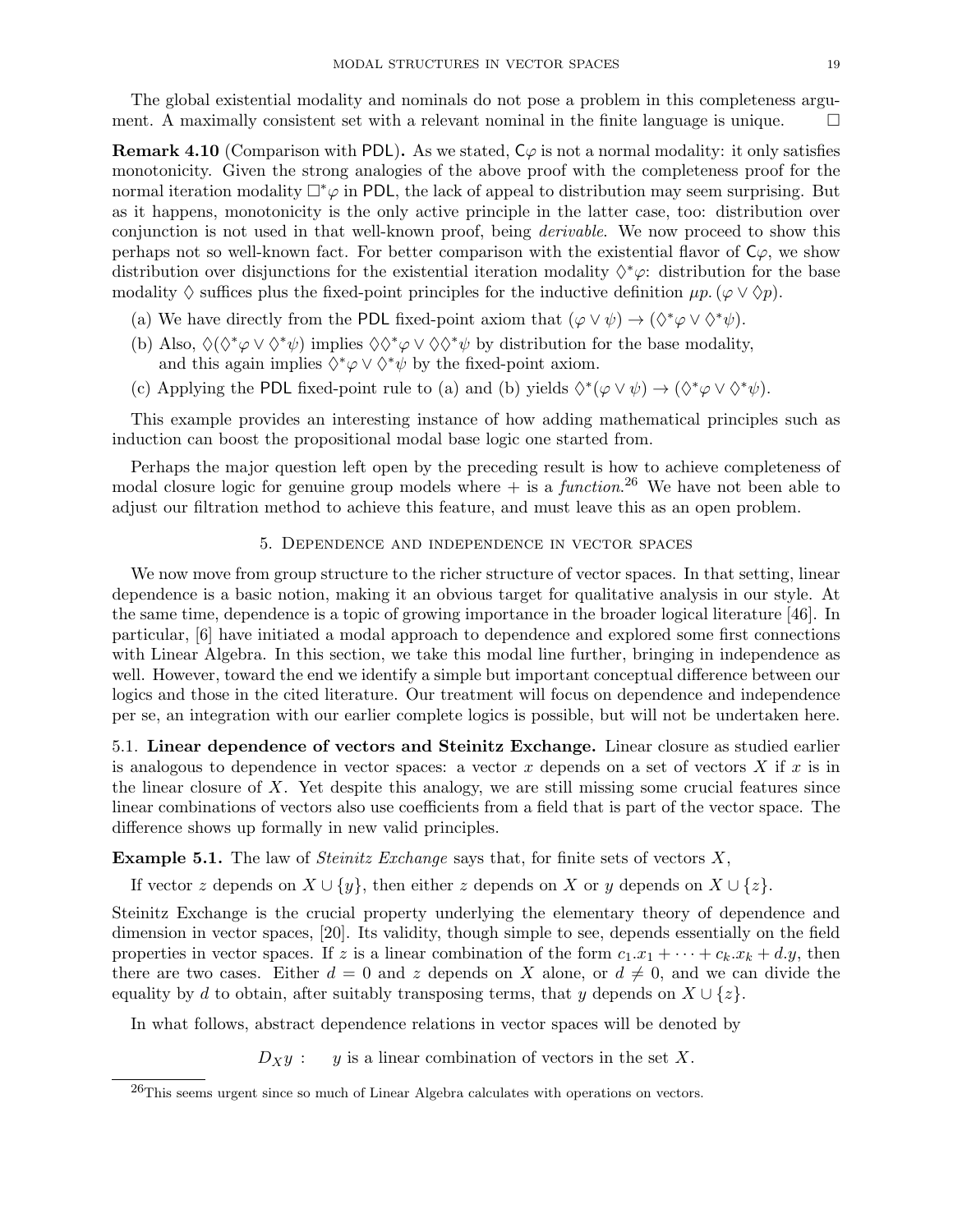We will also use the notation  $D_XY$  for  $\forall y \in Y : D_Xy$ .

Fact 5.2. Dependence in vector spaces satisfies the following properties:

| (a) $D_Xx$ for $x \in X$                       | Reflexivity              |
|------------------------------------------------|--------------------------|
| (b) $D_X y$ and $X \subseteq Z$ imply $D_Z y$  | Monotonicity             |
| (c) $D_XY, D_YZ$ imply $D_XZ$                  | Transitivity             |
| (d) $D_{X,y} z$ implies $D_X z$ or $D_{X,z} y$ | <i>Steinitz Exchange</i> |

To bring such facts into a logic, we introduce a formal modality  $D\varphi$  for vector dependence:

 $D\varphi$  is true at just those points which are linear combinations of points satisfying  $\varphi$ .

Then the preceding abstract properties express simple valid modal principles. In particular, we get (a)  $\varphi \to D\varphi$ , (b)  $D\varphi \to D(\varphi \vee \psi)$ , (c)  $D\varphi \to DD\varphi$  – all true for the earlier modality C as well – while (d) Steinitz Exchange can be defined using one general formula variable plus nominals:

 $m \wedge D(\varphi \vee n) \rightarrow (D\varphi \vee E(n \wedge D(\varphi \vee m)))$ 

However, this principle does not hold for our earlier linear closure in additive groups.

Example 5.3. Steinitz Exchange can fail when dependence is just linear closure.

In the group model  $\mathbb{Z} \times \mathbb{Z}$  with  $\mathbb{Z}$  the integers,  $(3, 2)$  depends on  $\{(1, 1), (2, 1)\},$ 

but not on  $(1, 1)$  alone, while  $(2, 1)$  does not depend on  $\{(1, 1), (3, 2)\}\text{.}$ <sup>27</sup>

Next we formulate a useful observation for our later axiomatization.

Remark 5.4 (Generalized Steinitz). Dependence relations in vector spaces satisfy the following generalized version of Steinitz Exchange:

 $D_{X\cup Y}z$  implies  $D_Xz$  or, for some  $y\in Y: D_{X,Y-y+z}y$  (GS)

This can be proved by induction on the size of  $Y$  [here the finiteness is used essentially]. The base case is ordinary Steinitz. Now suppose GS holds for sets Y of size n, we consider the case  $n + 1$ : or in other words,  $Y + u$  with  $|Y| = n$ . By Steinitz,  $D_{X,Y,u} z$  implies  $D_{X,Y} z$  (i) or  $D_{X,Y,z} u$  (ii). Case (ii) satisfies our description. In Case (i), by the inductive hypothesis, there is some  $y \in Y$  s.t.  $D_{X,Y-y+z}$  y. By monotonicity, this implies  $D_{X,Y-y+z+u}$  y, which again satisfies our description.

Our final observation concerns an abstract perspective on linear dependence.

**Remark 5.5.** Like the earlier  $C\varphi$ , the new  $D\varphi$  can be seen as a *neighborhood modality* interpreted in the format  $\mathfrak{M}, s \models D\varphi$  iff  $\exists X \forall x \in X : \mathfrak{M}, x \models \varphi$ . Similar points apply to those made earlier. In particular, a frame correspondence analysis applies, and the preceding formula expressing Steinitz Exchange then enforces the abstract version of this property for the neighborhood relation.

5.2. A modal logic of dependence for vectors. A complete proof system for our new modal dependence logic should contain (a) all the principles of our earlier complete logic LCG for group models plus (b) suitable axioms and rules for the new dependence modality D adapting those found for our earlier system MCL. Here we merely focus on a basic new ingredient which comes to light in this way. It now makes sense to analyze the contribution of the field in its own terms.

We add a new modal operator to our language, describing the behavior of 'field multiples':

 $m\varphi$ : some multiple ax makes  $\varphi$  true for some field element a

<sup>&</sup>lt;sup>27</sup>Viewed in another way, this example also shows how the absence of a field allows for broader types of models and dependence than those found in vector spaces.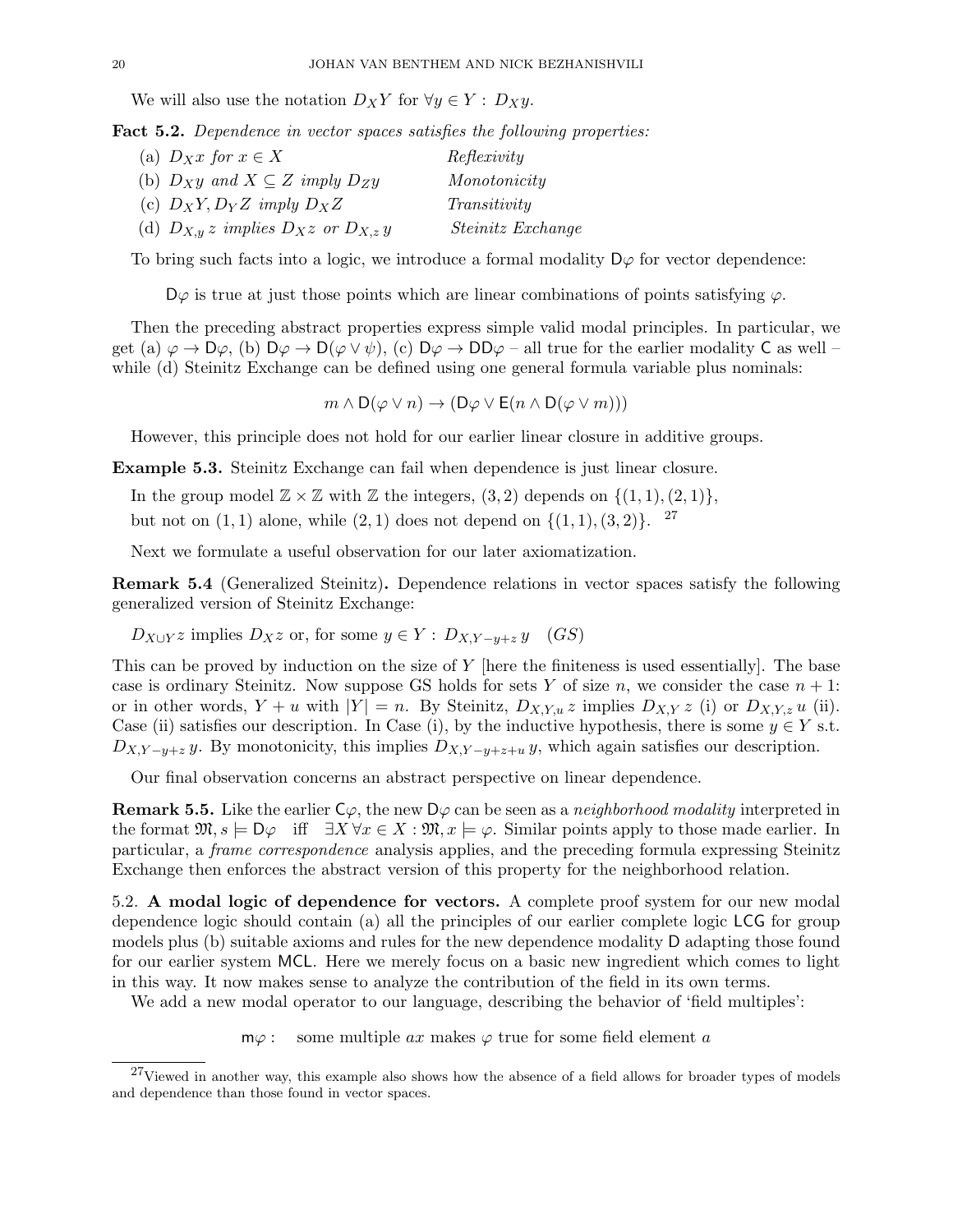Then we can define  $D\varphi$  by means of a smallest fixed-point formula as for linear closure, but now folding the earlier disjuncts used in MCL for the zero-vector and for additive inverses under the new operator, given the definition of a vector space:

$$
\mu p.(\varphi \vee \textsf{m}p \vee p \oplus p)
$$

What is the complete modal logic of d? This modality clearly satisfies the following laws:

- (1)  $m(\varphi \lor \psi) \leftrightarrow m(\varphi \lor d\psi)$
- (2)  $\varphi \to m\varphi$
- (3) mm $\varphi \to m\varphi$
- (4)  $(\varphi \wedge m(\neg 0 \wedge \psi)) \rightarrow m(\psi \wedge m\varphi)$
- $(5)$  0  $\rightarrow$   $\neg m\neg 0$

This is very close to the standard normal modal logic S5, in a language with one special nominal added. The second and third principles express reflexivity and transitivity, while the fourth expresses symmetry except for the case where the successor is the zero vector. The fifth principle says that the only multiple of 0 is 0 itself. It is easy to see that the binary relational frames for this logic consist of a family of equivalence classes plus one unique endpoint 0 which is accessible from everywhere inside any equivalence class (but not vice versa).

#### **Fact 5.6.** The complete modal logic of  $m\varphi$  is axiomatized by the above five principles.

*Proof.* By standard arguments, [16], any non-provable formula  $\varphi$  in the above axiom system can be falsified at either 0 or some point in some equivalence. By invariance for generated submodels, we can restrict attention to one equivalence class plus the 0 point. The valuation only has to assign truth values at points for the finitely many proposition letters occurring in  $\varphi$ , yielding a finite partition of the equivalence class. Still without loss of generality, as for S5, we can even assume that each partition element occurs only once in the equivalence class. Now it is straightforward to reproduce this valuation pattern on, say, the vector space of the reals, by making sure each partition element induced by the valuation occurs in the reals, and no others do. The obvious map back from the reals to the given model sends points with a particular partition to its representative in the original model. It is easy to show that this is map a bisimulation, and hence our initial modal formula can also be falsified with the true 'mulitple relation' on the reals.

**Remark 5.7** (A connection with a classical system). Interestingly, the logic of  $m\varphi$  identified here in vector spaces s close to a well-known system in the modal literature. Disregarding the role of the nominal 0, it is the 'pin logic' of [22, 39], which was shown to be a largest non-tabular logic below S5, while it does have the Finite Model Property. Thus we can immediately apply known results to the modal logic of vector multiples. Conversely, our setting suggests that adding new vocabulary to the existing modal setting which brings out the special nature of the frames [e.g., it is very natural to name the special element, and perhaps further notions make sense], might pose some interesting new questions in the modal literature on pre-tabular logics.

A complete axiom system fo our full language would incorporate this base logic, while adapting the earlier base logic for linear closure with fixed-point principles using m, such as

$$
(\mathsf{mC}\varphi \lor \mathsf{C}\varphi \oplus \mathsf{C}\varphi) \to \mathsf{C}\varphi
$$

where we also assume some obvious auxiliary principles such as  $0 \to m\varphi$  and  $\langle -\rangle m\varphi \to m\varphi$ .<sup>28</sup> We leave the precise details of such a combined complete logic to another occasion.

<sup>28</sup>We may also need a form of Generalized Steinitz, which, given the earlier discussion in Remark 5.4, should behave according to this heuristic principle: " $(n \wedge D(\varphi \vee \psi)) \rightarrow \exists m : E(m \wedge \psi \wedge D(\varphi \vee (\psi \wedge \neg m) \vee n$ ". In modal logic, as we have seen with the proof system LCG, such behavior is typically enforced by adding an appropriate derivation rule to the system guaranteeing the existence of the appropriate witnesses in the canonical model.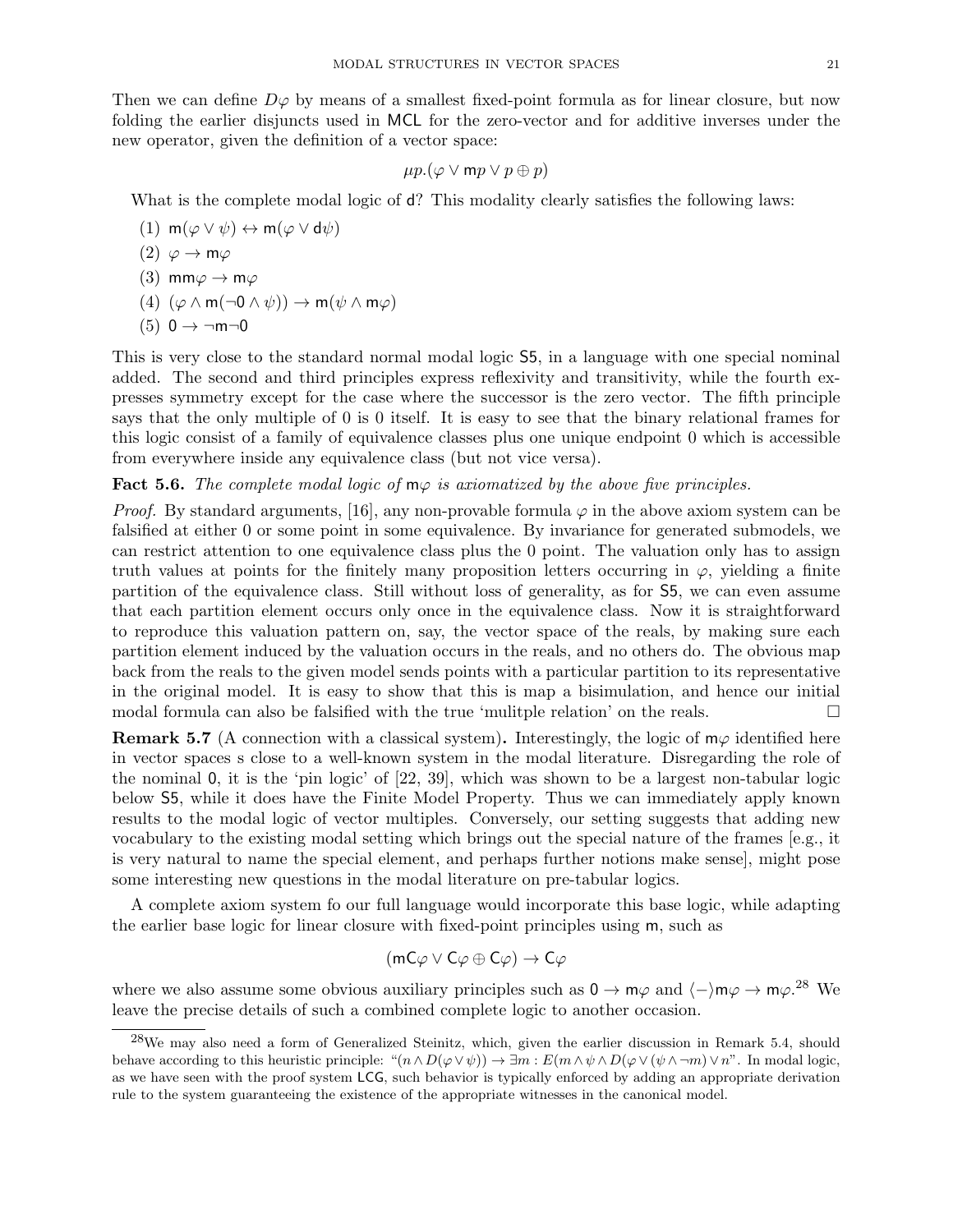5.3. From dependence to independence, the abstract way. In Linear Algebra, independence of sets of vectors is arguably just as important as dependence, since it underlies the fundamental notions of basis and dimension. Independence can be seen as just the negation of the earlier dependence in the following sense:  $\neg D_X y$  says that y cannot be written as a linear combination of vectors in Y. However, a more common and useful related notion is that of an *independent set*, which we can view as follows in an abstract format.

**Definition 5.8.** An independence predicate I satisfies the following conditions:

- (a)  $I(X)$  and  $Y \subseteq X$  imply  $I(Y)$  Downward Monotonicity
- (b) if  $I(X)$  and  $I(Y)$  and  $|X| < |Y|$ , then there is some  $y \in Y X$  s.t.  $I(X \cup \{y\})$ .

In the finite case, there is a unique maximal size of independent sets, the 'dimension'.

Remark 5.9 (Matroid Theory). The preceding definition states the crucial properties of a matroid, a well-known abstraction out of vector spaces. Abstracting out of linearly independent sets, a *matroid* is a finite family  $\bf{F}$  of finite sets (i) containing the empty set, (ii) closed under subsets, and satisfying an abstract analogue of Steinitz Exchange (iii) if A, B are in  $\bf{F}$ , and  $|B| > |A|$ , then there exists a  $b \in B$  s.t.  $A \cup \{b\} \in \mathbf{F}$ . Matroids have both vector and graph interpretations, and lead to non-trivial issues of just when a representation in vector spaces is possible, [48]. The restriction to the finite case has been lifted recently, but we will return to this matter later on.

Before turning to a modal perspective on independence, we note that the two abstract approaches: via dependence relations and independence predicates are equivalent. We state some relevant results, that can also be found in Matroid Theory, [20], with set-theoretic proofs in a form that might be a bit more easily accessible to logicians placed in an Appendix.

**Definition 5.10.** The induced predicate  $I^D$  of a dependence relation D holds precisely for all sets X s.t. for no  $x \in X, D_{X-\{x\}}x$ .

**Fact 5.11.** The  $I^D$  are independence predicates.

There is also a converse to this result.

**Definition 5.12.** The induced relation  $D<sup>I</sup>$  of an independence predicate I is defined as follows:  $D_X^I y$  iff either (a)  $y \in X$ , or (b) there exists some  $X' \subseteq X : I(X') \wedge \neg I(X' \cup \{y\}).$ 

**Fact 5.13.** The induced relation  $D<sup>I</sup>$  is a dependence relation.

Of course, we can also compose the two constructions  $I^D$  and  $D^I$ , but we will not continue at this level of generality in this paper. Abstract analyses like this can be seen as a sort of 'proto-logic': we now turn to a richer modal language which includes Boolean structure.

Remark 5.14 (Matroid theory revisited). The above results heavily depend on the use of finite sets. However, recently, [20], a natural notion of infinite matroid has been introduced. It extends the conditions for the finite case with the following second-order statement:

(M) Take any subset X of the total domain of objects. Any independent set I contained in X can be extended to a maximally independent set among the subsets of X.

This is a familiar notion: well-foundedness of the inclusion order among independent sets satisfying some property. Well-founded partial orders are captured by the modal logic S4.Grz [21, Ch. 3], and so there might be an angle for modal logic on infinite matroids as well as finite ones. However, making this idea work would require a two-sorted language extension going well beyond what we have offered here, describing both objects and sets of objects.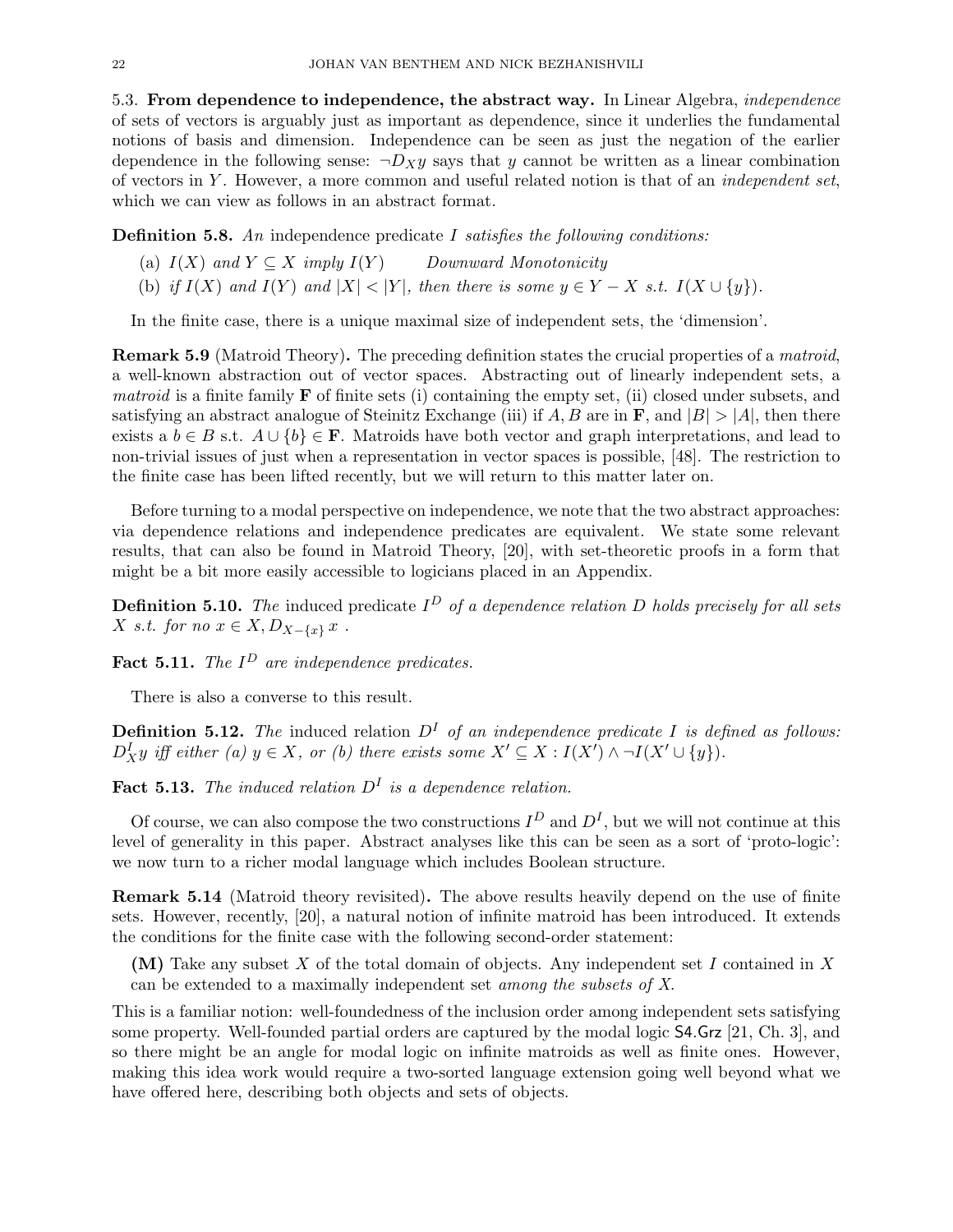5.4. A modal logic of independence. One special logical interest to the above notion of independence is its type: it is not a modal operator on formulas, but rather a predicate that can hold or not of a given formula. It is somewhat surprising that the two approaches turned out to have the same content set-theoretically. Let us now pursue the predicate view.

We introduce the following new syntactic construction

 $I\varphi : \varphi$  defines an independent set.

This is truly a new notion compared to what we had before:

Fact 5.15. I is not definable using the earlier D-modality.

*Proof.* One can use the bisimulation of Example 2.14. The set of vectors  $\{(1,1),(1,-1)\}$  is independent in the model  $\mathfrak{M}$  defined there, but the contraction image  $\{A, B\}$  is not independent, since we have RA, BB since we can add up the vectors  $(-1, 2), (2, -1)$ , both mapped to B, to obtain  $(1, 1)$  in A. And RA, BB is the relational generalization of the sum assertion  $A = B + B$ .

The preceding fact means in particular that the earlier set-theoretic map  $I^D$  has no modal definition. Even so, some of the above set-theoretic conditions have reflections in the modal language, some do not. E.g., downward monotonicity is expressed by

- The fact that I is a property of sets is reflected  $(\neg) \mathsf{I} \varphi \to U(\neg) \mathsf{I} \varphi$
- Downward monotonicity is expressed by  $I\varphi \to I(\varphi \wedge \psi)$
- In addition, we have  $\ln$  for all nominals n except 0.

One can view I as a more complex relative of global modalities like E,U which express simple permutation-invariant properties of sets. We leave an axiomatization of its logic as an open problem.

But it may well be that the more interesting logic to analyze here is one which combines our modal syntax for dependence and independence.

Example 5.16. Here are two valid principles combining D and I which express the modally expressible directions of the earlier transformations between the abstract D and I predicates:

- $(|\varphi \wedge \neg I(\varphi \vee n)) \rightarrow E(n \wedge D\varphi)$
- $(n \wedge D\varphi \wedge I(\varphi \vee n)) \rightarrow E(n \wedge \varphi)$

Again, we leave a complete axiomatization as an open problem.

5.5. Excursion: Connections with logics of dependence and independence. The modal logics of dependence and independence presented here invite comparison with current dependence logics, [46, 6]. These logics work on sets of assignments or more abstract states where not all possible states (maps from variables to values in their ranges) need to be available in the model. In this setting, functional dependence is 'determination': fixing the values of X fixes the value of  $y$ uniquely on the available assignments. This semantic determination has a counterpart in functional definability: it holds iff there is a map  $F$  from values to values s.t. for all states  $s$  in the model,  $s(y) = F(s(\mathbf{X}))$ . This, of course, seems close to our notion of dependence as definability in a vector space.<sup>29</sup> What, in particular, the recent dependence logic LFD shares with the present paper is a modal-style approach taking a local perspective (formulas are always interpreted at a given assignment), and yielding modal-style axiomatizations.

Even so, there are also some striking differences in the notion of *independence* of  $y$  from  $X$ . whose definition in LFD is as follows at a state s: fixing the local values of X at s still leaves  $\eta$  free to take on all its possible values in the available assignments of the model. This is by no means the negation of local semantic dependence, which is much weaker. What is going on?

 $^{29}$ The additional requirement that the function be linear means that we are dealing with an even more demanding notion of semantic determination, which could be captured by imposing further semantic invariance properties.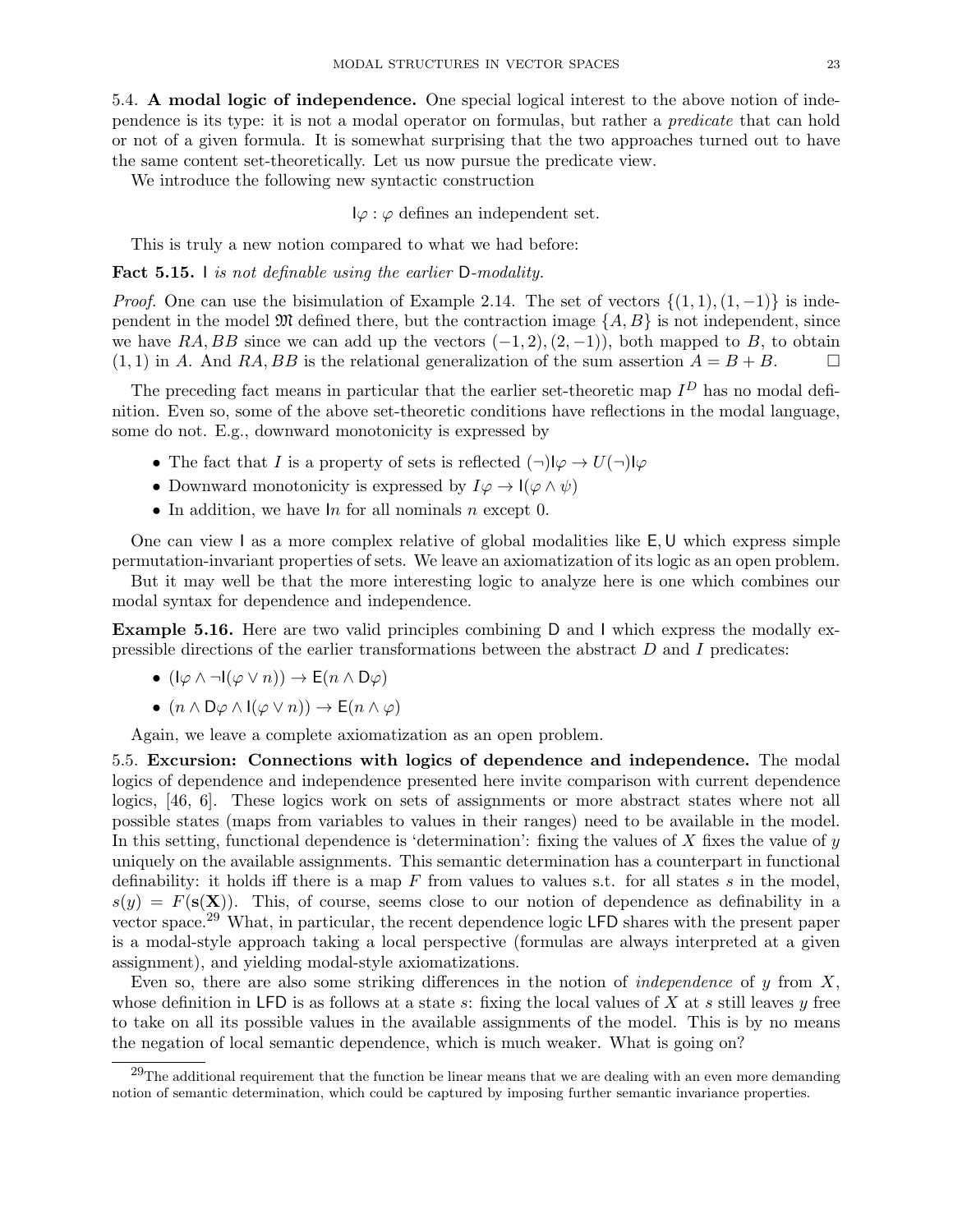We need to make a distinction here. If we define dependence in an algebraic value setting, then it means definability by some term in the similarity type of the algebra. Independence is then just the negation of this. This is how the notions are connected in our group and vector models. But LFD and other dependence logics *lift* this value setting to a *function setting*. Slightly rephrasing our earlier observation, the variables are really functions from 'states' into a value algebra, and semantic dependence of y on X is equivalent to saying that there exists a term  $T$  for a partial function in that algebra such that, for all states  $s, y(s) = T[X(s)]$ . In these richer function spaces, more complex notions become available, and in particular, independence now means something else from the value setting, namely, that the functions take their values independently.<sup>30</sup>

Despite our distinction, vector-style value dependence could be introduced into dependence logics, or in current *causal logics* whose notions sometimes have a vector-style independence character.<sup>31</sup> As for further cross-overs, our modality  $I\varphi$  also makes sense in the functional setting of LFD, offering a very different approach from that in the undecidable modal logic  $\text{LFD} + I$ , [6].

#### 6. Fields and vector spaces

With our basic modal approach in place, and having made some forays into the dependence structure in vector spaces, we now turn to the modal logic of vector spaces in the full sense of our introduction. Vector spaces include a field whose members can be seen as actions, in fact, linear transformations, on the additive group of vectors. Algebraic notations for these objects serve as coefficients in linear terms defining linear transformations. In this section, we extend our earlier modal logic of groups (now thought of as the additive group of vectors) to also include this field structure. The thinking behind the formal language to follow is like that for propositional dynamic logic PDL: formulas describe properties of states, but there are also terms for actions from the field that denote transition relations between states, in our case: functions from vectors to vectors.

#### 6.1. Language and semantics.

**Definition 6.1.** The terms of the modal language of vector spaces MVL are given by the following schema, starting with some set of variables  $x$ , while  $0, 1$  are individual constants:

$$
t := x \mid 0 \mid 1 \mid t + t \mid -t \mid t \cdot t \mid t^{-1}
$$

This definition also includes the term  $0^{-1}$  or  $(x + -x)^{-1}$  which do not denote objects in fields, and as a result, our semantics to come will have to deal with terms lacking a denotation.

Next we define formulas extending the earlier modal language of groups. Here, we use the new non-standard notation 0 to denote the zero vector, in order to distinguish this from the zero element of the field of the vector space.

Definition 6.2. Formulas are defined as follows, starting with proposition letters p and nominals i from given sets, and using t to denote an arbitrary term as defined just now:

$$
\varphi := p \mid i \mid \neg \varphi \mid \varphi \wedge \varphi \mid \mathsf{E} \varphi \mid 0 \mid \langle - \rangle \varphi \mid \varphi \oplus \varphi \mid \langle t \rangle \varphi
$$

Clearly, this modal language extends the earlier one of the group logic LCG. The new modality  $\langle t \rangle \varphi$  describes the crucial product of vectors and field coefficients linking the two components of a vector space. Note also that the modal notation distinguishes some notions that mathematical notation for vector spaces collapses with a benign ambiguity: the zero of the field and the zero vector, product between field elements and between field elements and vectors. This prising apart is not just pedantry, since it allows us a finer look at the reasoning principles involved.

<sup>30</sup>One might think that the 'value setting/function setting' distinction matches up with the basic distinction between vector spaces and their associated *dual spaces*. However, we have not been able to make this analogy work.

<sup>&</sup>lt;sup>31</sup>E.g., [31] Halpern defines 'causal influence' of y on x by saying that  $D_V AR - \{x\}x \wedge \neg D_V AR - \{x, y\}x$ .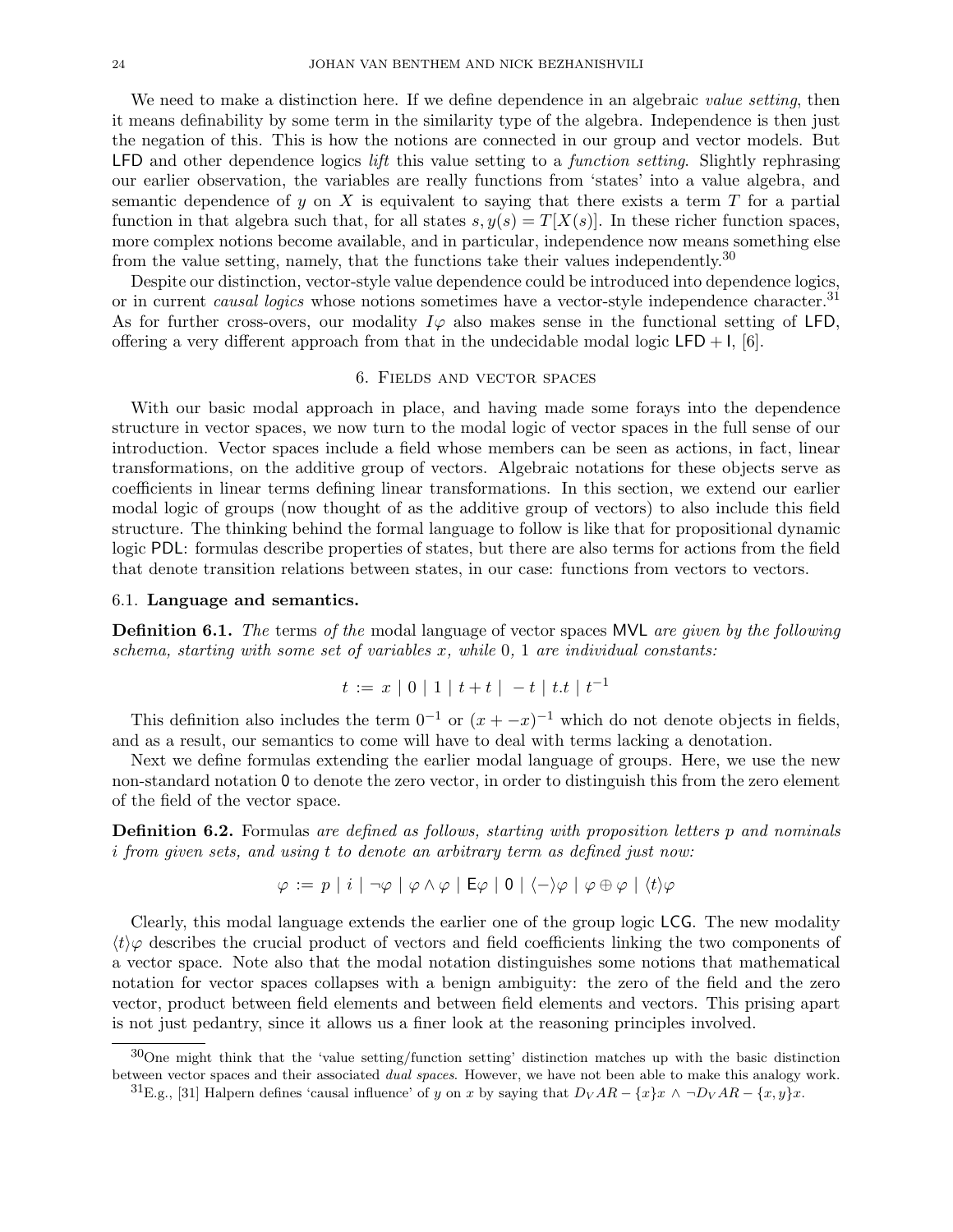Remark 6.3 (More redical modalization). Our language does not treat vectors and field elements in exactly the same style. A more thorough modalization would have two sorts of objects: vectors and field elements, and instead of terms, it would have formulas that can be true or false of field elements. For an analogy, cf. the 'arrow logic' version of PDL in [9].

Now, we set up our semantic structures.

**Definition 6.4.** A vector model over a field V is a structure  $\mathfrak{M} = (S, F, V, h)$  where S is a commutative group as described in Section 2 and following, F is a field, and V is a valuation for proposition letters on S. Next, the assignment map h sends basic variable terms to objects in the field F. This map can be uniquely extended to a partial map from the whole set of terms to objects in F, which will also be denoted by h. Here the convention is that  $(a)$  complex terms with undefined components do not get a value, (b) if a term t has value 0, then  $t^{-1}$  does not get a value.<sup>32</sup>

The semantics for our language is the same as in earlier sections, with the following addition. Note here that terms t denote the same object throughout a vector model, while the modality  $\langle t \rangle \varphi$ describes their effect as actions on vectors:

- $(S, V, h), v \models \langle t \rangle \varphi$  iff there exists a vector w such that
- (i)  $(S, V, h), w \models \varphi$ , (ii)  $h(t) \cdot w$  is defined and equals v

**Remark 6.5** (Two directions). This choice of semantics needs explanation. We treat  $\langle t \rangle \varphi$  in the same 'reverse' style here as the earlier group addition modality  $\varphi \oplus \psi$  of LCG. Instead, one might have expected the 'forward' formulation that  $h(t) \cdot v \models \varphi$  for the current point v, in analogy with the treatment of program modalities in  $PDL - but$  we found that this generates difficulties in stating perspicuous valid principles. Even so, the two styles seem expressively equivalent, as the two transition relations are converses of each other. In line with this, modulo some care with undefined terms, one can also view the syntax of our modal logic as including a two-directional tense logic, since the modalities  $\langle t \rangle$  and  $\langle t^{-1} \rangle$  function largely as converses. A reformulation of the system presented here in this bidirectional style might be of interest in its own right.

6.2. Bisimulation and expressive power. As in Section 2.3, the extended modal language MVL comes with a notion of bsisimulation, where more structure now needs to be preserved. Again, we can define this between abstract structures, but the following will suffice for an illustration.

**Definition 6.6.** A field bisimulation between two vector models  $\mathfrak{M}_1, \mathfrak{M}_2$  over possibly different sets of vectors and fields is a relation Z between vectors in the two models satisfying all the conditions of Definition 2.12 for bisimulations between group models plus the following extra item for each term t of the language and each  $Z$ -related pair  $v, w$ :

- If  $v = h_1(t) \cdot v'$ , then there exists a w' s.t.  $v'Zw'$  and  $w = h_2(t) \cdot w'$
- Likewise in the opposite direction.

Remark 6.7 (Operations that are safe for bisimulation.). In propositional dynamic logic PDL, one only needs a bisimulation between atomic actions, and this is then automatically a bisimulation for the transition relations of complex programs by the safety of the program operations, [16]. One might expect a similar extension property here. Indeed, it is easy to see by spelling out the preceding definition that, if  $Z$  is a field bisimulation for terms  $t$  and  $t'$ , then it is also a field bisimulation for the term  $t \cdot t'$ . But there are two obstacles. First, consider safety for inverse terms  $s^{-1}$ . Here reducing  $v = s^{-1} \cdot w$  to  $w = s \cdot v$  requires our bisimulation to also work in the converse direction. This might be solved by making field bisimulations two-sided, on the the earlier-noted analogy of our modal vector logic with a tense-logical one. However, here is one more problem. If

<sup>&</sup>lt;sup>32</sup>For example, assignments h are undefined on the terms  $0^{-1}$  and  $(x + (-x))^{-1}$ .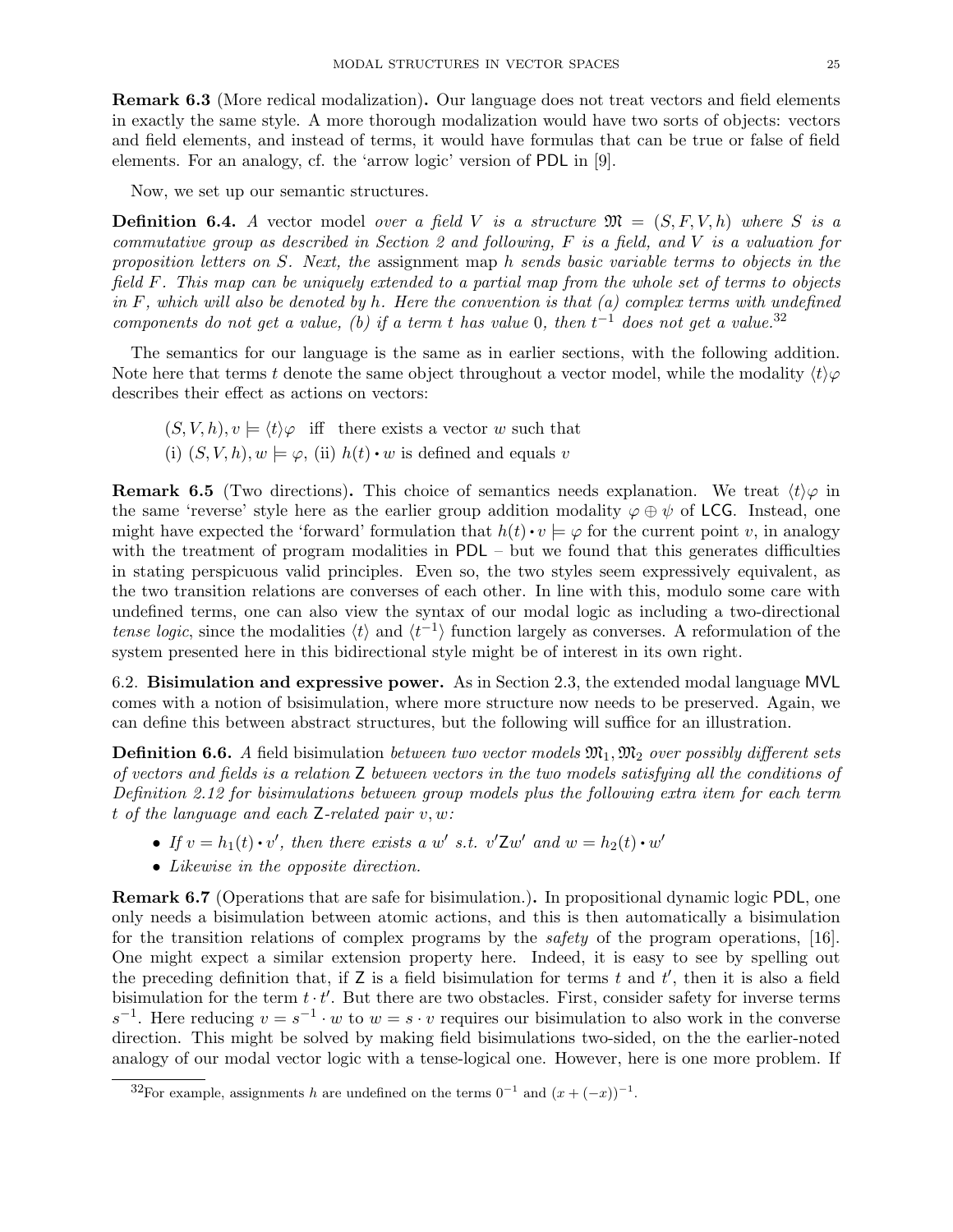Z is a field bisimulation for terms t and t', it is not clear that Z is also a bisimulation for  $t+t'$ , since the assumption that  $v = h_1(t+t') \cdot v'$  means that  $v = h_1(t) \cdot v' + h_1(t') \cdot v'$  and the double occurrence of  $v'$  requires Z-links to the same point in the opposite model, which bisimulation typically does not guarantee. We feel that more can be said here, but must leave this for further investigation.

Fact 6.8. Field-bisimilar points in two vector models satisfy the same MVL-formulas.

**Example 6.9.** The bisimulation in Example 2.15 between  $\mathbb{Q} \times \mathbb{Q}$  and  $\mathbb{Q}$  extends immediately to a field bisimulation where the values  $h(t)$  are the same in both models.

Example 6.10. Some bisimulations between group models do not extend to field bisimulations. Consider the vector space  $\mathbb R$  over the field  $\mathbb R$ . The relation  $vZv'$  defined by

- $v, v' \in \mathbb{Z}$
- $v, v' \in \mathbb{R} \mathbb{Z}$

is a bisimulation between the underlying group models. To see this, note first that (a) every  $a \in \mathbb{R}$ can be written as a sum  $a = u + v$  with  $u, v \in \mathbb{R} - \mathbb{Z}$ , (b) if  $a \in \mathbb{R} - \mathbb{Z}$ , then  $a = u + v$  for  $u \in \mathbb{Z}$  and  $v \in \mathbb{R} - \mathbb{Z}$  [take  $u = 0$  and  $v = a$ ], and (c) if  $a \in \mathbb{Z}$ , then  $a = u + v$  with  $u, v \in \mathbb{Z}$  [again take  $u = 0$ , and  $v = a$ . Now let  $x, x' \in \mathbb{R}$  and  $x \cdot \mathbb{Z}x'$ . Suppose  $x = y + z$ . Then if  $y, z \in \mathbb{R} - \mathbb{Z}$ , by (a) we have  $y', z' \in \mathbb{R} - \mathbb{Z}$  with  $x' = y' + z'$ . So we have  $yZy'$  and  $zZz'$ . If  $y, z \in \mathbb{Z}$ , then  $x \in \mathbb{Z}$  and so  $x' \in \mathbb{Z}$ . Then we apply (c). Finally, if  $y \in \mathbb{Z}$  and  $z \in \mathbb{R} - \mathbb{Z}$ , then  $x = y + z$  belongs to  $\mathbb{R} - \mathbb{Z}$ . Therefore,  $x' \in \mathbb{R} - \mathbb{Z}$  and we apply (b). The bisimulation clause for the inverse – follows from the fact  $x \in \mathbb{Z}$ iff  $-x \in \mathbb{Z}$ . However, the relation Z is not a field bisimulation, since, say, 0 Z 1 and  $0 = 0 \cdot 1/3$ , but there is no p with  $1/3$  Z p, i.e.,  $p \in \mathbb{R} - \mathbb{Z}$ , such that  $0 \n\mathbb{Z} (1 \cdot p)$ , i.e., such that  $p \in \mathbb{Z}$ .

We will not continue with model-theoretic aspects of vector models here. Our focus in the rest of this section will be on valid reasoning principles.

6.3. Exploring the valid principles of modal vector logic. Before stating any formal results, we will first discuss some crucial valid principles in the system MVL just defined. As we have included the earlier system LCG for vector addition, everything we have seen about that remains true here. Our discussion will be in a semi-formal style, so as to motivate the later formal proof system where things will be made more precise.

First, we consider definedness of terms. The formula

 $E\langle s \rangle$ T

holds at a point (in fact, at any point) if some vector x equals  $s \cdot y$  for some vector y. Given our semantics, definedness of a term holds globally, so our formula expresses that the value of the term s is defined. But then we can express all our stipulations for definedness of terms as principles in our modal language. For instance, the formula

$$
\mathsf{E}\langle s+t\rangle\top \leftrightarrow (\mathsf{E}\langle s\rangle\top \wedge \mathsf{E}\langle t\rangle\top)
$$

says that sum terms are defined iff their summands are. The most complex case here was that of terms  $s^{-1}$  for multiplicative inverse. This time, s does not just need to be defined, but its value must also not be the additive zero-element of the field. For this, we can use the following formula:

$$
E(\neg 0 \wedge \langle s \rangle \top)
$$

This says that the value of the term s is defined, but also that some vector can be multiplied by s to produce a non-zero vector. This can only happen if the value of s differs from the additive zero of the field, given the definition of vector spaces.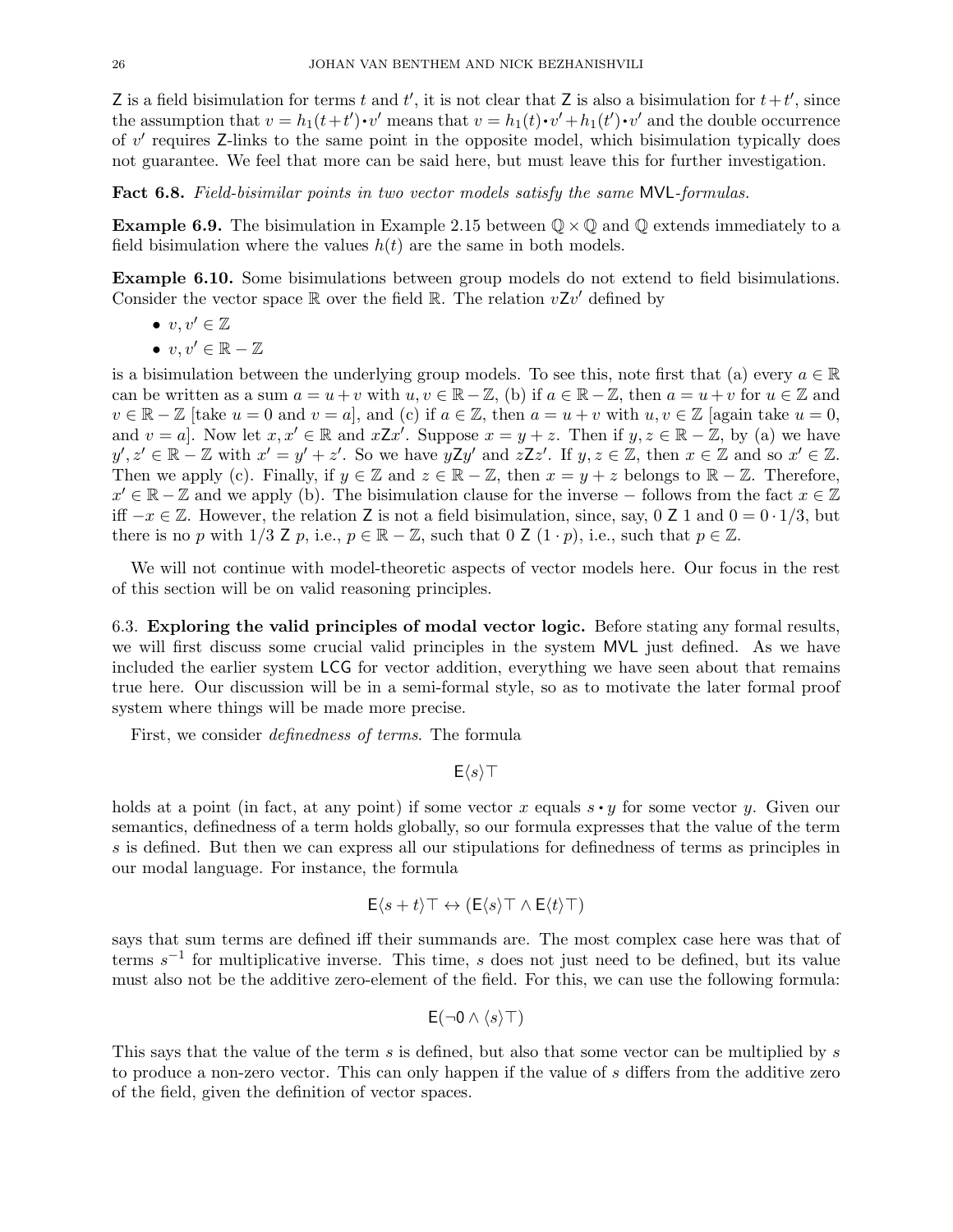Next, consider the field structure. In our style of semantics, the structure of field elements is represented indirectly through the structure of the associated linear transformations on vectors.<sup>33</sup> Accordingly, we must first discuss *linear transformations*  $s \cdot x$ . First, we can make sure that the linear transformation associated with a field element s is a function

$$
(\langle t \rangle i \wedge \varphi) \rightarrow \mathsf{U}(\langle t \rangle i \rightarrow \varphi)
$$

Next, we consider the two basic distributive laws of vector spaces that regulate the modality  $\langle s \rangle$ . First, the algebraic identity  $a \cdot (x + y) = a \cdot x + a \cdot y$  underlies the following fact:

$$
\langle t \rangle (\varphi \oplus \psi) \leftrightarrow (\langle t \rangle \varphi \oplus \langle t \rangle \psi)
$$
 is valid

*Proof.* From left to right, if  $v = h(t) \cdot w$  with  $w \models \varphi \oplus \psi$ , then  $w = x + y$  for some  $y \models \varphi, z \models \psi$ . So,  $v = h(t) \cdot x + h(t) \cdot y$  and the right hand side follows. From right to left, if  $v = x + y$  with  $x \models \langle t \rangle \varphi$  and  $y \models \langle t \rangle \psi$  then  $x = a \cdot x'$  for some  $x' \models \varphi$ , and  $y = a \cdot y'$  for some  $y' \models \psi$ , and using the algebraic equality once more,  $v = a \cdot (x' + y')$  and the left-hand side follows.

Next consider the second distributive law  $(a+b)\cdot x = a\cdot x + b\cdot x$ . The modal formula  $\langle s+t\rangle\varphi \rightarrow$  $(\langle s \rangle \varphi \oplus \langle t \rangle \varphi)$  is valid. If  $v = (s + t) \cdot w$  with  $w \models \varphi$ , then  $v = s \cdot w + t \cdot w$ , which implies the right-hand side. But the converse  $(\langle s \rangle \varphi \oplus \langle t \rangle \varphi) \rightarrow \langle s + t \rangle \varphi$  is not valid.<sup>34</sup> However, it is easy to see the following fact, replacing the formula  $\varphi$  which can hold at more than one point by a nominal denoting a single point, thereby staying closer to our distribution law:

$$
\langle s+t\rangle i \leftrightarrow (\langle s\rangle i \oplus \langle t\rangle i)
$$
 is valid

In our later axiom system, we will use this principle strengthened by a rule of substitution for 'point formulas' denoting unique vectors, which are our modal analogue of algebraic terms.

What remains is to see which valid principles express the definition of a *field*. For the *additive* structure of the field, to some extent, the earlier distribution laws help us enlist the additive structure of the vectors.<sup>35</sup> Here is an illustration, showing how our modal language works.

Associativity for nominals can be demonstrated as follows. The formula  $\langle s+(t+u)\rangle$  is equivalent, using the last distribution principle mentioned above twice, to  $\langle s \rangle i \oplus (\langle t \rangle i \oplus \langle u \rangle i)$  and now we can use the associativity of  $\oplus$  in LCG (and hence DVL) and then use the distribution equivalence backwards. Commutativity can be derived in a similar manner. As we shall see later, our informal discussion here will be reflected in formal derivations in our proof system, where we can even replace the nominal *i* by arbitrary formulas  $\varphi$ .

This leaves the zero element of the field, for which we have the valid equivalence

$$
\langle 0 \rangle \varphi \leftrightarrow (0 \wedge \mathsf{E} \varphi)^{36}
$$

With this in place, the modal form of the valid identity  $t + (-t) = 0$  will follow directly from the properties of vector inverse by the following clearly valid formula

$$
\langle -t \rangle \varphi \leftrightarrow \langle - \rangle \langle t \rangle \varphi
$$

<sup>33</sup>Readers who know propositional dynamic logic may find the analogy helpful with the way denotations for program expressions are defined as binary transition relations between states.

<sup>&</sup>lt;sup>34</sup>For a counter-example, take the rationals, set  $a = 0.5, b = 1$  and let  $\varphi$  be true just at 1,2. The vectors 0.5 and 2 satisfy  $\langle a \rangle \varphi$  and  $\langle b \rangle \varphi$ , respectively, but their sum 2.5 is not a 1.5 multiple of any point satisfying  $\varphi$ .

<sup>35</sup>Many algebraic structures can be represented in Linear Algebra, as shown in the rich area of Representation Theory, [23]. We believe that many such representation results have natural reflections in logic.

<sup>&</sup>lt;sup>36</sup>This may even be formally derivable, but we are not aiming for an absolutely minimal presentation here.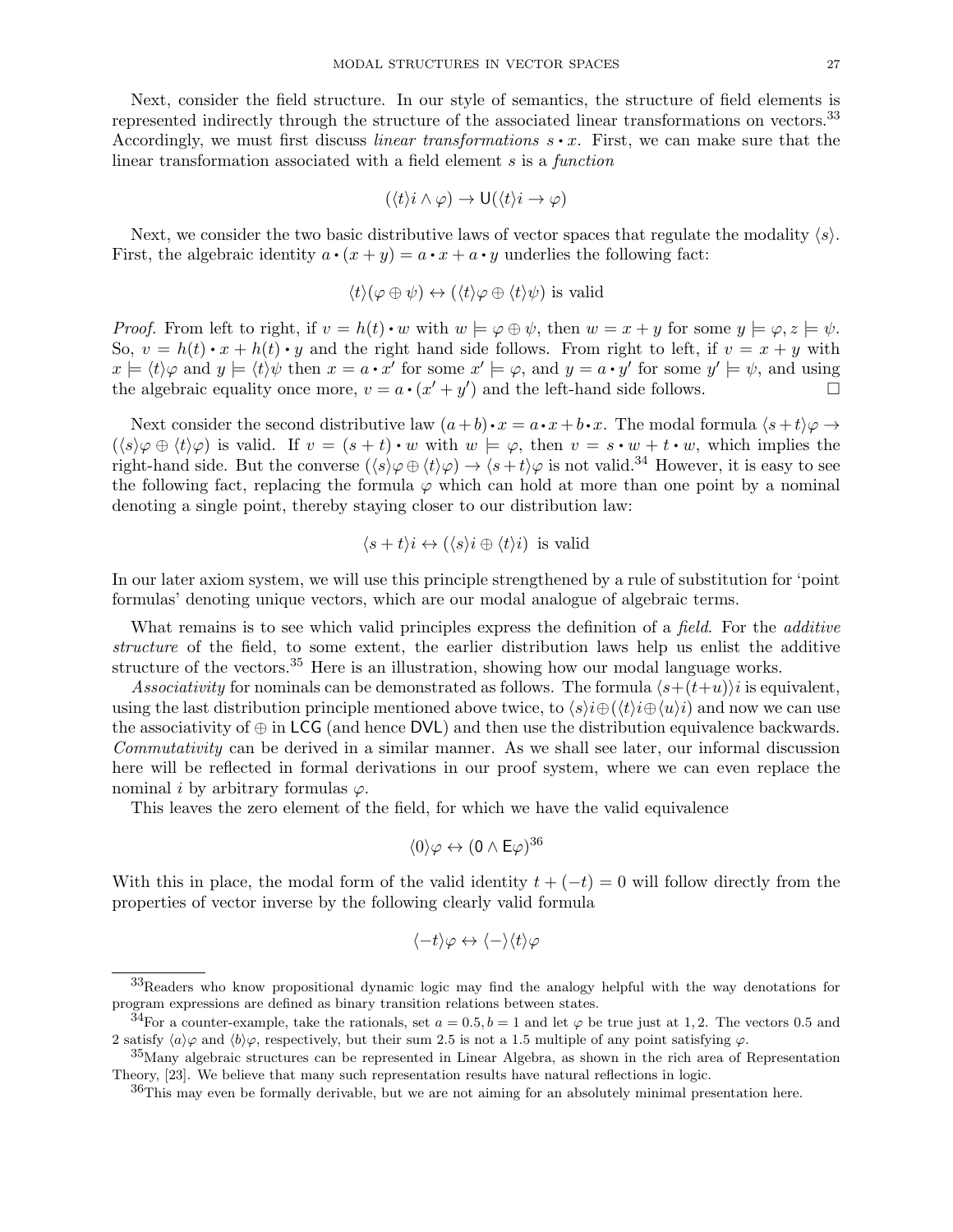It remains to deal with the *multiplicative structure* of the field. Some properties of the product operation are again immediate. In particular, associativity follows merely though the syntactic properties of our modal language. We have that

$$
\langle s \cdot (t \cdot u) \rangle \varphi \leftrightarrow \langle s \rangle \langle t \cdot u \rangle \varphi \leftrightarrow \langle s \rangle \langle t \rangle \langle u \rangle \varphi
$$
, which can be recombined to  $\langle s \cdot t \rangle \langle u \rangle \varphi$ 

In addition, the following modal principle is obviously valid for the unit element:

 $\langle 1 \rangle \varphi \leftrightarrow \varphi$ 

However, in general, algebraic properties of the field product cannot be read off from the additive structure of the vectors. For instance, there is no easy derivation for *commutativity*. One will just have to postulate the following valid equivalences as principles in our system:

$$
\langle s \rangle \langle t \rangle \varphi \leftrightarrow \langle t \rangle \langle s \rangle \varphi^{37}
$$

The hardest task remaining arises with the properties of division in a field, i.e., the inverse of the product operation. We need to find a modal equivalent for the algebraic equality  $t \cdot t^{-1} = 1$  based on an understanding of how inverse functions. Here a first observation is that we can partially define the modality for term inverse in line with our truth definition. Precise details of the relevant principles are found in our proof system, but here is one useful validity, where the second conjunct to the right is the above definition for the term s being defined and having a non-zero value:

$$
(i \wedge \langle s^{-1} \rangle j) \leftrightarrow (\mathsf{E}(j \wedge \langle s \rangle i) \wedge \mathsf{E}(\neg 0 \wedge \langle s \rangle \top))
$$

For the law of inverses, using the preceding principle or by direct inspection, we get the validity

$$
E(\neg 0 \land \langle s \rangle \top) \to \langle s \rangle \langle s^{-1} \rangle \varphi \leftrightarrow \varphi^{38}
$$

**Remark 6.11.** The preceding observations can be summed up in the following modal *frame corre*spondence result. When interpreted in terms of their frame truth, the preceding principles express exactly that an abstract bimodal modal with a product map is a vector space. We do not provide details for this result, since the proof of our completeness theorem to follow is more informative about the content of our modal system.

6.4. A complete proof system. With the preceding analysis in place, we can now introduce a formal proof system. But first, we define a useful auxiliary notion of *point formulas* as follows:

- (i) nominals are point formulas,
- (ii) if P is a point formula, then so is  $\langle s \rangle P$ , for every term s.

In our semantics, when defined, point formulas clearly just denote one vector, so they function in our modal language as counterparts to algebraic terms over the field.

Definition 6.12. The proof calculus of dynamic vector logic DVL consists of

- All axioms and rules of the proof system LCG from Section 3, now for the present language.
- The following additional modules:
	- (a) Axioms for definedness of terms:
		- (a1)  $E\langle s+t\rangle \top \leftrightarrow E\langle s\rangle \top \wedge E\langle t\rangle \top$
		- (a2)  $E\langle s \cdot t \rangle \top \leftrightarrow E\langle s \rangle \top \wedge E\langle t \rangle \top$
		- (a3)  $E\langle -s \rangle \top \leftrightarrow E\langle s \rangle \top$

<sup>&</sup>lt;sup>37</sup>This may be a momentous move for the complexity of our system, since multimodal logics with the universal modality plus commutation axioms are usually undecidable, [40].

<sup>38</sup>In fact the direction from left to right does not need the antecedent condition here.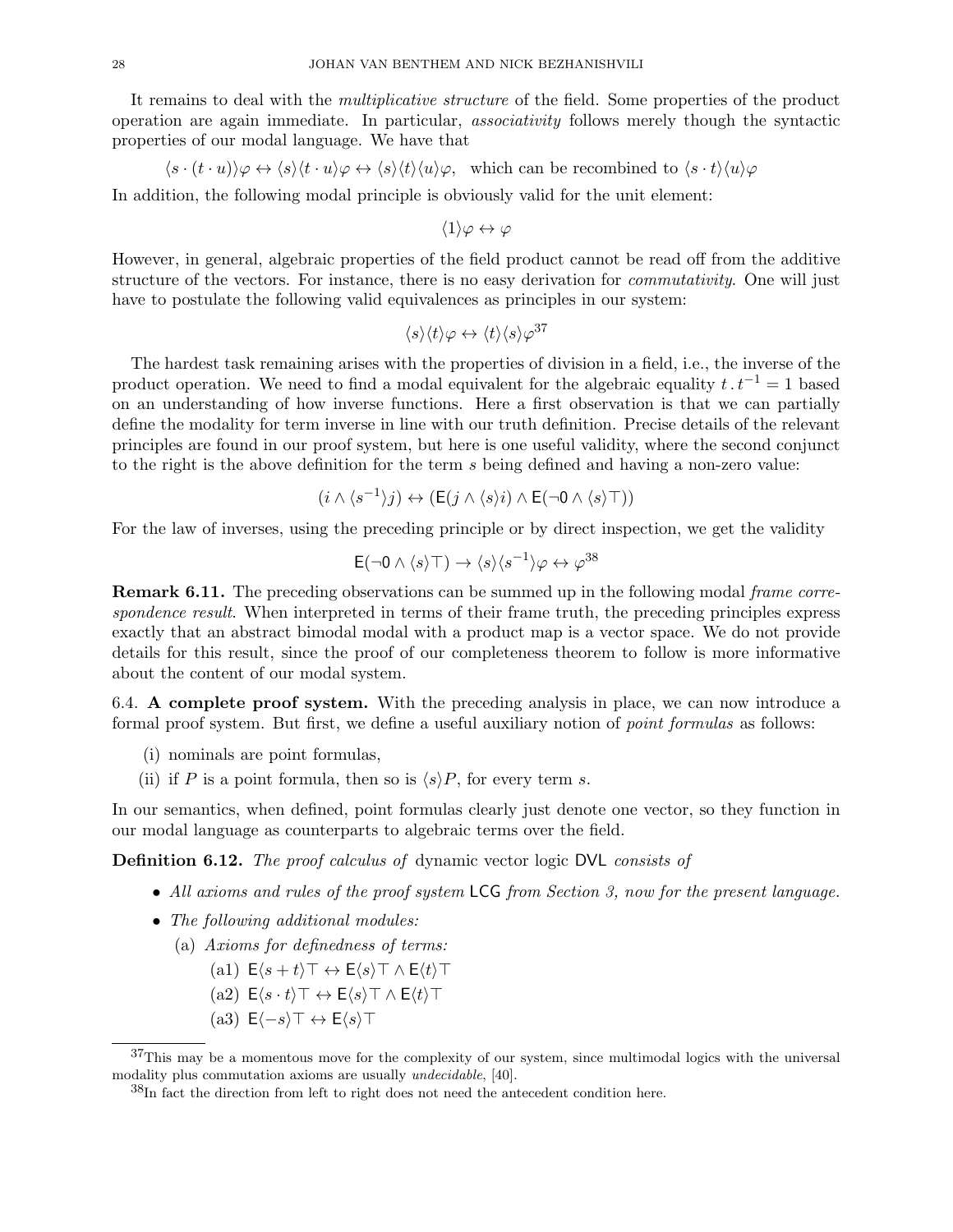$$
(a4) E\langle s^{-1}\rangle \top \leftrightarrow E(\neg 0 \wedge \langle s \rangle \top).
$$

- (b) Axioms for coefficient-vector product:
	- (b1)  $\langle s \rangle (\varphi \vee \psi) \leftrightarrow \langle s \rangle \varphi \vee \langle s \rangle \psi$
	- (b2)  $\langle s \rangle \varphi \rightarrow E \varphi$
	- (b3)  $E(\neg 0 \land \langle s \rangle \top) \rightarrow (\langle s \rangle \neg \varphi \leftrightarrow (\langle s \rangle \top \land \neg \langle s \rangle \varphi))$
	- (b4)  $\langle s \cdot t \rangle \varphi \leftrightarrow \langle s \rangle \langle t \rangle \varphi$
	- (b5)  $\langle t \rangle (\varphi \oplus \psi) \leftrightarrow (\langle t \rangle \varphi \oplus \langle t \rangle \psi)$
	- (b6)  $\langle s + t \rangle i \leftrightarrow \langle s \rangle i \oplus \langle t \rangle i$
- (c) Further laws for field addition and multiplication:
	- (c1)  $\langle 0 \rangle \varphi \leftrightarrow (0 \wedge E\varphi)$
	- $(c2)$   $\langle 1 \rangle \varphi \leftrightarrow \varphi$
	- $(c3) \langle -s \rangle \varphi \leftrightarrow \langle \rangle \langle s \rangle \varphi$
	- $(c4)$   $\langle s \cdot t \rangle \varphi \leftrightarrow \langle t \cdot s \rangle \varphi$
	- $(c5)$   $(i \wedge \langle s^{-1} \rangle j) \leftrightarrow (E(\neg 0 \wedge \langle s \rangle \top) \wedge E(j \wedge \langle s \rangle i))$
	- (c6)  $(E(\neg 0 \land \langle s \rangle \top) \land i) \rightarrow \langle s^{-1} \rangle \langle s \rangle i$
- The additional rules of inference for DVL over LCG are as follows.

*Necessitation Rules:*  $\frac{\neg \varphi}{\neg \langle s \rangle \varphi}$  for each term s

Extra Witness Rule:  $\frac{\langle s \rangle(j \wedge \varphi) \to \theta}{\langle s \rangle \varphi \to \theta}$ , where the nominal j does not occur in  $\varphi$  or  $\theta$ .

Substitution Rule: Nominals in provable formulas can be replaced by point formulas.

The reader may have missed some obvious counterparts of field axioms in the preceding list, but these turn out to be derivable in the system as presented here. Before giving examples and details, we state two facts that will be used throughout.

#### Lemma 6.13.

- $\bullet \vdash \mathsf{U}(\varphi \leftrightarrow \psi) \rightarrow \mathsf{U}(\chi \leftrightarrow \chi[\varphi/\psi]).$
- If  $\vdash \langle s \rangle i \leftrightarrow \langle t \rangle i$ , then  $\vdash \langle s \rangle \varphi \leftrightarrow \langle t \rangle \varphi$

Proof. The first fact is standard for modal logics with global modalities. The second fact may be seen as follows. Let j be a nominal not occurring in  $\varphi$ . By the substitution rule, we have  $\vdash \langle s \rangle j \leftrightarrow$  $\langle t \rangle$ j. Therefore,  $\langle s \rangle$ (j∧ $\varphi$ ) implies  $\langle t \rangle$ j. We also have the hybrid law E(j∧ $\varphi$ ) → U(j →  $\varphi$ ). Therefore we get  $\langle t \rangle \varphi$ . Now apply the Witness Rule for modalities  $\langle s \rangle$  to get the desired conclusion.

Example 6.14. Here are some derivable formulas in the logic DVL:

(1)  $\langle (s + t) + u \rangle \varphi \leftrightarrow \langle s + (t + u) \rangle \varphi$ (2)  $\langle s + t \rangle \varphi \leftrightarrow \langle t + s \rangle \varphi$ (3)  $\langle s + 0 \rangle \varphi \leftrightarrow \langle s \rangle \varphi$ (4)  $\langle s + (-s) \rangle \varphi \leftrightarrow \langle 0 \rangle \varphi$ (5)  $\langle (s \cdot t) \cdot u \rangle \varphi \leftrightarrow \langle s \cdot (t \cdot u) \rangle \varphi$ (6)  $\langle s \cdot 1 \rangle \varphi \leftrightarrow \langle s \rangle \varphi$ (7)  $\langle s \cdot (t + u) \rangle \varphi \leftrightarrow \langle s \cdot t + s \cdot u \rangle \varphi$ (8)  $\mathsf{E}(\neg 0 \land \langle s \rangle \top) \rightarrow (\langle s^{-1} \cdot s \rangle \varphi \leftrightarrow \langle 1 \rangle \varphi).$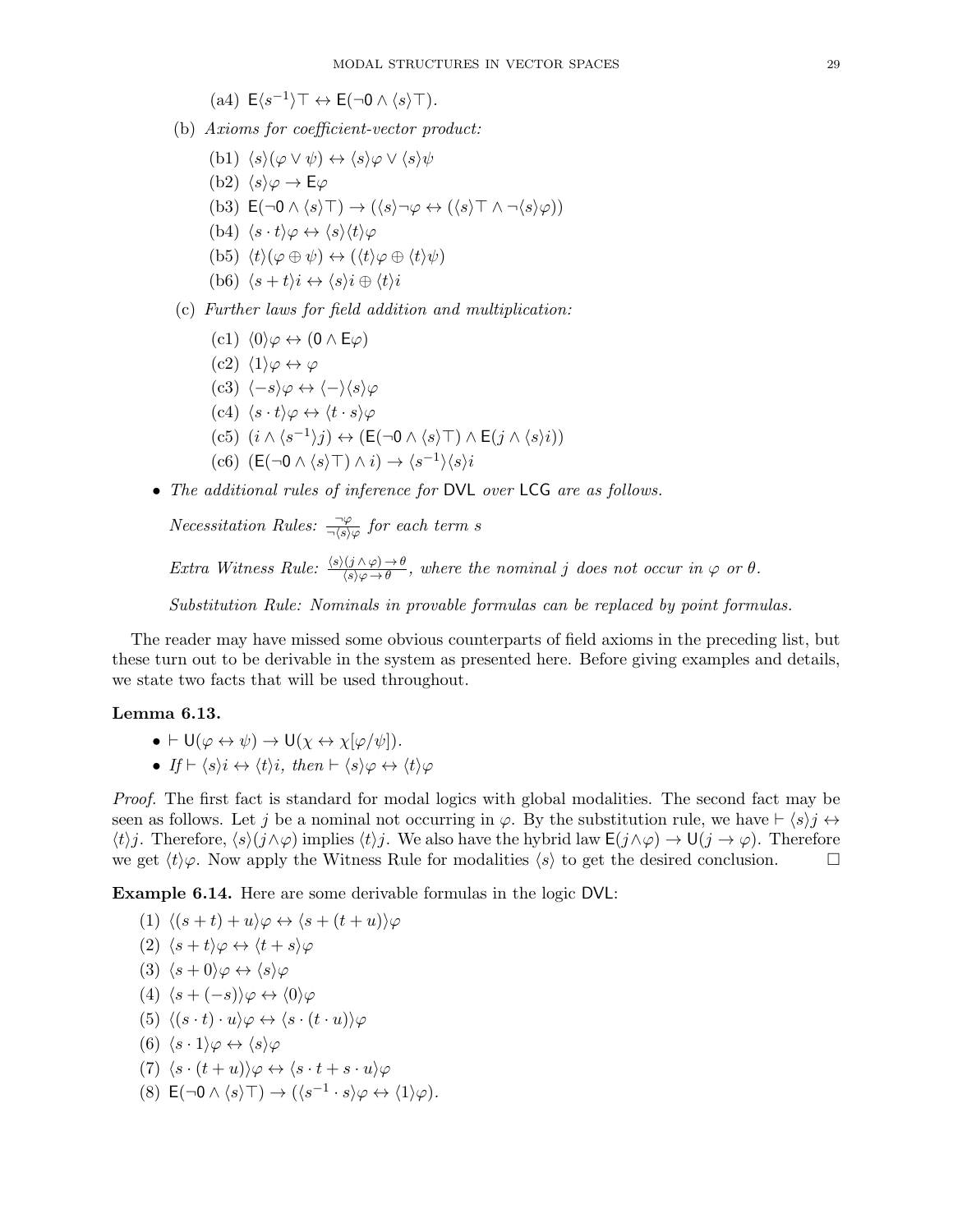For all the equivalences here, by Lemma 6.13, it suffices to show the case where  $\varphi$  is a nominal i. (i) E.g, for principle (2),  $\langle s+t\rangle i$  is provably equivalent to  $\langle s\rangle i\oplus \langle t\rangle i$  by Axiom (b6), which is equivalent to  $\langle t \rangle i \oplus \langle s \rangle i$  by the commutativity of  $\oplus$  in the proof system LCG, and using Axiom (b6) once more, we derive  $\langle t+s\rangle$ i. (ii)  $\langle (s \cdot t)\cdot u\rangle$ i  $\leftrightarrow \langle s \cdot (t\cdot u)\rangle$ i is proved by applying Axiom (b4) a number of times and recombining in an obvious way. (iii)  $\langle s + (-s) \rangle i \leftrightarrow \langle 0 \rangle i$  is proved as follows. Using Axiom (c1) we can replace  $\langle 0 \rangle i$  by  $0 \wedge E_i$ , where the right-hand conjunct is provable, whence we get the provable equivalent 0. The left-hand side  $\langle s + (-s) \rangle i$  is provably equivalent to  $\langle s \rangle i \oplus \langle -s \rangle i$  and so, by Axiom (c3), to  $\langle s \rangle i \oplus \langle - \rangle \langle s \rangle i$  which is provably equivalent to 0 already in the initial proof system LCG. (iv) Principle (8) simplifies up to provable equivalence to  $\mathsf{E}(\neg \mathsf{O} \land \langle s \rangle \top) \to (\langle s^{-1} \rangle \langle s \rangle \varphi \leftrightarrow \varphi),$ and by a reasoning similar to that establishing Lemma 6.13.(ii) it suffices to derive the nominal form  $\mathsf{E}(\neg \mathsf{O} \land \langle s \rangle \top) \to (\langle s^{-1} \rangle \langle s \rangle i \leftrightarrow i)$ . From left to right, we assume  $j \land \langle s^{-1} \rangle \langle s \rangle i$ , and use Axiom (c5), substituting the point formula  $\langle s \rangle i$  for i, to derive  $j \wedge E(\langle s \rangle i \wedge \langle s \rangle j)$ , which implies in hybrid logic that  $E(i \wedge j)$ , which together with j implies i. Then we drop the assumption j by the Naming Rule. For the direction from right to left, we appeal to Axiom  $(c6)$ .<sup>39</sup>

Theorem 6.15. The proof calculus DVL is sound and complete for validity in vector models.

Proof. Soundness is obvious from the earlier semantic explanation of the axioms.

The proof of completeness follows the same pattern as that of Theorem 3.8 for the logic LCG w.r.t. commutative groups, so we suppress details of the proof that work analogously. We start with some consistent set  $\Sigma$  and create a family of maximally consistent sets forming one equivalence class of the modal accessibility relation for the global modalities that are each named by a nominal, and where additional nominals witness the new modalities in our system. In particular we have a designated guidebook: a maximally consistent set  $\Sigma^{\bullet}$  containing  $\Sigma$  which contains all the information that is needed to create a vector model as desired.

As before, we first use the guidebook to define a commutative additive group on the maximally consistent sets, viewed as standing for vectors. Next, we need to define a field.

We first define an equivalence relation  $s \sim t$  on terms of our language by setting

$$
s \sim t
$$
 iff  $U(\langle s \rangle P \leftrightarrow \langle t \rangle P) \in \Sigma^{\bullet}$  for every point formula P

The elements of our field will be the equivalence classes  $[t]$ <sup>~</sup> of this relation for *defined terms t* in the sense of having the formula  $\mathsf{E}\langle t\rangle\top$  present in  $\Sigma^{\bullet}$ .

Remark 6.16. As a consequence of our definition, two equivalent terms s, t are either both defined or both undefined according to the guidebook. Suppose that  $E\langle s \rangle \top \in \Sigma^{\bullet}$ . Then by our witness construction, some maximally consistent set  $\Gamma$  exists named by a unique nominal j s.t.  $\langle s \rangle \top \in \Gamma$ , and this again implies the existence of a maximally consistent set  $\Delta$  named by some k such that  $\mathsf{E}(j \wedge \langle s \rangle k) \in \Sigma^{\bullet}$ . Now by the definition of  $s \sim t$ ,  $\mathsf{U}(\langle s \rangle k \leftrightarrow \langle t \rangle j) \in \Sigma^{\bullet}$ . But then by the properties of derivability in DVL,  $E(j \wedge \langle t \rangle j) \in \Sigma^{\bullet}$ , which in its turn implies  $E\langle t \rangle \top \in \Sigma^{\bullet}$ . By similar reasoning, we see that in fact, the following formulas must be in  $\Sigma^{\bullet}$ :

$$
\mathsf{U}(\mathsf{E}\langle s \rangle \top \leftrightarrow \mathsf{E}\langle t \rangle \top), \qquad \mathsf{U}(\mathsf{E}(\neg \mathsf{0} \land \langle s \rangle \top) \leftrightarrow \mathsf{E}(\neg \mathsf{0} \land \langle t \rangle \top))
$$

Next, we must define the field operations on these equivalence classes. This can be done in the obvious way, setting, for instance,  $[s]^{\sim} + [t]^{\sim}$  equal to  $[s+t]^{\sim}$ , and so on for all other functions in the signature. However, to see that this is well-defined, we must show a number of facts:

**Lemma 6.17.** For all terms  $s, s', t, t'$  we have:

(1) If  $s \sim s'$  and  $t \sim t'$ , then  $s + t \sim s' + t'$ ,

<sup>&</sup>lt;sup>39</sup>For another exercise, the reader may want to prove  $\mathsf{E}(\neg \mathsf{0} \land \langle s \rangle \top) \to \mathsf{U}(\langle s^{-1} \rangle \top \land \langle s \rangle \top)$ . Incidentally, we have not aimed for a minimal set of principles for inverse in the system DVL, and simplifications may be possible.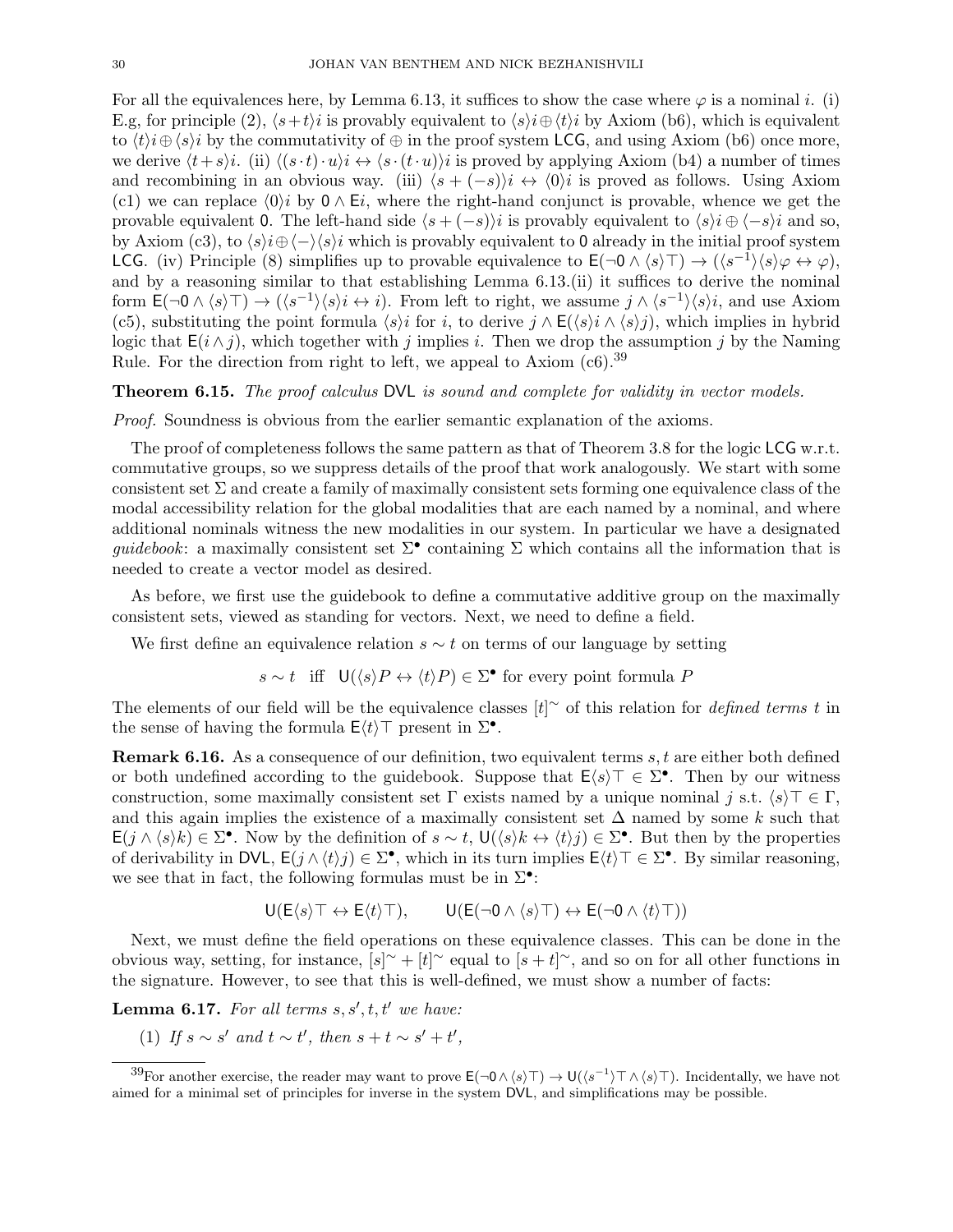- (2) If  $s \sim s'$  and  $t \sim t'$ , then  $s \cdot t \sim s' \cdot t'$ ,
- (3) If  $s \sim t$ , then  $-s \sim -t$ ,
- (4) If  $s \sim t$ , then  $s^{-1} \sim t^{-1}$ .

*Proof.* We will rely heavily on theorems in DVL which either belong automatically to  $\Sigma^{\bullet}$ , or justify closure properties of the guidebook.

For (1), let  $s \sim s'$ ,  $t \sim t'$ . Then we have  $\mathsf{U}(\langle s \rangle P \leftrightarrow \langle s' \rangle P) \in \Sigma^{\bullet}$  and  $\mathsf{U}(\langle t \rangle P \leftrightarrow \langle t' \rangle P) \in \Sigma^{\bullet}$ , for every point formula P. But the formula  $\mathsf{U}(\langle s \rangle P \leftrightarrow \langle s' \rangle P) \wedge \mathsf{U}(\langle t \rangle P \leftrightarrow \langle t' \rangle P)) \rightarrow \mathsf{U}(\langle s+t \rangle P \leftrightarrow \langle s' \rangle P)$  $\langle s' + t' \rangle P$  is a theorem of DVL. Therefore,  $\mathsf{U}(\langle s+t \rangle P \leftrightarrow \langle s' + t' \rangle P) \in \Sigma^{\bullet}$ , and so  $s + t \sim s' + t'$ .

For (2), let  $s \sim s'$ ,  $t \sim t'$ . Then we have  $\mathsf{U}(\langle s \rangle P \leftrightarrow \langle s' \rangle P) \in \Sigma^{\bullet}$  and  $\mathsf{U}(\langle t \rangle P \leftrightarrow \langle t' \rangle P) \in \Sigma^{\bullet}$ , for every point formula P. We also have  $\mathsf{U}(\langle s \cdot t \rangle P \leftrightarrow \langle s \rangle \langle t \rangle P) \in \Sigma^{\bullet}$ . Then  $\mathsf{U}(\langle s \rangle \langle t \rangle P \leftrightarrow \langle s \rangle \langle t \rangle P) \in \Sigma^{\bullet}$ and thus  $\mathsf{U}(\langle s \rangle \langle t \rangle P \leftrightarrow \langle s' \rangle \langle t' \rangle P) \in \Sigma^{\bullet}$ .<sup>40</sup> So  $\mathsf{U}(\langle s \cdot t \rangle P \leftrightarrow \langle s' \rangle \langle t \rangle P) \in \Sigma^{\bullet}$ , and hence  $s \cdot t \sim s' \cdot t'$ .

For (3), let  $s \sim t$ . Then  $\mathsf{U}(\langle s \rangle P \leftrightarrow \langle t \rangle P) \in \Sigma^{\bullet}$ , and hence also  $\mathsf{U}(\langle - \rangle \langle s \rangle P \leftrightarrow \langle - \rangle \langle t \rangle P) \in \Sigma^{\bullet}$ . But we also have  $\bigcup (\langle -s \rangle P \leftrightarrow \langle - \rangle \langle s \rangle P) \in \Sigma^{\bullet}$ ,  $\bigcup (\langle -t \rangle P \leftrightarrow \langle - \rangle \langle t \rangle P) \in \Sigma^{\bullet}$  as instances of theorems. Therefore,  $\mathsf{U}(\langle -s \rangle P \leftrightarrow \langle -t \rangle P) \in \Sigma^{\bullet}$  and  $-s \sim -t$ .

For (4), let  $s \sim t$ . We have to show that  $\mathsf{U}(\langle s^{-1} \rangle P \leftrightarrow \langle t^{-1} \rangle P) \in \Sigma^{\bullet}$ . Axiom (c5) plus the Substitution Rule for the point term P and Necessitation for U gives us the theorem  $U((i \wedge \langle s^{-1} \rangle P) \leftrightarrow$  $(E(\neg 0 \land \langle s \rangle \top) \land E(P \land \langle s \rangle i))$ , which will then be in  $\Sigma^{\bullet}$ . Now we have  $\bigcup (\langle s \rangle P \leftrightarrow \langle t \rangle P) \in \Sigma^{\bullet}$ , and therefore also the formula  $\mathsf{U}((i \wedge \langle s^{-1} \rangle P) \leftrightarrow (\mathsf{E}(\neg \mathsf{O} \wedge \langle s \rangle \top) \wedge \mathsf{E}(P \wedge \langle t \rangle i)).$  Moreover, by Remark 6.16, we have  $U(E(\neg 0 \land \langle s \rangle \top \leftrightarrow E(\neg 0 \land \langle t \rangle \top) \in \Sigma^{\bullet})$ , and we immediately also get  $U((i \land \langle s^{-1} \rangle P) \leftrightarrow$  $(i \wedge \langle t^{-1} \rangle P)) \in \Sigma^{\bullet}$ . It remains to remove the nominal i. We show this in one direction only [the other is symmetric] by appealing to the following closure property:.

**Claim 6.18.** For each formula  $\varphi$ , if  $\mathsf{U}(i \to \varphi) \in \Sigma^{\bullet}$  for all nominals i not in  $\varphi$ , then  $\mathsf{U}\varphi \in \Sigma^{\bullet}$ .

*Proof.* We can assume, thanks to the Witness Rules in DVL that, if  $E\varphi \in \Sigma^{\bullet}$ , then there is a maximal consistent set  $\Delta$  containing  $\varphi$  which is named by some nominal k that does not occur in  $\varphi$ . In other worlds,  $E(k \wedge \varphi) \in \Sigma^{\bullet}$ . Now we show that  $\bigcup \varphi \in \Sigma^{\bullet}$ . Let  $\bigcup \varphi \notin \Sigma^{\bullet}$ . Then by maximal consistency,  $\mathsf{E}\neg\varphi\in\Sigma^\bullet$ . But the preceding observation about witnessing nominals in the set  $\Sigma^\bullet$  then gives a formula  $E(k \wedge \neg \varphi) \in \Sigma^{\bullet}$  with k not occurring in  $\neg \varphi$ , and we arrive at a contradiction.  $\square$ 

This completes the proof of Lemma 6.17.

Given the preceding well-defined operations  $+,-, \cdot$  on equivalences classes of terms, our next task is to show that these classes form a field.

# **Lemma 6.19.** The set  $\mathbb{F} = \{ [t]^\sim : E(t) \top \in \Sigma^{\bullet} \}$  forms a field.

Proof. We need to check that all the axioms of a field are satisfied according to what is present in the guidebook Σ• . In principle, this is taken care of by either explicit axioms in DVL or derivable theorems in the list of Example 6.14. We only display two examples. (a) For associativity, consider the set  $(|s|^{\sim} + |t|^{\sim}) + |u|^{\sim}$ . By the above definition, this equals  $|(s+t) + u|^{\sim}$ . We need to show that this set coincides with  $[s + (t + u)]^{\sim}$ . That is, we have to show that  $(s + t) + u \sim s + (t + u)$ . This means that  $U((s + t) + u)P \leftrightarrow (s + (t + u))P) \in \Sigma^{\bullet}$ , for every point formula P. But this follows immediately from the derivable associativity theorem about field addition listed as Example 6.14.(1). (b) Likewise, to verify that  $[s]^\sim \neq 0$  implies  $[s]^\sim \cdot ([s]^\sim)^{-1} = [1]^\sim$ , we use Axiom (c6) and item  $(8)$  in the list of derivabilities in Example 6.14.

Given this definition of the field, the *assignment function* h of our model is now straightforward: for all terms t with  $\mathsf{E}\langle t\rangle \top \in \Sigma^{\bullet}$ , we set  $h(t) = [t]^{\sim}$ .

<sup>&</sup>lt;sup>40</sup>Here we make crucial use of the fact that, if P is a point formula, then so is  $\langle t' \rangle P$ .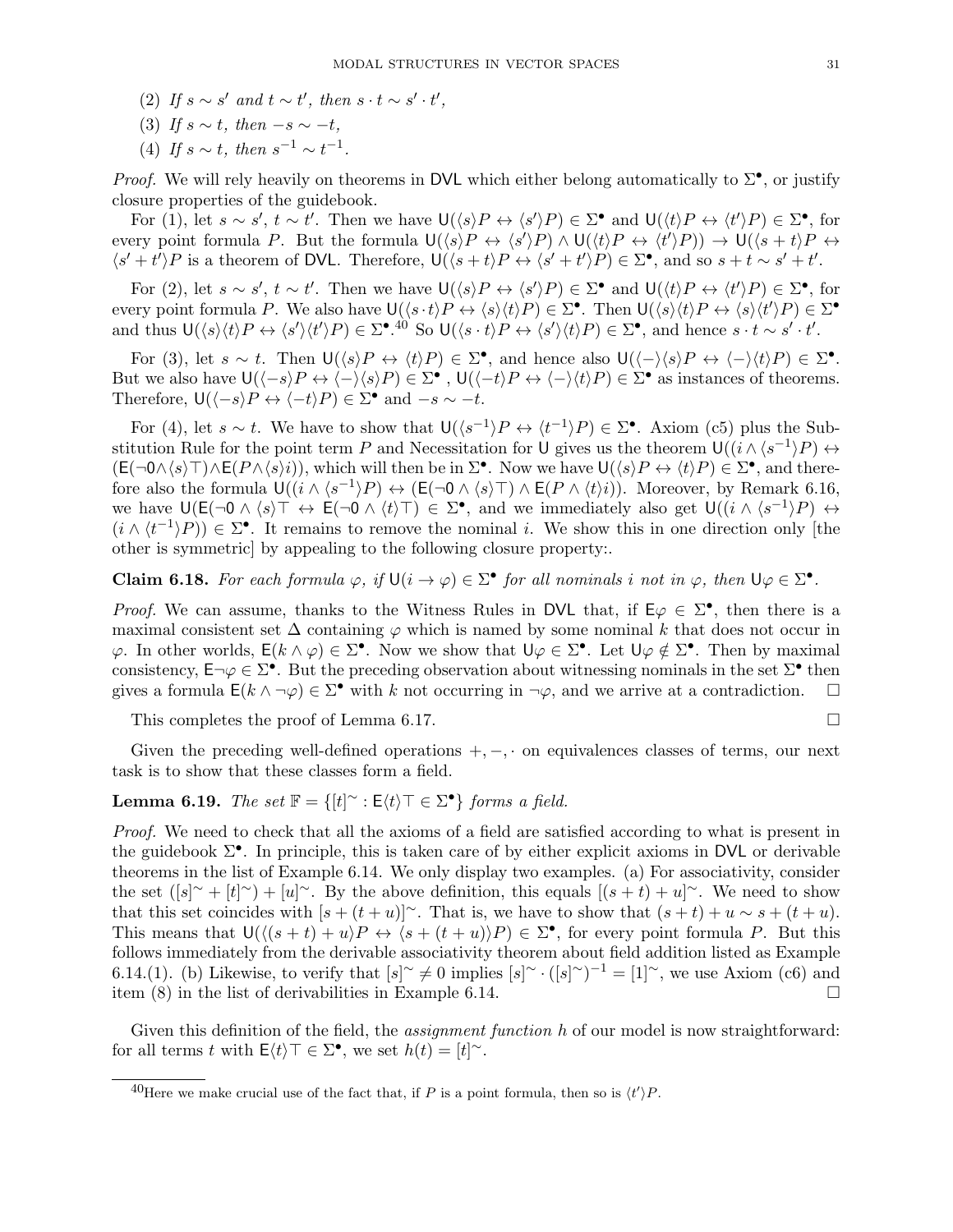#### Lemma 6.20. The assignment function h is well-defined.

*Proof.* We need to show that h is defined in the sense of Definition 6.4 for every term t such that  $E(t)$   $\top \in \Sigma^{\bullet}$ . This easily done by induction on terms starting with basic variables by using the axioms of DVL that govern definedness of terms.

Our next task is to define the field-vector product of field elements and vectors in the sense of our syntactic model. This requires a little twist given our semantics for the modality  $\langle t \rangle \varphi$ . Let us assume that the set  $\Delta$  is named by the nominal *i*. Then we set:

$$
[t]^\sim \cdot \Delta = \{ \alpha \mid \mathsf{E}(\langle t \rangle i \wedge \alpha) \in \Sigma^\bullet \}
$$

Given our Functionality axiom for the field modalities  $\langle t \rangle$ , it is easy to see that this stipulation defines a unique maximally consistent set.

The product thus defined satisfies the distribution axioms for vector spaces.

**Lemma 6.21.** The set of all named maximal consistent sets  $\Delta$  such that  $E(t)$ *i*  $\in \Sigma^{\bullet}$ , where *i* is the nominal naming  $\Delta$  forms a vector space over  $\mathbb{F}$ .

Proof. Again we rely on the proof principles available in the calculus DVL. For an illustration, we spell out the case of  $[t]^\sim \cdot (\Delta + \Gamma) = [t]^\sim \cdot \Delta + [t]^\sim \Gamma$ . The argument that follows here looks complex, but it consists essentially in just spelling out definitions.

Suppose that the name of  $\Delta$  is j and the name of  $\Gamma$  is k. As in the completeness proof for LCG, there is a unique maximally consistent set forming the vector sum  $j \oplus k$ , named by m say, where we have  $E(m \wedge j \oplus k)$  in the guidebook  $\Sigma^{\bullet}$ . Now by the definition of field-vector product, the function value on the left-hand side is  $\{\alpha \mid E(\langle t \rangle m \wedge \alpha) \in \Sigma^{\bullet}\}\)$ . Using some basic hybrid principles for nominals and global modalities, we can also view this set as  $\{\alpha \mid \mathsf{E}(\langle t \rangle (j \oplus k) \wedge \alpha) \in \Sigma^{\bullet}\}.$ 

Next consider the right-hand side of our equality. Let  $n_1$  be the name for the maximally consistent set  $[t] \sim \Delta$ , and  $n_2$  for  $[t] \sim \Gamma$ . Again by the presence of unique sums of vectors in our model, there is a maximally consistent set m' s.t. the following three formulas are in the guidebook  $\Sigma^{\bullet}$ :  $E(m' \wedge n_1 \oplus n_2, E(n_1 \wedge \langle t \rangle j), E(n_2 \wedge \langle t \rangle k)$ . Wit some obvious manipu;ations in the logic, we can view the set associated with  $m'$  as  $\{\alpha \mid \mathsf{E}(\langle t \rangle j \oplus \langle t \rangle k \wedge \alpha) \in \Sigma^{\bullet}\}.$ 

With this description, the only difference is the presence of the formula  $\langle t \rangle (j \oplus k)$  on the left, and  $\langle t \rangle j \oplus \langle t \rangle k$  on the right. But these are provably equivalent by Axiom (b5).

The case of the other distribution law is similar.  $\Box$ 

It remains to prove a Truth Lemma for DVL in the same format as the one for the system LCG in Section 3, now with respect to the vector model  $\mathfrak{M}$  defined by combining all the above definitions.

**Lemma 6.22** (Truth lemma). Let  $\Delta$  be the maximal consistent set named by the nominal i. Then

$$
\mathfrak{M}, \Delta \models \varphi \text{ iff } \mathsf{E}(i \wedge \varphi) \in \Sigma^{\bullet} \quad \text{for all formulas } \varphi
$$

*Proof.* As before, a straightforward induction on formulas  $\varphi$  is all that is required.

The completeness theorem now follows from the Truth Lemma and Lemma 6.21.  $\Box$ 

6.5. Discussion: concretizations and extensions. We end by discussing some variations on the style of analysis presented here. First, it may be possible to simplify our axiom system still further, in the spirit of the discussion of hybrid logic and links with complex algebra in Section 3.3. We will not pursue this proof-theoretic line here. Instead, we mention a few other topics.

Concretizations. A concrete version of our system arises when we fix the field  $F$  we are working on, say, the rationals or the reals, drop the algebraic terms, and just add names for the elements of our field to our language, making the modalities  $\langle a \rangle \varphi$  refer to concrete elements  $a \in F$ . We will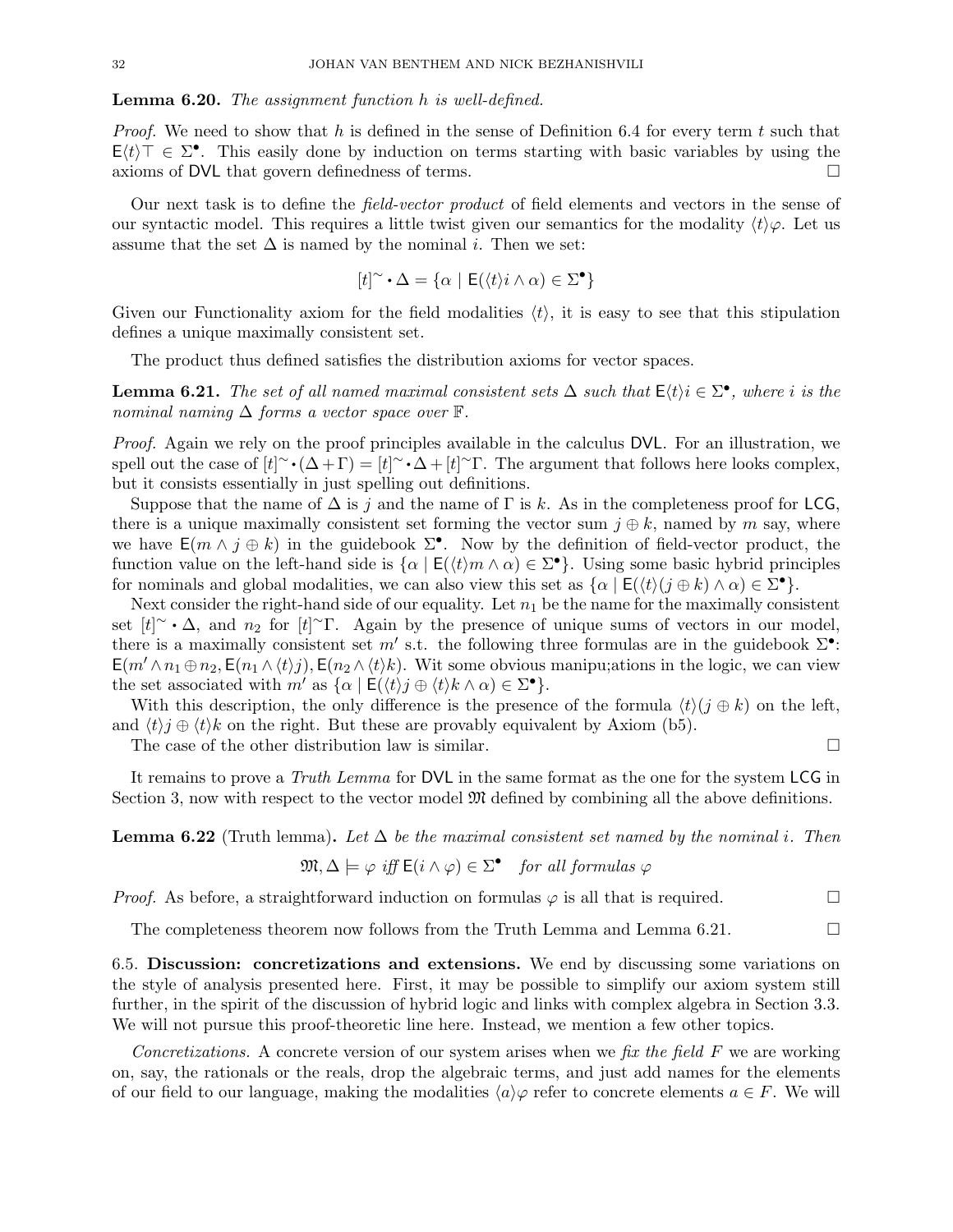still have completeness now, be it that the above construction becomes easier since we have the field present as it is in the terms of the language.

Alternatively, one may consider concrete classes of fields, e.g., those with a finite characteristic. There are some issues how to formulate this. We could express, say,  $1+1=0$  in terms of nominals as  $i \oplus i \leftrightarrow i$ , but we can also use the more modal-style axiom  $E\varphi \to E((\varphi \oplus \varphi) \wedge 0)$ . However, we do not know yet how such structural properties can be built into our completeness proof.

A perhaps more ambitious concrete result would be an analogue of the Tarski-McKinsey Theorem for modal topology, where the reals, or any metric space without isolated points, are complete for the logic. Do invalid principles in our logic always have counterexamples in a restricted class of vector spaces, maybe only countable ones?

The pure modal fragment. Our completeness proof depends heavily on the use of nominals and global modalities, which allow us to reproduce elementary reasoning in linear algebra. Accordingly, it resembles a Henkin-style completeness proof for a fragment of a first-order language more than a modal canonical model argument. Can we also axiomatize the pure modal logic of vector spaces in an illuminating way? Axiomatizing this fragment of our hybrid modal language might need a much deeper algebraic analysis of axioms than we have provided.

Language extensions. The simple hybrid modal language of DVL stays close to the similarity type and algebraic laws for vector spaces. The most urgent issue for this paper is clearly how to add the earlier dependence and independence modalities of Section 5 to our language. This is a natural companion to the explicit field coefficients in DVL, and adds expressive power about undefinability. We have not yet found the right way of achieving this combination. <sup>41</sup>

## 7. Further Directions

Richer languages for more linear algebra structures Our modal languages so far only describe the basic structure of vector spaces. Our languages do not talk yet about such important notions as bases, dimension, angles, orthogonality, inner product, outer product, eigenvectors, and other staples of linear algebra. While some of these notions have been studied by logicians, cf. [27] on modal logics of abstract orthogonality, and [36] for uses of angles between vectors, a stepwise incorporation into our framework remains to be undertaken. A further direction of analysis would be to determine what minimal logical formalisms are needed to represent and derive basic benchmark results in linear algebra such as the Dimension Theorem for linear maps [30], the sufficiency of orthonormal bases, or other highlights of its elementary theory.

Bringing linear transformations and group actions into the logic One extension seems particularly natural, given our logic for vector spaces where elements a of a field are linear transformations on the set of vectors. Structure-preserving maps are internalized into a logical language in dynamic topological logic, [34], which adds an abstract modality  $\langle F \rangle$  referring to a continuous function on the state space which commutes with the modality for topological interior. In the same style, we could analyze logics of maps  $F$  satisfying commutation axioms such as

$$
\langle F \rangle (\varphi \oplus \psi) \leftrightarrow (\langle F \rangle \varphi \oplus \langle F \rangle \psi)
$$

Also on this road toward abstraction, in Section 6, we stressed analogies between our logic for vector spaces with propositional dynamic logic of actions on a state space. This analogy suggests an interest to logics of arbitrary groups of actions over any class of models.

However, one can also be more concrete in extending the languages studied in Section 6. Given a basis, linear transformations are given by matrices, so we can also put matrices inside our modalities, either concrete or in symbolic form, and work with natural axioms such as the following:

<sup>&</sup>lt;sup>41</sup>One might also iincrease expressive power by exploiting the analogy with the dynamic program modalities of PDL further, for instance by introducing iterative operations on terms, suitably interpreted on vector models.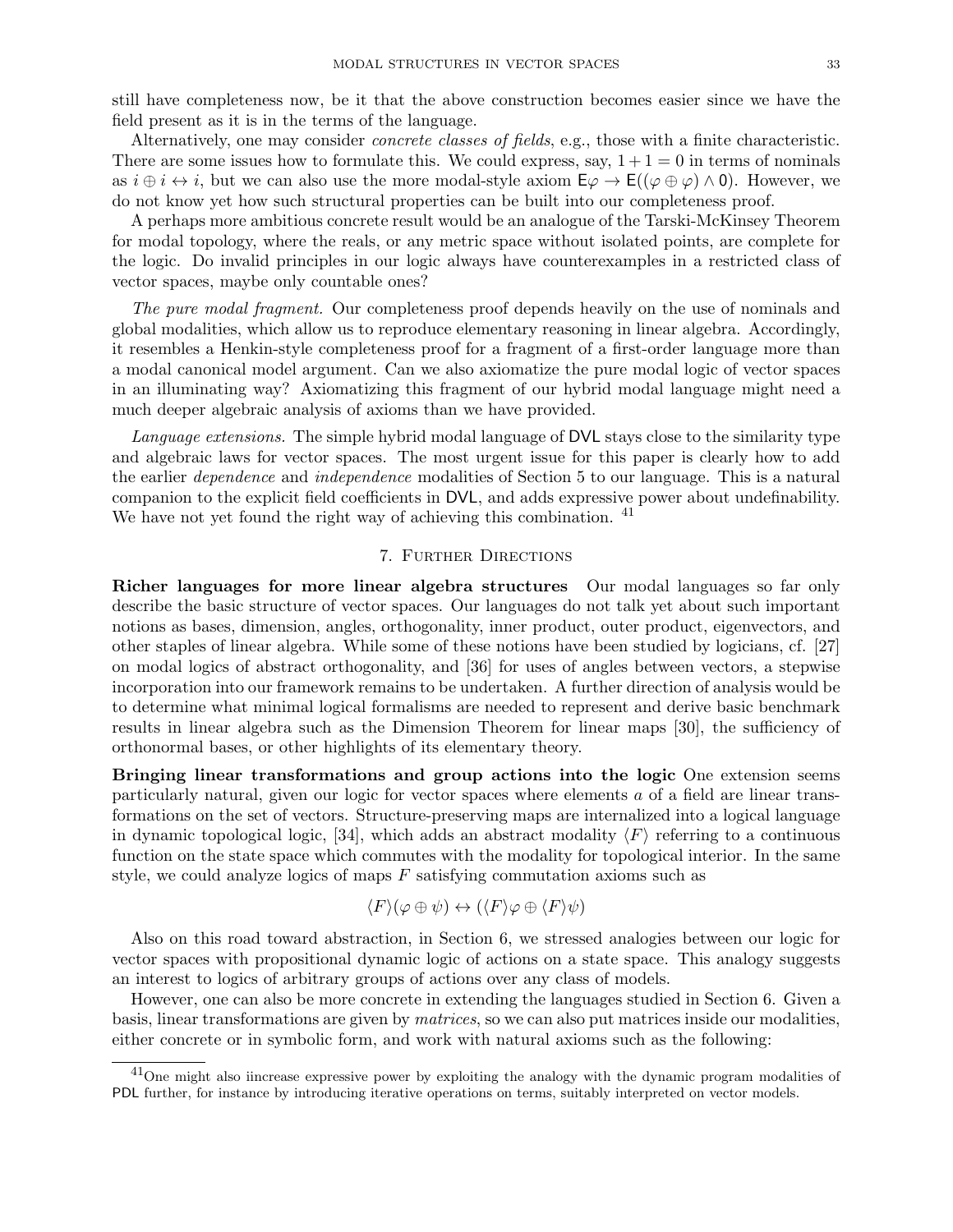## $\langle \mathbf{M_1}\rangle \langle \mathbf{M_2}\rangle \varphi \, \leftrightarrow \, \langle \mathbf{M_1} \times \mathbf{M_2}\rangle \varphi$

One could view the resulting systems as combining general logical reasoning about patterns in vector spaces with concrete computations in linear algebra involving matrices and vectors. A further development of this perspective must be left to a future occasion.

#### 8. Conclusion

This paper has presented a first exploration of modal structures in groups and vector spaces. We have shown how notions and techniques of bisimulation and modal-style axiomatization apply, with some adjustments to the special topic. Also, we found new modal logics in the process, e.g., of linear closure and dependence, or of field multiples, that seem interesting in their own right.

Our treatment left many technical questions open. For instance, we did not axiomatize the purely modal fragments of our languages without hybrid nominals, and we also left questions about axiomatizing linear closure in functional structures. We also did not pursue the model theory of group models and vector spaces in their own terms. Perhaps most importantly, we have not investigated matters of *decidability* and computational complexity for our systems.<sup>42</sup>

But perhaps the most relevant questions concern the point of a modal approach to vector spaces. So far, we have captured only very little of Linear Algebra, up to dependence, independence and matrices. We did not formalize further powerful notions such as inner products, orthogonality, or eigenvectors, and our logics do not yet represent basic results at the heart of Linear Algebra.

One can think about this distance to the target in several ways. If a logical approach faitfully copies an existing mathematical theory, it may just offer restatement in another syntax.<sup>43</sup> However, one could see distance also as a beneficial source of new abstract structures and perspectives, as in our discussion of bisimulations for vector spaces. This might be comparable to the way in which non-vector models for Matroid Theory are considered a benefit rather than a drawback.

Finally, another way of continuing the program of this paper might be to stick with the simple modal-style apparatus that we have introduced, not logicize much more of the structure of vector spaces, and then rather *combine* these logics with a computational component from Linear Algebra, in the cooperative style of 'qualitative plus quantitative' advocated in [13].

Acknowledgements For interesting comments and suggestions we thank Alexandru Baltag, Peter van Emde Boas, Valentin Goranko, Hannes Leitgeb and Anand Pillay. A preliminary version of this paper was presented at the workshop "Logics with Vector Space Models" organized by Fenrong Liu and Lingyuan Ye at the Joint Research Center in Logic at Tsinghua University (November 2020). We thank the organizers and attendees for a warm atmosphere and stimulating discussions.

#### **REFERENCES**

- [1] M Aiello, I. Pratt-Hartmann, and J. van Benthem, editors. Handbook of Spatial Logics. Springer, 2007.
- [2] M. Aiello and J. van Benthem. A modal walk through space. J. Appl. Non Class. Logics, 12(3-4):319–364, 2002.
- [3] C. Areces and B. ten Cate. Hybrid logics. In P. Blackburn, J. van Benthem, and F. Wolter, editors, Handbook of Modal Logic, volume 3 of Studies in logic and practical reasoning, pages 821–868. North-Holland, 2007.
- [4] P. Balbiani, V. Goranko, R. Kellerman, and D. Vakarelov. Logical theories for fragments of elementary geometry. In Handbook of spatial logics, pages 343–428. Springer, 2007.
- [5] A. Baltag, Z. Christoff, R. Rendsvig, and S. Smets. Dynamic epistemic logics of diffusion and prediction in social networks. Stud Logica, 107(3):489–531, 2019.
- [6] A. Baltag and J. van Benthem. A simple logic of functional dependence. J. Philos. Log., 50(5):939–1005, 2021.
- [7] J. van Benthem. Correspondence theory. In Handbook of philosophical logic, pages 167–247. Springer, 1984.

 $^{42}$ It may be the case that the 'grid structure' of vector spaces poses serious obstacles here, [16, Ch. 6].

<sup>&</sup>lt;sup>43</sup>Faithful formalization can be helpful for developing automated deduction tools of course. And sometimes also, deep foundational results emerges in this way, such as Tarski's analysis of elementary geometry, showing its decidability and precise algebraic content in real-closed fields.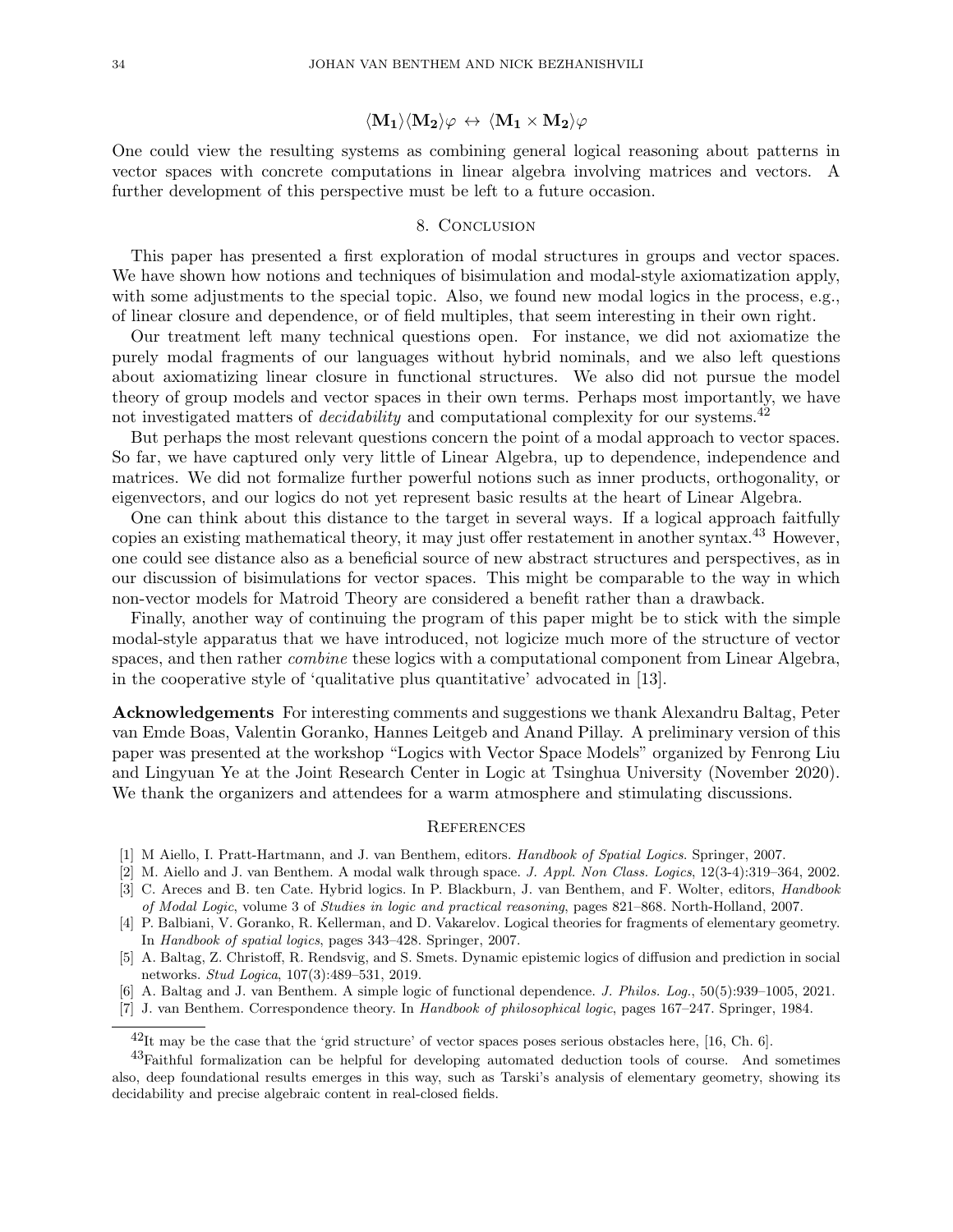- [8] J. van Benthem. Language in Action: Categories, Lambdas and Dynamic Logic. MIT Press, 1995.
- [9] J. van Benthem. Exploring Logical Dynamics. Studies in logic, language and information. CSLI, 1996.
- [10] J. van Benthem. Modal frame correspondences and fixed-points. Stud Logica, 83(1-3):133–155, 2006.
- [11] J. van Benthem. Relational patterns, partiality, and set lifting in modal semantics. Saul Kripke on Modality, 2022.
- [12] J. van Benthem and G. Bezhanishvili. Modal logics of space. In M. Aiello, I. Pratt-Hartmann, and J. van Benthem, editors, Handbook of Spatial Logics, pages 217–298. Springer, 2007.
- [13] J. van Benthem and T. Icard. Interfacing logic and counting. 2021. ILLC Prepublication Series.
- [14] K. Bimbó and M. Dunn. Generalized Galois Logics: Relational Semantics of Nonclassical Logical Calculi. CSLI Publications, Stanford, 2008.
- [15] C. Bishop. Pattern Recognition and Machine Learning. Springer, 2006.
- [16] P. Blackburn, M. de Rijke, and Y. Venema. *Modal Logic*. Cambridge University Press, 2001.
- [17] I. Bloch, H. Heijmans, and C. Ronse. Mathematical morphology. In Handbook of spatial logics, pages 857–944. Springer, 2007.
- [18] J. Bradfield and C. Stirling. Modal mu-calculi. In Handbook of Modal Logic, pages 721–756. Springer, 2007.
- [19] C. Brink. Power structures. Algebra Universalis, 30(2):177–216, 1993.
- [20] H. Bruhn, R. Diestel, M. Kriesell, R. Pendavingh, and P. Wollan. Axioms for infinite matroids. Advances in Mathematics, 239:18–46, 2013.
- [21] A. Chagrov and M. Zakharyaschev. Modal Logic. The Clarendon Press, New York, 1997.
- [22] L Esakia and V Meskhi. Five critical modal systems. Theoria, 43(1):52–60, 1977.
- [23] W. Fulton and J. Harris. Representation Theory: A First Course, volume 129. Springer, 2013.
- [24] P. Gärdenfors. Conceptual Spaces the Geometry of Thought. MIT Press, 2000.
- [25] N. Gautam. The validity of equations of complex algebras. Archiv für mathematische Logik und Grundlagenforschung, 3(3):117–124, 1957.
- [26] Y. Goldberg. A primer on neural network models for natural language processing. Journal of Artificial Intelligence Research, 57:345–420, 2016.
- [27] R. Goldblatt. Semantic analysis of orthologic. J. Philos. Log., 3(1-2):19–35, 1974.
- [28] R. Goldblatt. Varieties of complex algebras. Ann. Pure Appl. Log., 44(3):173–242, 1989.
- [29] V. Goranko and D. Vakarelov. Hyperboolean algebras and hyperboolean modal logic. J. Appl. Non Class. Logics, 9(2-3):345–368, 1999.
- [30] W. Greub. Linear Algebra, volume 23. Springer, 2012.
- [31] J. Halpern. Axiomatizing causal reasoning. J. Artif. Intell. Res., 12:317–337, 2000.
- [32] W. Hodges. Model Theory, volume 42 of Encyclopedia of mathematics and its applications. Cambridge University Press, 1993.
- [33] I. Hodkinson, S. Mikulás, and Y. Venema. Axiomatizing complex algebras by games. Algebra Universalis, 46(4):455–478, 2001.
- [34] P. Kremer and G. Mints. Dynamic topological logic. In Handbook of Spatial Logics, pages 565–606. Springer, 2007.
- [35] J. Lambek. The mathematics of sentence structure. The American Mathematical Monthly, 65(3):154–170, 1958.
- [36] H. Leitgeb. On the logic of vector space models. 2020. A talk at the international workshop "Logic with Vector Space Models".
- [37] M. Lewis, D. Marsden, and M. Sadrzadeh. Semantic spaces at the intersection of nlp, physics, and cognitive science. FLAP, 7(5):677–682, 2020.
- [38] F. Liu, J. Seligman, and P. Girard. Logical dynamics of belief change in the community. Synth., 191(11):2403– 2431, 2014.
- [39] L. Maksimova. Pretabular superintuitionistic logics. Algebra and Logic, 11(5):558–570, 1972.
- [40] M. Marx. Complexity of modal logic. In Handbook of Modal Logic, pages 139–179. Springer, 2007.
- [41] M. Marx and Y. Venema. Multi-dimensional modal logic, volume 4 of Applied logic series. Kluwer, 1997.
- [42] E. Pacuit. Neighborhood Semantics for Modal Logic. Springer, 2017.
- [43] A. Pillay. Model theory and diophantine geometry. Bulletin of the American Mathematical Society, 34(4):405– 422, 1997.
- [44] M. Sadrzadeh and R. Muskens. Static and dynamic vector semantics for lambda calculus models of natural language. J. Lang. Model., 6(2):319–351, 2018.
- [45] A. Urquhart. Semantics for relevant logics. The Journal of Symbolic Logic, 37(1):159–169, 1972.
- [46] J. Väänänen. Dependence Logic A New Approach to Independence Friendly Logic, volume 70 of London Mathematical Society student texts. Cambridge University Press, 2007.
- [47] Y. Venema. Algebras and coalgebras. In P. Blackburn, J. van Benthem, and F. Wolter, editors, Handbook of modal logic, pages 331–426. Elsevier, 2007.
- [48] D. Welsh. *Matroid Theory*. Courier Corporation, 2010.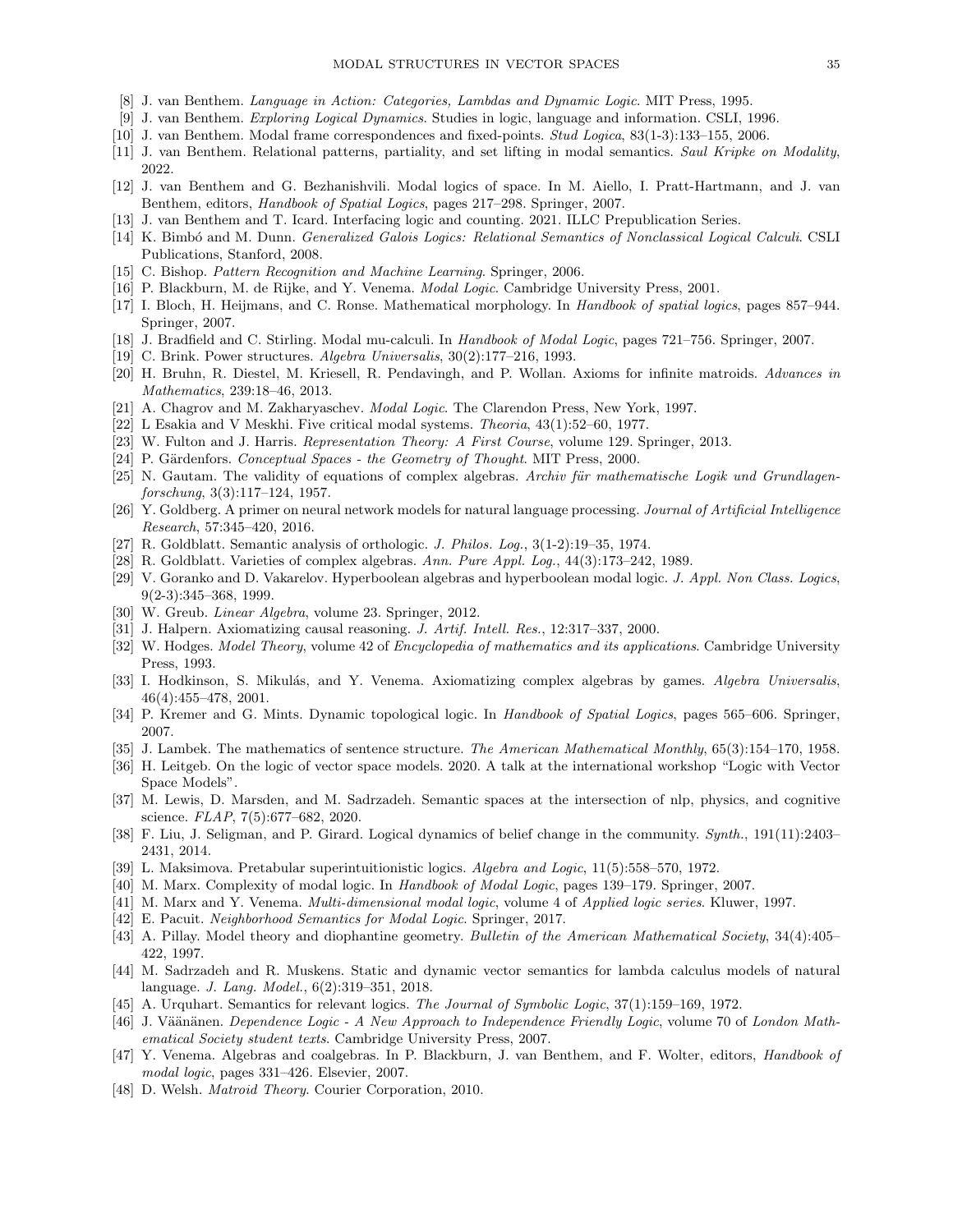### 9. Appendix. Proofs for some results in Section 5.3

## Proof of Fact 5.11

*Proof.* Downward Monotonicity is obvious from the universally quantified definition of  $I<sup>D</sup>$ , using also the Upward Monotonicity of the relation  $D$  in its  $X$ -argument. However, the second condition requires more work.

Suppose that X, Y satisfy the conditions, but that for no  $y \in Y - X, I(X \cup \{y\})$ . In this case [these things will be formulated as lemmas in the final version], we have that  $D_X y$  for all  $y \in Y - X$ . Here is why. Since  $\neg I(X \cup \{y\})$ , either  $D_Xy$ , and we are done, or, for some  $x \in X$ ,  $D_{X-x+y}x$ . By Steinitz, this yields either (i)  $D_{X-x} x$ , which is impossible since  $I(X)$  holds, or (ii)  $D_X y$  again. In all then, we have that  $D_X y$ . [Here is a related useful lemma for our defined independence notion: if  $I(X)$ , then  $D_X y$  iff  $\neg I(X \cup \{y\})$ . This last observation may even be equivalent to Steinitz.

We now show that, in the situation we arrived at last, we cannot find a larger number of independent points in the X-dependent set Y than the cardinality of X. In general,  $X, Y$  may overlap: set  $Z = X \cap Y$ . Clearly,  $|(X - Y)| < |(Y - X)|$ . Now pick any object  $y \in Y - X$ . We have that  $D_Xy$ , i.e.,  $D_{X-Y,Z}y$ . By Generalized Steinitz, we have either  $D_Zy$ , which is impossible since  $I(Y)$  holds, or for some  $x \in X - Y : D_{Z,X-x+y} x$ . This implies  $D_{Z,X-x+y} X$  [recall the definition of this notation with sets  $X$  as a conjunction using Reflexivity for the members of  $X$  different from the just-found object x. Next, by Transitivity of D applied to the fact that  $D_XY$ , we get that  $D_{Z,X-x+y}Y$ .What this means is that we have now exchanged one element in  $X-Y$  with one in  $Y - X$  while still having all of Y dependent on the new set after the exchange. Repeating this process, we exhaust  $X - Y$ , and get a proper subset of Y [here we use that  $|(X - Y)| < |(Y - X)||$ on which each object in Y is dependent. But this contradicts  $I(Y)$ .

## Proof of Fact 5.13:

Proof. Reflexivity and Monotonicity are straightforward. Next, we prove *Steinitz Exchange*. Suppose that  $D_{X,y} z$ , that is either (a)  $z \in X \cup \{y\}$ , or (b) for some  $X' \subseteq X \cup \{y\}$ ,  $I(X') \wedge \neg I(X' \cup \{z\})$ . In Case (a), we either have  $z \in X$ , and so by definition  $D_Xz$ , or  $z = y$ , and then  $D_{X,y}z$  implies  $D_{X,z}y$ . We are done in both cases. In Case (b), there are two subcases. Case (b1.) The set X' does not contain y. Then by definition,  $D_Xz$ . Case (b2): No set as in case (b1) exists, and therefore  $y \in X'$ . This implies in particular that  $I(X'-y+z)$ . But we also had that  $\neg I(X' \cup \{z\})$ , and  $X' \cup \{z\} = (X'-y+z) + y$ . By definition, this means that  $D_{X+z} y$ .

Next we need to prove *Transitivity* of the defined relation D. Suppose that  $D_X y$  for all  $y \in Y$ and  $D_Y z$ : we must show that  $D_X z$ . I sketch the main steps. For a start, there are some special cases to consider first, such as  $z \in Y$  or  $z \in X$ . In both these cases, the conclusion follows immediately by the definition of  $D$ . So we can assume that  $z$  is a new object.

Some comments before the main argument. Independence is an absolute property of sets. But *maximal independence* inside the subsets of a given set  $X$  depends essentially on  $X$ , and may change truth value when we change that background. We will use the latter changes repeatedly in combination with the next observation. The Extension Property can be used easily to show the following fact [recall that all our sets are finite], noted earlier.

Any two maximally independent sets inside a given set have the same cardinality.

[In matroid theory, this is the basis of using 'rank'.] Finally, here is one more useful observation.

Let  $X, Y$  be two maximally independent subsets of a set U: then  $X, Y$  have the same

dependent objects  $z$  outside of  $U$  in the sense of the above definition.

*Proof.* Let  $D_Xz$ . Since  $z \notin U$  and  $z \notin X$ , the second clause of the definition applies, and we have  $\neg I(X \cup \{z\})$  with X independent. This means that X is also maximally independent in the extended set  $U \cup \{z\}$ , and hence it has the largest size of an independent set there. But then, the